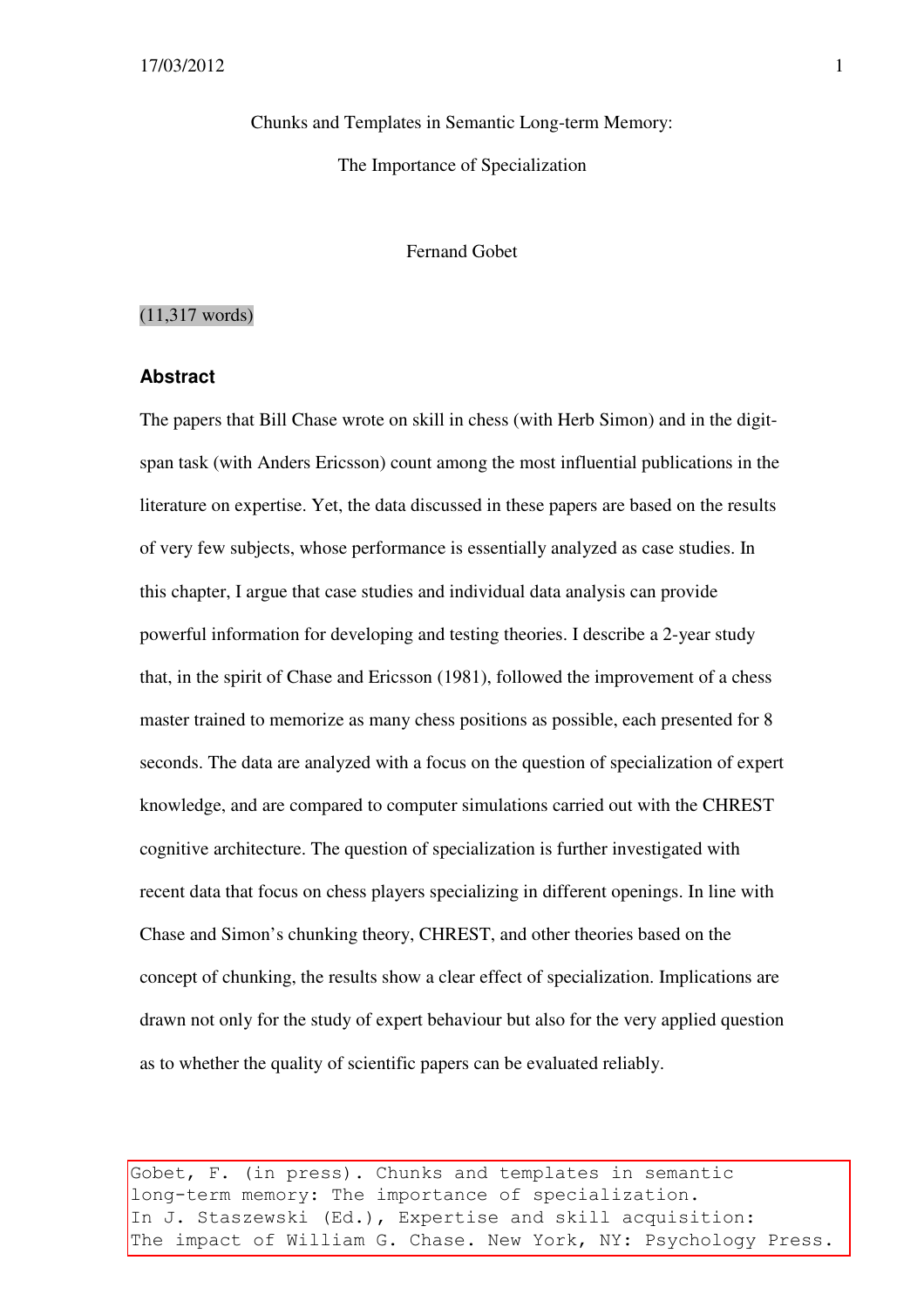#### **Introduction**

This chapter will weave together several themes, focusing on two main questions. The first question relates to the use of single-subject designs in psychology. The second question pertains to the role of specialization of knowledge in experts. Specifically, it assesses the relative contributions of perceptual knowledge (e.g., chunks) and general knowledge (heuristics and strategies) to expertise. These two questions are interrelated because probing experts' knowledge is a complex and intensive task, and single-subject designs are one possible avenue for addressing this issue.

My views on the two questions are deeply influenced by Bill Chase: he carried out highly influential studies investigating experts' knowledge with the use of singlesubject designs, and the main theoretical tools used in this chapter directly derive from the research he carried out on chess with Herb Simon.

The article starts with a discussion of multiple-subject designs, which clearly dominate research in psychology. After having discussed some limits of such designs, I will consider single-subject designs and highlight their advantages. Strengths and weaknesses of experimental designs resonate with many important questions in the field of cognitive modeling, which can be summarized as "What are the best experimental designs for developing cognitive models?" I will build on a proposal offered by Gobet and Ritter (2000) arguing that single-subject design can provide a powerful tool for developing and testing computational models in psychology. This will be illustrated by an experiment on chess memory, in which a single participant was trained to memorize as many briefly presented chess positions as possible. The analysis will focus on the effect of specialization in this master's performance, and computer simulations will show that the CHREST architecture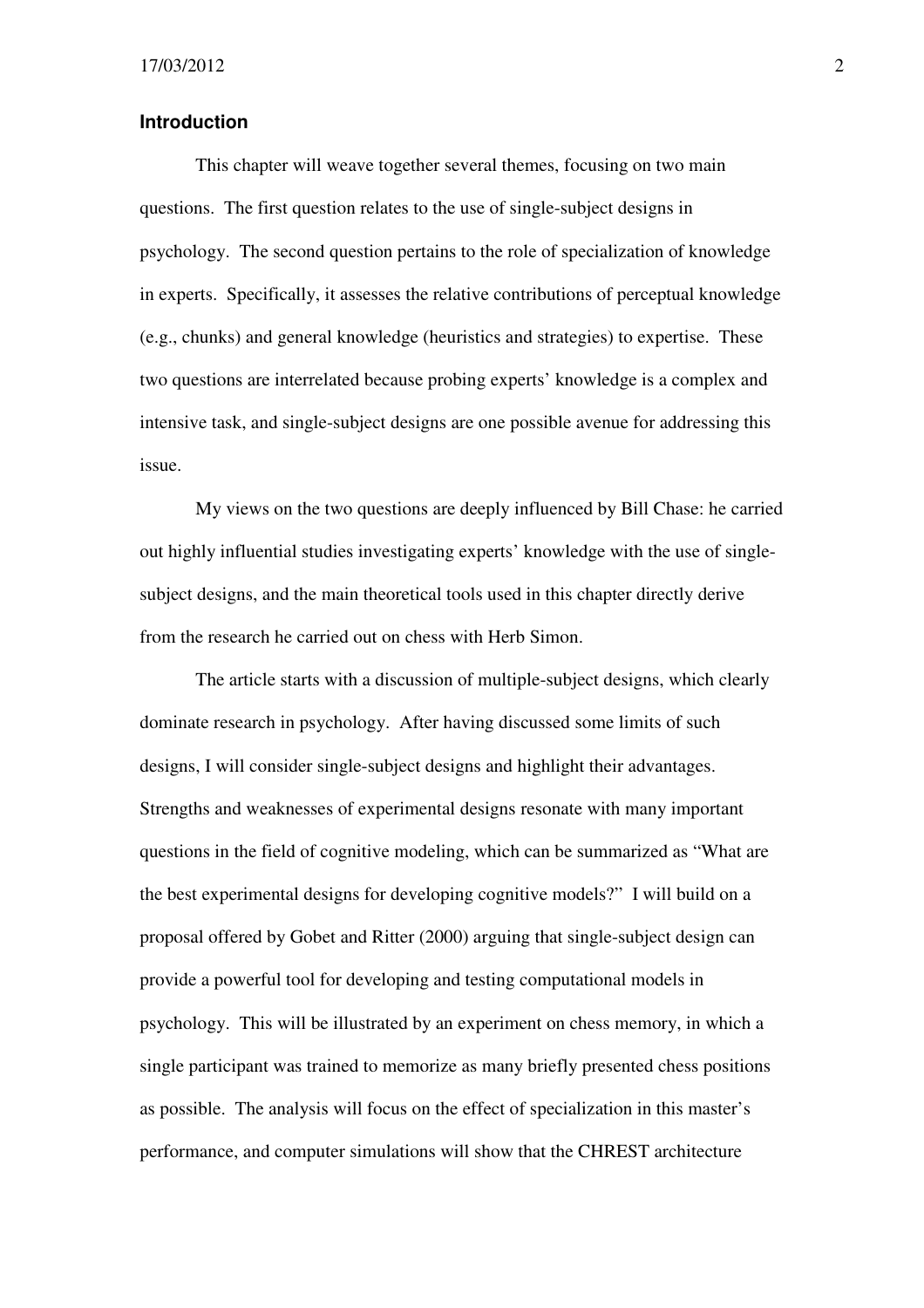captures important aspects of the empirical results. I will then show that these results generalize well, by discussing an experiment in which the question of specialization in chess was studied with a larger sample, with respect to both memory and problem solving. The final section of this chapter will draw implications of this research for the question of specialization in science, taking as example the recent Research Assessment Exercise (RAE) in England. The general conclusion is that experts' ability to successfully transfer their skills beyond their domain of specialization is more limited than generally thought.

#### **Multiple-Subject and Single-Subject Designs**

Research in cognitive psychology (and psychology in general) is predominantly done with groups of participants. This is also the case in expertise research, where it is difficult to publish results if the study does not contain several participants for each skill level. There is no doubt that this methodology is powerful, in particular due to the increased availability of sophisticated statistical techniques to make sense of the data. However, this methodology does have its undeniable limitations, as was noted by Newell and Simon (1972) and Siegler (1987), among others. For example, data averaged across people may not accurately reflect the behavior of any one person; participants may use different strategies and have different knowledge bases; and, with respect to the study of expertise, experts specialize in different sub-fields.

Single-subject designs are an obvious way to get around these limitations. Such a methodology has long history in psychology. Ebbinghaus (1988/1964) singlehandedly created the field of memory research by using himself as his only subject. In their seminal study on telegraphers learning Morse, Bryan and Harter (1899) studied only two participants – but in great detail. Although De Groot's (1965)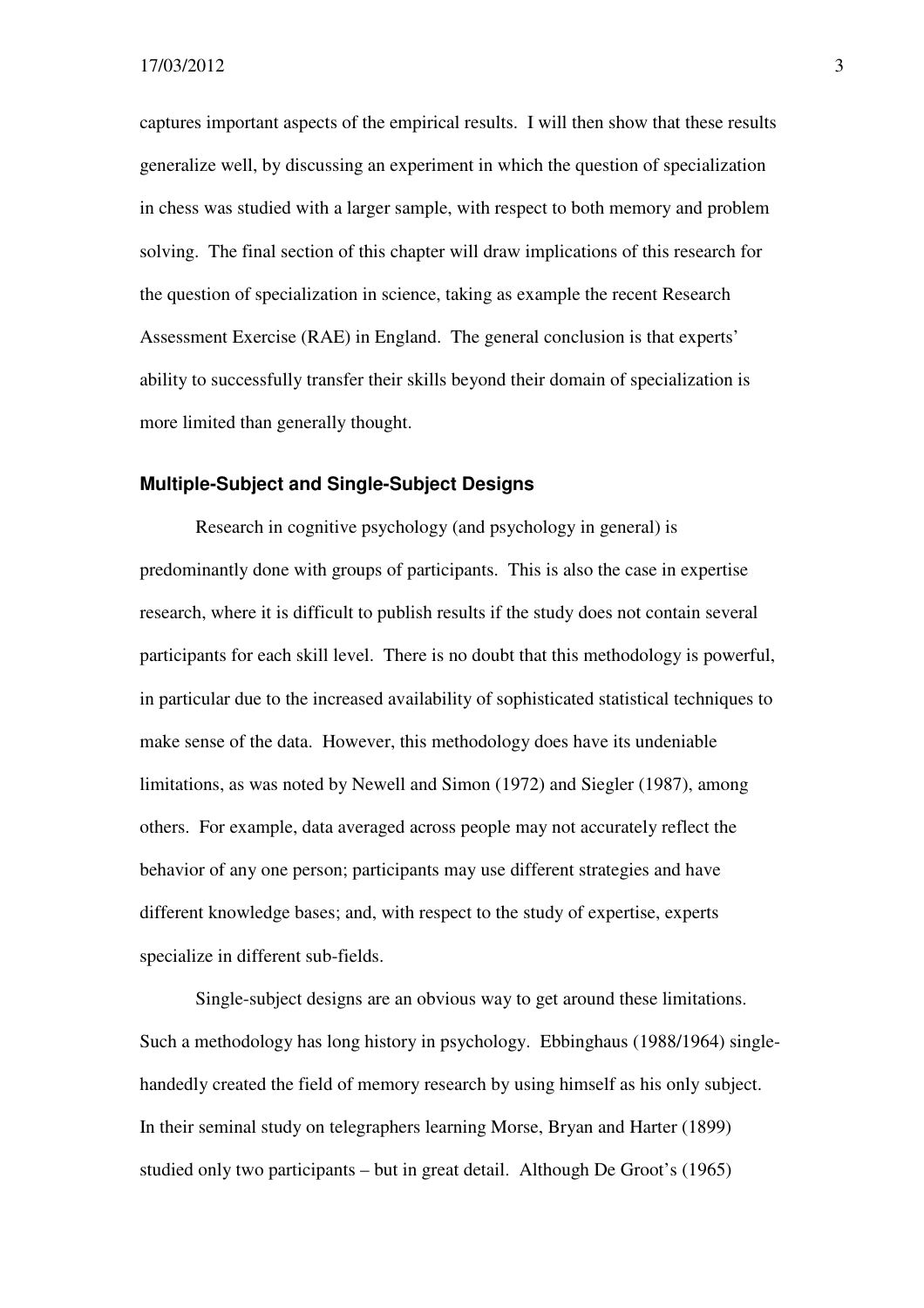classic work on chess included a number of players as participants, his analyses were in large part qualitative and non-statistical – essentially a sequence of single-subject studies. And, of course, some of Bill Chase's most influential studies were carried out with very few participants. His study on chess skill (Chase & Simon, 1973a, 1973b; Simon & Chase, 1973) had only three participants (and only one per skill level). Similarly, his research on the digit span task focused on the study of a single participant, SF (Chase & Ericsson, 1981, 1982; Ericsson, Chase, & Faloon, 1980).

Indeed, Chase and Ericsson's work on the digit-span task offers a beautiful example of the power of single-subject designs. During the 25 months that the study lasted, they carried out a number of experiments aimed at testing the theory they had developed based on verbal protocols. One experiment tested the hypothesis that digit sequences difficult to encode as running times should lead to a poor performance. Another tested the converse hypothesis that digit sequences that fit SF's coding strategy should lead to an increase in performance. A third experiment tested the reliability of SF's encoding rules; this was done by presenting again a sequence that had been used one month earlier. Further experiments investigated the role of shortterm memory in SF's behavior, by using several rehearsal-suppression techniques. Other experiments measured SF's short-term memory capacity and the possibility of transfer of his digit memory skills to other material. Together with the practice experiment itself and the associated verbal protocols, these experiments produced a uniquely rich set of data.

As illustrated by the research on digit span, single-subject designs offer a number of advantages and nice features (Campitelli, Gobet, Williams, & Parker, 2007; Gobet & Ritter, 2000). There is a rapid interplay between data collection and theory building, and, depending on the research design, new hypotheses can be tested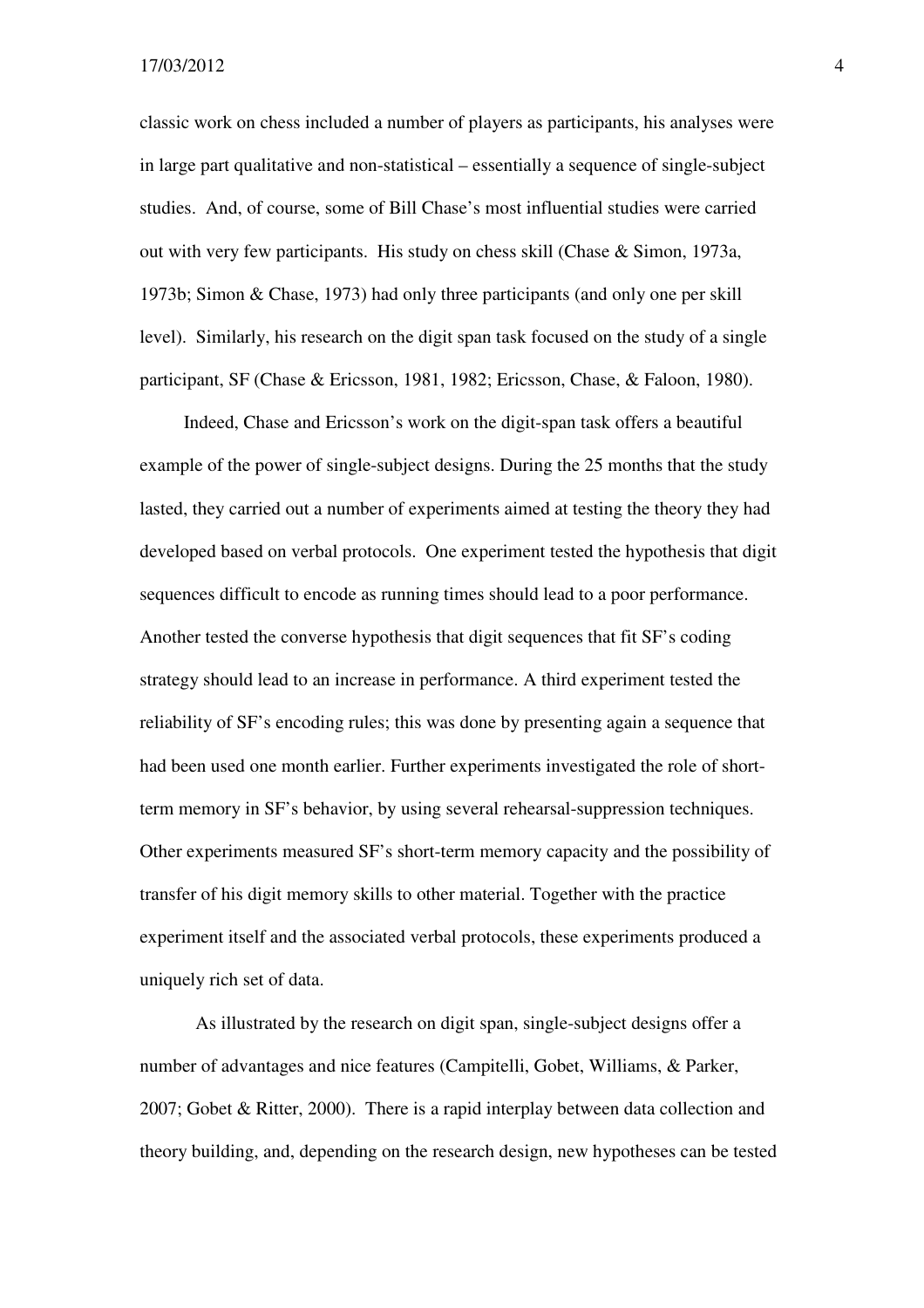quickly. Specifically, the results of one session lead to a new hypothesis, which can be tested in the next session. These features make single-subject designs particularly suitable for expertise research, as experimental effects tend to be large in this field of research and can be detected with a very small sample size – including one subject. However, in spite of these features, single-subject designs have a bad reputation in psychology. They have been criticized for lack of generalizability, lack of a control group, carry-over and order effects across tasks, and development of idiosyncratic strategies by the participant, who becomes an expert in participating in an experiment.

#### What Kind of Data to Use for Developing Cognitive Models?

Most models in cognitive psychology are tested with averaged data. This of course raises the same type of issues as those just discussed: average data may not reflect the behavior of any specific participant, and the fact that participants can have different strategies and knowledge bases is ignored. Most models in cognitive psychology also have multiple free parameters, an obvious weakness as it is often not clear whether the success of a model in simulating the data is due to its mechanisms or rather to its free parameters. One way around this problem, proposed by Newell (1990), is to develop Unified Theories of Cognition (UTCs). Here, a single architecture is to be used to account for as many empirical data as possible. According to Newell (and I agree with him), this allows one to limit the number of free parameters. However, this only addresses part of the problem: if the data to simulate are data averaged over, say, fifty participants, we still do not know whether they represent the actual behavior of any participant, and we still do not know the role played by differential strategy use and different levels of experience and knowledge.

Combining Single-Subject Designs and Cognitive Modeling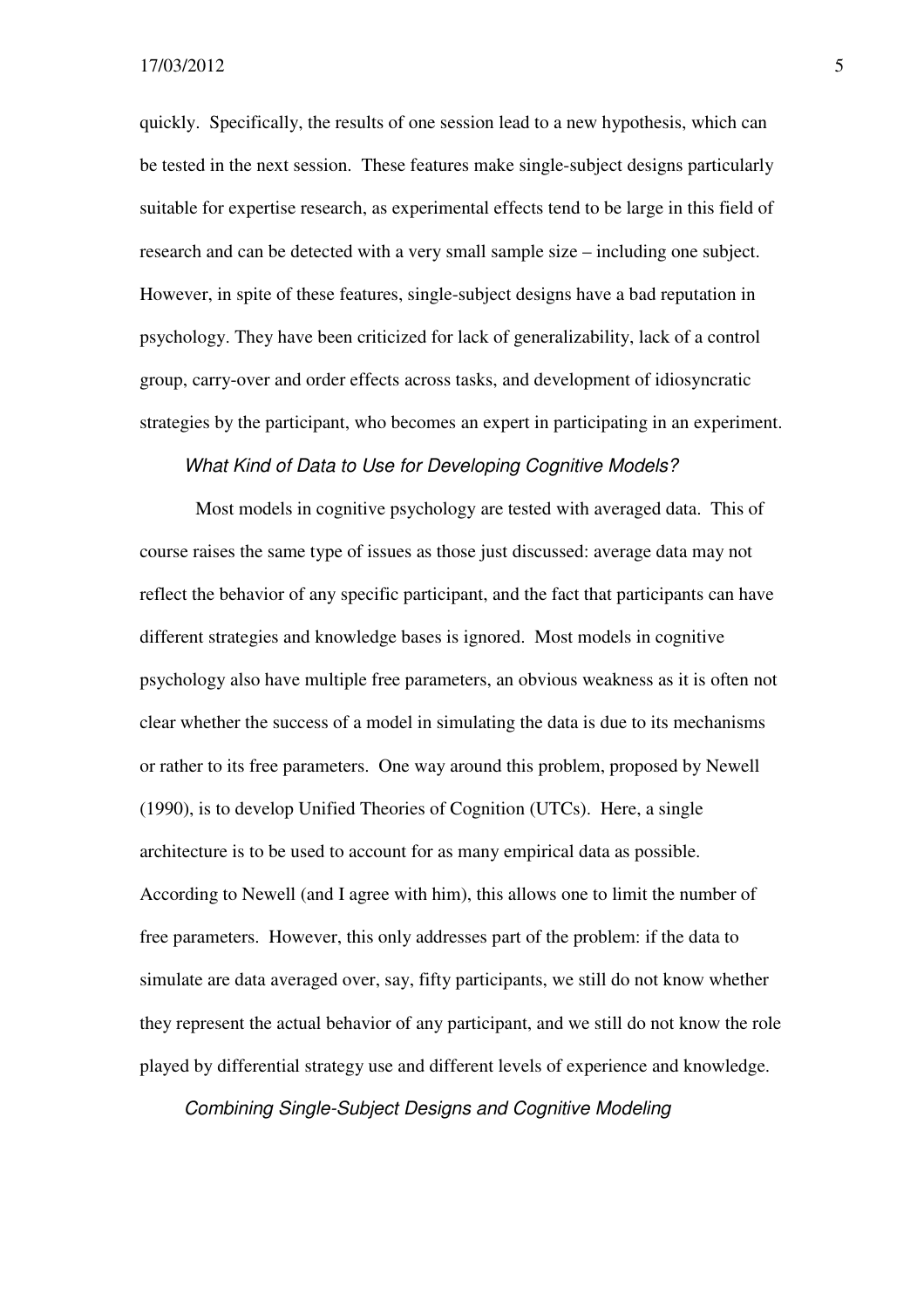Gobet and Ritter (2000) have argued that combining single-subject designs with cognitive modeling makes the best of the two approaches. The idea is to gather a large number of empirical/experimental observations on a single participant (or a few participants analyzed individually), and then to develop a detailed computational model of each participant. The data should be detailed and varied enough – Chase and Ericsson's research on the digit span offers a good example of this – and, ideally, various task domains should be used.

Gobet and Ritter's (2000) methodology is not antagonistic to using group summaries. However, rather than using the observed data (e.g., percentage correct, reaction times, etc.) for computing aggregate statistical parameters such as the mean, they suggest first to estimate UTC-parameters for each subject individually, and then to calculate aggregate values over these parameters. This methodology for estimating aggregate values, which they call "between-subject analysis of parameters," is summarized in Table 1. According to Gobet and Ritter, this methodology can provide more robust and theoretically more meaningful estimates than the standard method for aggregating data.

It is important to emphasize that UTC-parameters are not limited to numeric values. For example, they can correspond to strategies. Possible strategies can be represented with a probability distribution, and, if one wants a single value, one could select the most common strategy (modal strategy). Siegler's (1987) work on children's addition strategies offers a good example of this approach. Incidentally, this highlights the dangers of averaging across participants, as done traditionally. For example, participants in a given task may use strategies that do not overlap, which makes averaging strategies meaningless. Across different trials with a same task and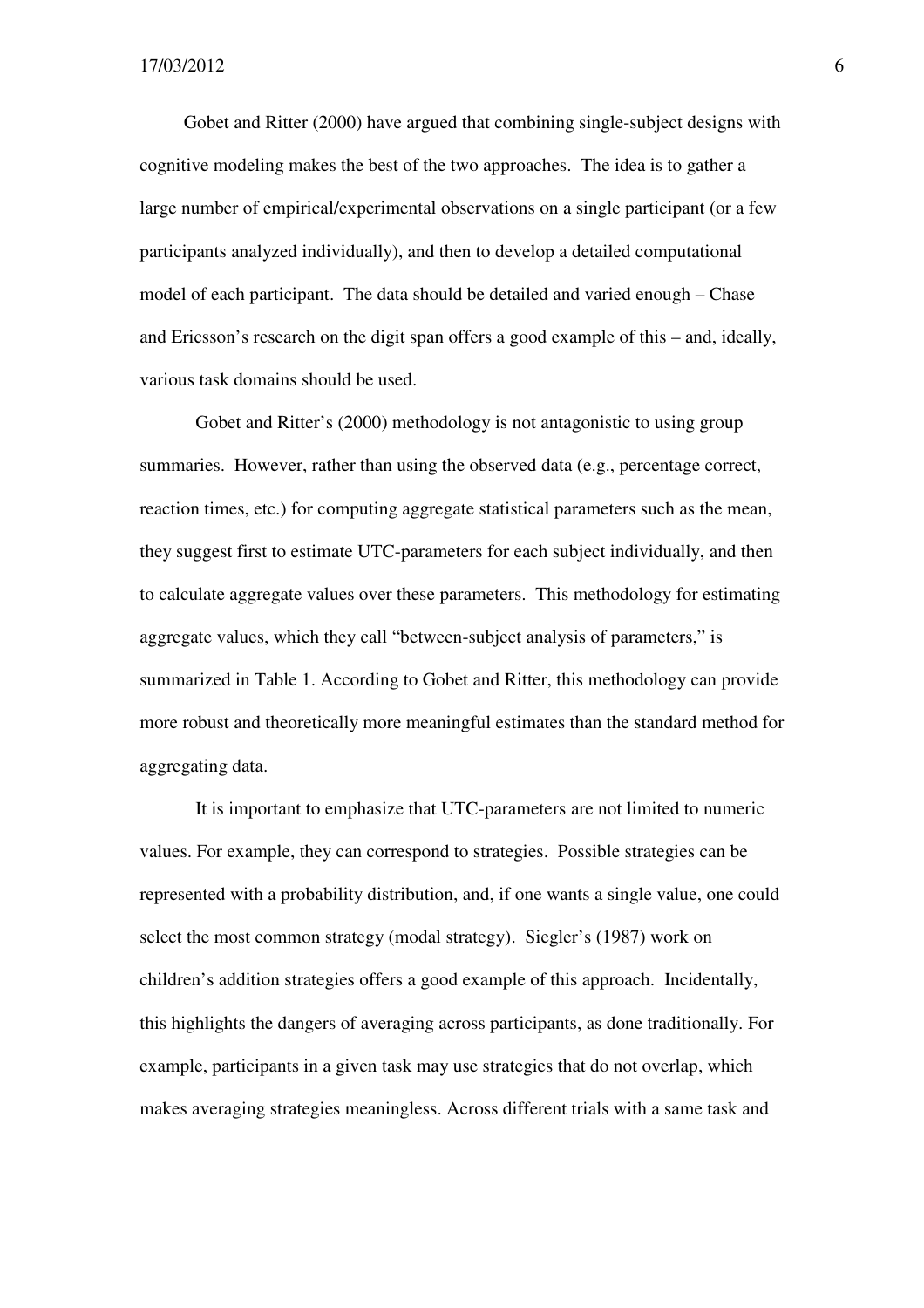across several different tasks, participants are likely to show a pattern that clearly identifies their most common strategies.

-- Insert Table 1 around here --

Among other things, a benefit of this approach is that systematic sources of between-subject variability are illuminated rather than obscured: strategies and knowledge can be systematically studied rather than being ignored as random variation; learning is not noise but something to model and explain; and, if one is interested in expertise, the effects of specialization of knowledge can be studied. Thus, the "between-subject analysis of parameters" offers a powerful complement to group data analysis.

## **Specialization in Chess: A Single-Subject Training Experiment on Memorizing Multiple Chess Positions**

#### Theoretical Motivation

The main aim of this experiment was to collect data to help revise Chase and Simon's (1973a) chunking theory. This theory was developed to explain the two key findings of De Groot's (1965) seminal research. First, chess masters can identify potentially good moves rapidly, often after only a few seconds. Second, they have an excellent memory for chess positions, even after a presentation as brief as 5 seconds. Chase and Simon replicated and extended De Groot's memory experiment. Based on an analysis of the latencies between the placements of pieces in a copy and a recall task, they proposed that masters encode information using *chunks.* Chunking had of course been well known in cognitive psychology since Miller's (1956) paper, but while Miller emphasized chunking as a strategic device to recode information in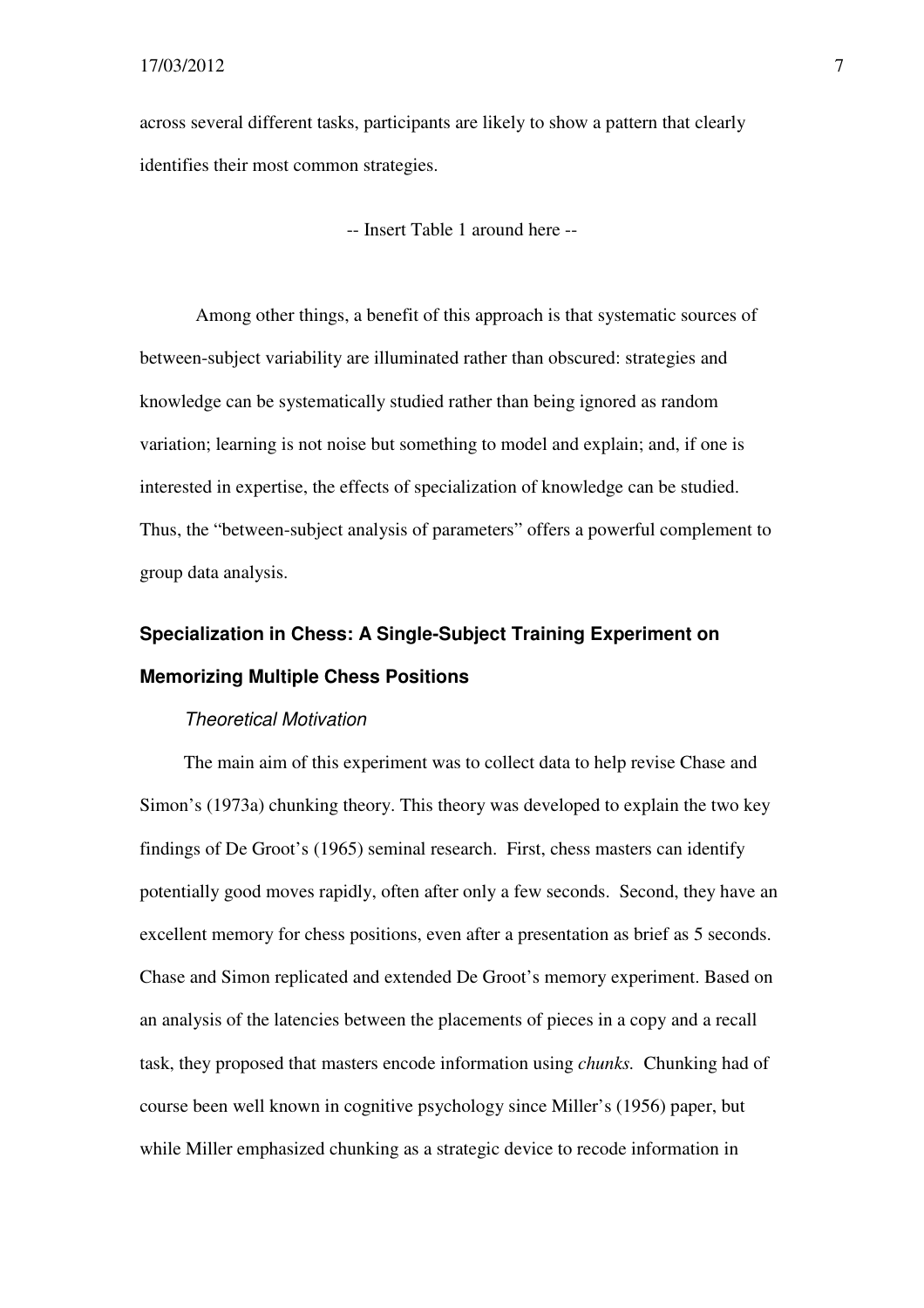short-term memory (STM), Chase and Simon were interested in how chunks encode information in long-term memory (LTM). In this respect, chunks shared some resemblance to the *"*knowledge complexes" that De Groot had proposed, although he regarded the latter are more dynamic than the former. Chase and Simon argued that, compared to weaker players, chess masters have both more chunks and larger chunks in LTM. These chunks, whose maximum size was estimated at five or six pieces, encode information such as typical castle formations, pawn chains, common configurations on the first or eighth rank, and typical attacking patterns. Their data suggested that more than half of these chunks were pawn structures, which tend to remain relatively stable during a game.

 To explain the roles of imagery and problem-solving in chess, Chase and Simon (1973b) proposed that LTM chunks are associated with processes that make it possible for the patterns to be reconstructed and manipulated as an image in the mind's eye. In addition, the chunks automatically activated by the patterns on the external chessboard trigger potential moves, which will be then further investigated by look-ahead search. What we have here is in effect a production system (Newell & Simon, 1972). It is important to stress that, in this theory, selecting a move involves not only pattern recognition, but also selective search.

 This theory did a good job at explaining how the perceptual patterns that players acquire not only help them to memorize positions rapidly but also to find good moves in novel positions. It also provided a plausible explanation as to why it takes a long time – Chase and Simon proposed 10 years – to become a top-level player. With about 8 seconds to create a chunk (Simon, 1969), time is needed to acquire the 50,000 chunks that are necessary for attaining expert level. In addition to this, time is also necessary to learn the actions to carry out given a specific chunk, and to learn to pairs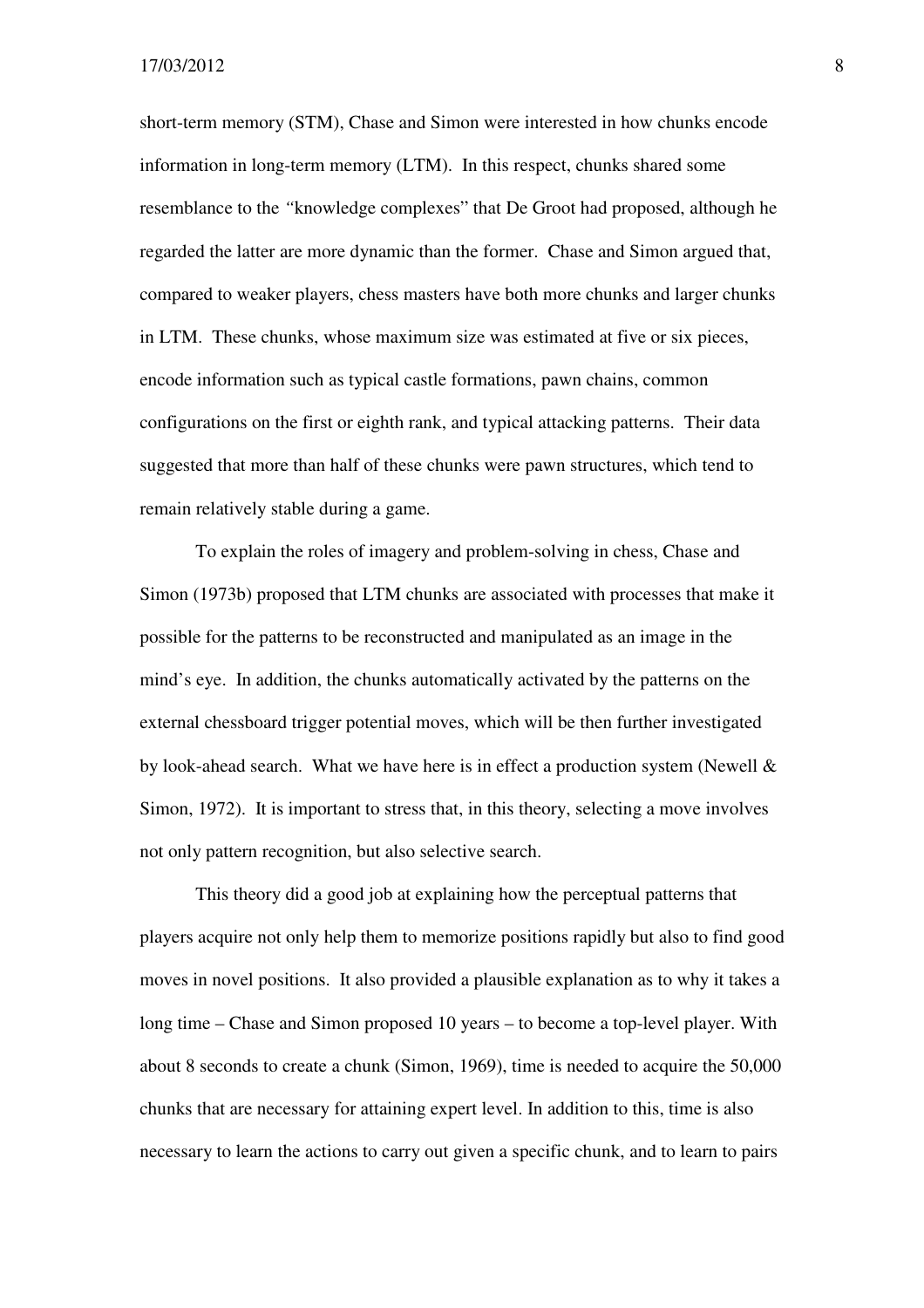chunks with these actions. As noted by Richman et al. (1996), provision must also be made for relearning and over-learning information in order to compensate for the negative effects of forgetting, and for the fact that opportunity for learning novel information decreases as expert levels increase.

 However, the chunking theory had two main weaknesses. First, as was shown shortly after its publication, the theory overestimates the time of encoding information in long-term memory (Charness, 1976; Frey & Adesman, 1976). Second, the theory underestimates the role of high-level knowledge: chunks are supposed to be fairly small (5-6 pieces at most), but evidence from verbal protocols clearly indicates that players use structures that are much larger. In fact, in some cases, the structures they use refer to the entire position (Cooke, Atlas, Lane, & Berger, 1993; De Groot, 1965; De Groot & Gobet, 1996). Although it is not strictly speaking a theoretical weakness, another issue should be mentioned here. Simon and Gilmartin's (1973) computer program, which simulated aspects of the Chase and Simon chunking theory, did not learn chunks autonomously but used chunks pre-selected by the modelers, and was not able to reach the recall performance of master level.

 To correct these weaknesses, while still keeping the strengths of chunking theory, together with Herb Simon I proposed what we called the template theory (Gobet & Simon, 1996d). Chunks are still important in the theory, but are also complemented by more powerful memory structures – templates. Templates are schemas, with a core that encodes stable information and slots that encode variable information. They are created with chunks that are recognized often in a given domain. The originality of our proposal was that it assumed that information can be encoded rapidly (250 ms) in the template slots. Templates are also assumed to be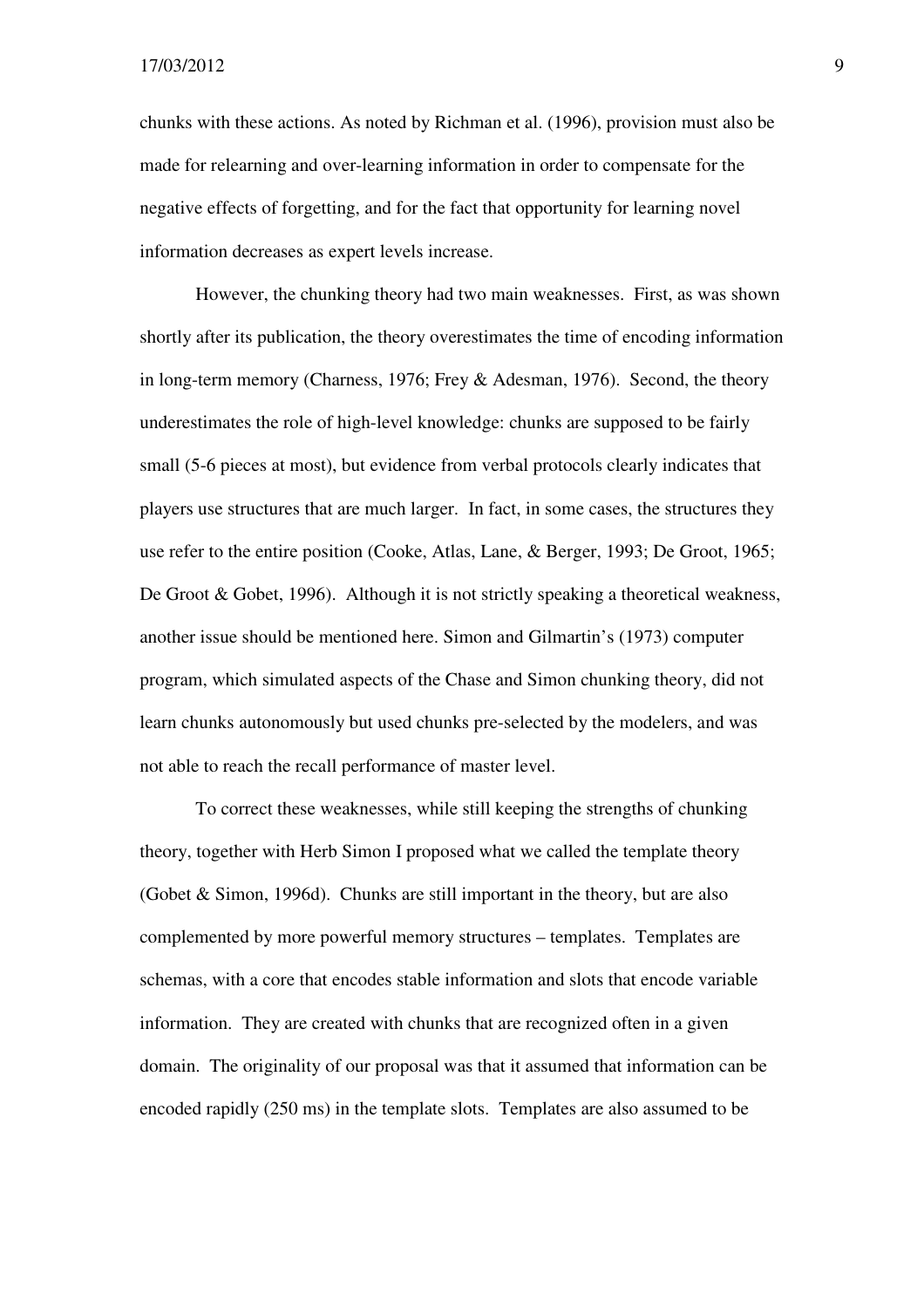$\overline{a}$ 

linked to useful information, such as possible moves, evaluations, likely plans, and so on.

Another important aspect of templates is that they can be linked to other templates, either as a function of their similarity or a function of the temporal order they would normally occur in a game. For example, a template coding for a class of positions in the Scheveningen variation of the Sicilian defense (a common chess opening)<sup>1</sup> might be linked to typical middle game positions, which in turn can be linked to likely endgame positions. This makes it possible for chess experts to carry out search at an abstract level, and not only at the move level. Thus, the search would incorporate key positions and the focus would be on broad plans that could bring the player from one favorable key position to another. The detail of the exact sequence of moves is left for later analysis. Observation of discussions between chess players and perusing of commented games in chess books and magazines offer clear, albeit anecdotal, evidence that chess players carry out this kind of macro-level search. Templates can be seen as a type of retrieval structure, although they differ from the kinds of retrieval structures proposed by Chase and Ericsson (1982) and Ericsson and Kintsch (1995); see Ericsson and Kintsch (2000), Gobet (2000), and Gobet and Simon (1996d) for a discussion. I will have more to say about templates below, when presenting the computer model used for the simulations.

Thus, template theory combines low-level, perceptual memory structures with high-level and more abstract memory structures. The presence of templates explains

 $<sup>1</sup>$  In chess, the term "opening" refers to the first moves of the game. Over the years, an extensive body</sup> of knowledge – called "opening theory" – has developed about openings, and tens of thousands of books have been devoted to them. The length of theoretical variations varies from just a few ply to forty or even fifty ply for popular variations that have been extensively analyzed.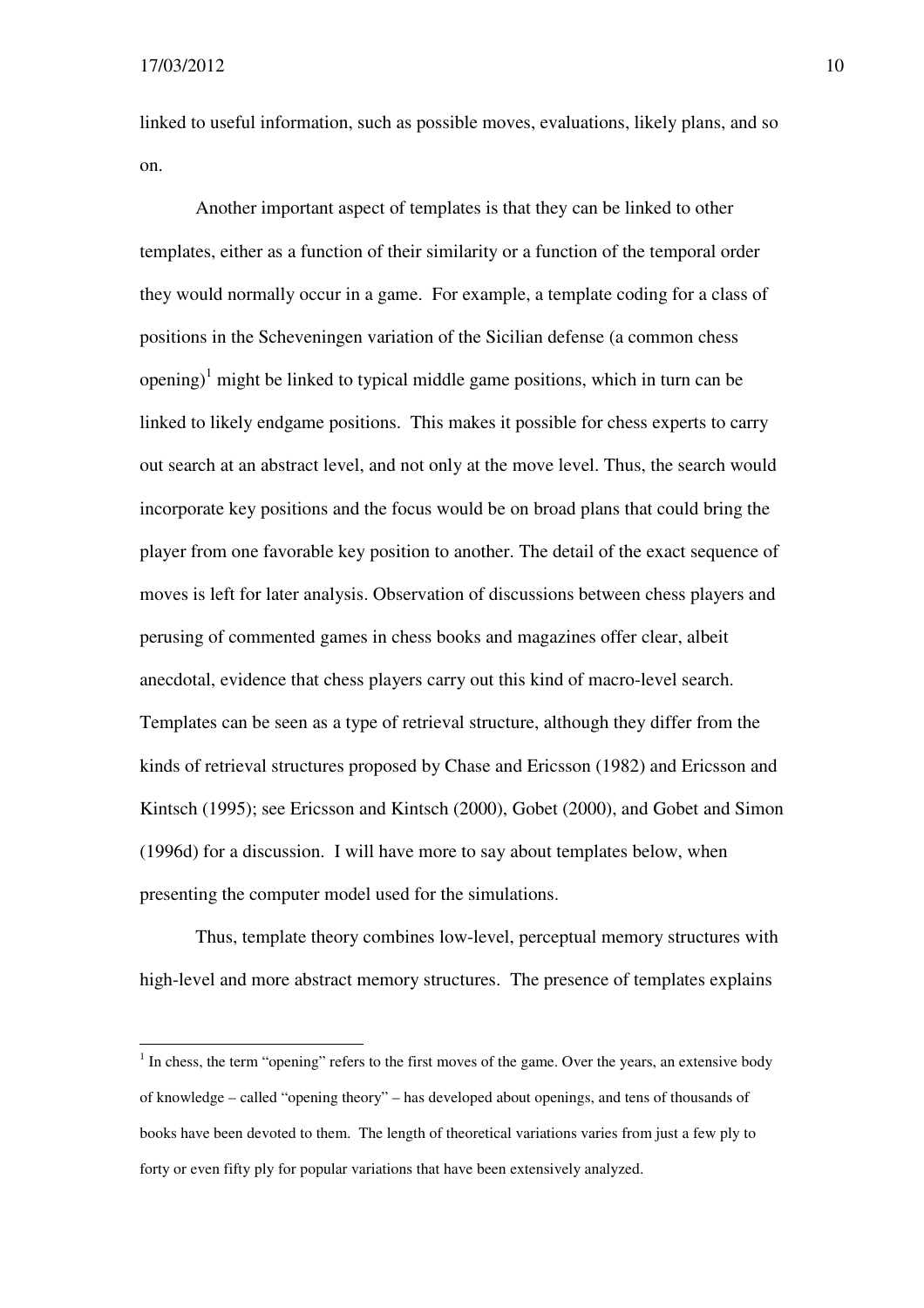why chess masters use larger chunks that those proposed by the chunking theory. $2$  It also explains why information is stored in LTM more rapidly than proposed by Chase and Simon. An important piece of information supporting both assertions was provided by experiments where players had to memorize not only one position at a time, as in the classic experiments by De Groot (1965) and Chase and Simon (1973a), but several positions presented in rapid sequence. The results obtained by Cooke, Atlas, Lane and Berger (1993) and Gobet and Simon (1996d) clearly established that chess players could encode much more information than what could be stored in seven STM chunks, assuming a maximal size of 5-6 pieces, as Chase and Simon did. This result is reminiscent of the semantic chunks for digit groups that SF and DD were able to encode and recall in the digit-span task (Chase & Ericsson, 1982; Staszewski, 1990).

The aim of the experiment, then, was to probe the limits of expert memory further, using the technique of presenting several chessboards. The methodology of this experiment was inspired from Ericsson and Chase's (1981), but uses chess as task domain rather than the digit-span task. The task consisted of remembering as many positions as possible, with each position being presented for 8 seconds. (A preliminary report of this experiment was provided in Gobet & Simon, 1996d.)

#### Method

l

 $2^2$  The reader might wonder why evidence for templates did not show up in the Chase and Simon's experiment. As established by further research using a computer program to present the positions and record the players' placements (Gobet & Simon, 1998), the limited capacity of the hand to hold chess pieces has led to an underestimate of the units encoded. Of particular interest in this respect is Gobet and Clarkson's (2004) experiment, in which the same participants carried out the experiment both with computer display and physical pieces. The size of the chunks was much larger in the former case.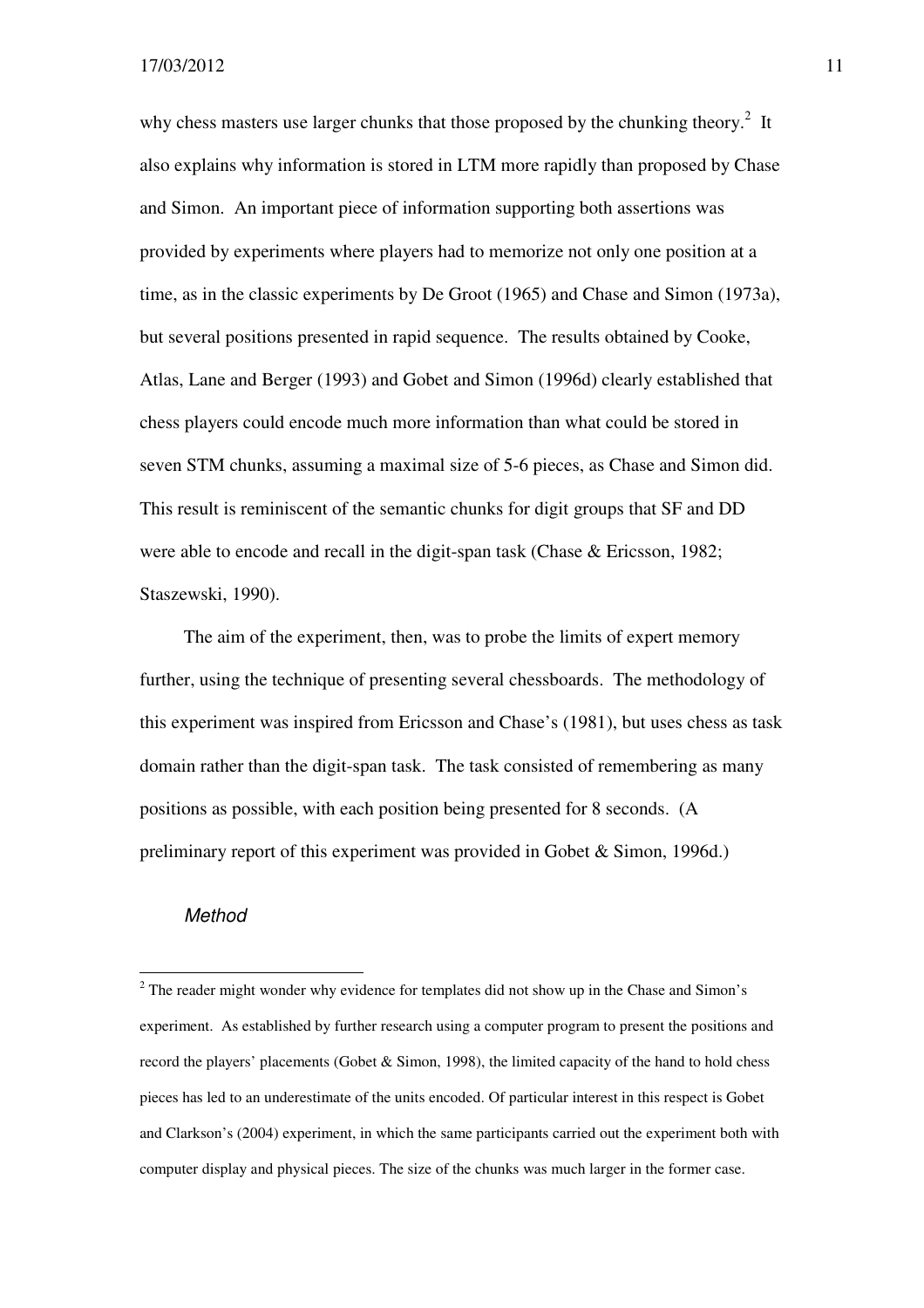$\overline{a}$ 

A single participant P (the author of this chapter) took part in this experiment, which lasted about two years (213 sessions), with some interruptions due to holiday or work commitments. A former chess professional who then trained as a researcher in psychology, P was an International Master. At the time of the experiment, he had an USCF rating of 2396 Elo, which put him among the best 250 players in the United States. $3$  However, he had barely played any competitive game for the four years before the experiment, and totally stopped practicing. During the experiment, P played little chess.

P was exposed to a number of positions and then afterwards attempted to reconstruct them on empty chessboards. The positions were randomly selected from a large database of games, and were taken after Black's 20th move. They were displayed and reconstructed using a computer program (see Gobet & Simon, 1996d; 1998 for details). Each position was displayed for 8 seconds, and the inter-position latency was 2 seconds, during which the screen was blank.

The random selection of the positions meant that some positions were taken in the middle of an exchange or of some other tactical complications. Such positions are normally not used in chess research, because players find them distracting. Therefore, the positions that P received were on average less typical that the positions normally used in chess research, which made them somewhat harder to memorize. S increasingly got used to the presence of these atypical positions.

The experimental sessions took normally place from Monday through Friday, between 9 am and 10 am, in a quiet room. Each session had two parts. First, there was the presentation of two warm-up positions. Then, after a short break, there was

 $3$  The skill level of competitive chess players is measured using the international Elo rating scale, which has a theoretical mean of 1500 points and standard deviation of 200 points.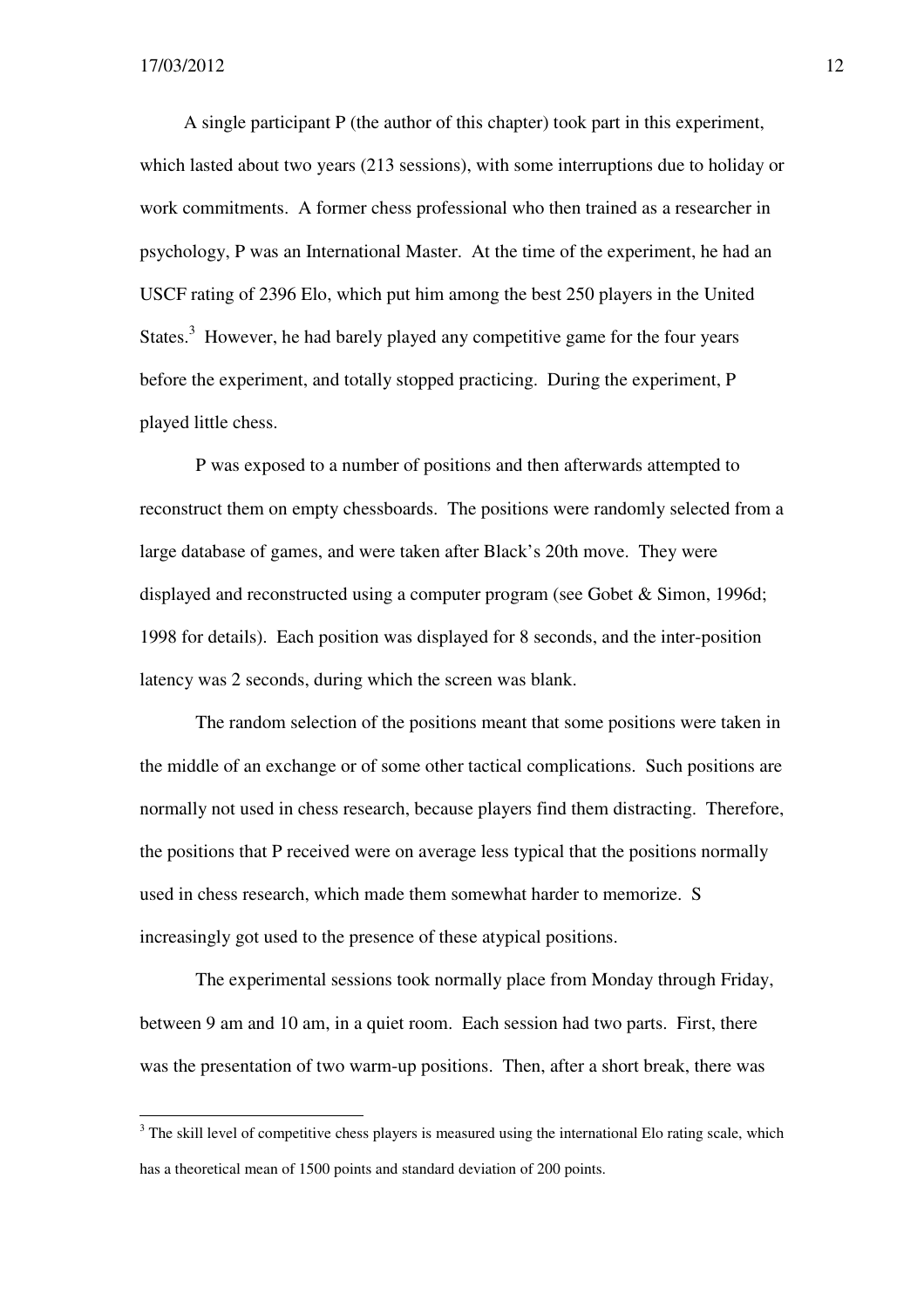the multiple-position task proper. The progression rules for this second task were as follows: (a) the minimum number of positions was four; (b) if more than one position in the previous session fell below 60% correct recall, then the number of positions was decreased by one; else, this number was increased by one.

 P had the freedom to pace the two parts of a session as he wished. The typical behavior was as follows. At the very beginning of the experiment, P would select the cue list (see below) matching the current number of positions that he would receive on that day, and concentrate on it going through the names sub-vocally. He would then do the two-position warm-up (the cue list was not used for these two positions), then concentrate again on the cue-list, and finally perform the multiple-board task.

#### Overall Results

Inspired by Chase and Ericsson's (1981) research on the digit-span, P created a mnemonic system aimed at facilitating LTM encoding of chess positions. For sequences of four positions and more, he attempted to associate each position with the corresponding element in a pre-learned list containing the chess world champions in historical order (see Table 2 and Figure 1). The list of world champions was used so that P could fairly easily create meaningful associations between the position currently being displayed and the corresponding name in the list. Associations were mediated by verbal labels. When attempting to recall the positions, each name in the list would serve as a retrieval cue. After about 10 weeks, the names were abbreviated to their first syllables so that they could be pronounced more rapidly sub-vocally.

-- Insert Table 2 --

-- Insert Figure 1 --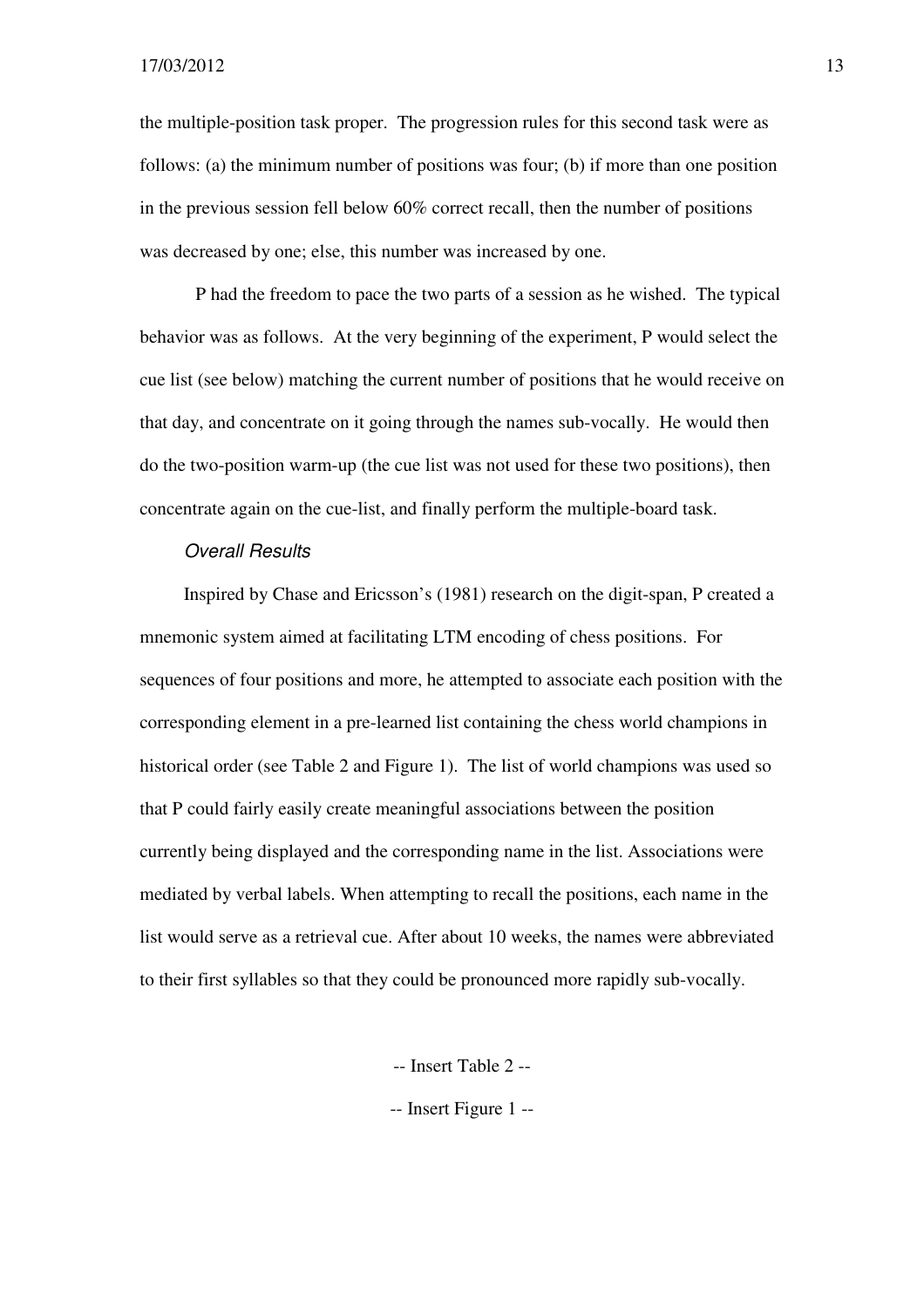The following examples, taken from Gobet and Simon (1996d), illustrates how the cue list was used. The examples go from rich associations (cases 1 and 2, where the type of position is recognized and an association made with the name in the cuelist) to poor associations (in case 3, a verbal label coding only two pieces is associated, and, in case 4, there is failure to associate an otherwise useful label with the current name in the cue list).

(1) Position #5. Name on the list: Euwe.

 "A Panov attack. Black has a strong Knight on d5, typical for Euwe's play."

(2) Position #6. Name on the list: Botvinnik.

 "A Grünfeld defense, as in the match Karpov-Kasparov, Seville. Botvinnik used to play the Grünfeld."

(3) Position #1. Name on the list: Steinitz.

"White has the Bishop pair. Steinitz liked the Bishop pair."

(4) Position #2. Name on the list: Lasker.

"A Maroczy without g6."

 Figure 2 shows the number of pieces recalled as a function of session number, and Figure 3 shows the number of positions attempted also as a function of session number. Both Figures suggest that there is first a period of slow improvement, roughly until session 80, followed by a long plateau with little, if any, improvement. This impression is confirmed by statistical analysis. A linear regression analysis shows that, until session 80, session number is a statistically significant predictor of the number of pieces correct (pieces =  $57.4 + 0.54 \times$  session number; r<sup>2</sup> = .38, *p* < .001) and boards attempted (board attempted = 4.1 + 0.024  $\times$  session number, r<sup>2</sup> = .26,  $p < .001$ ). Thus, P gains about half a piece per session and it takes about forty sessions to increase the number of attempted boards by one. From session 81 to 213,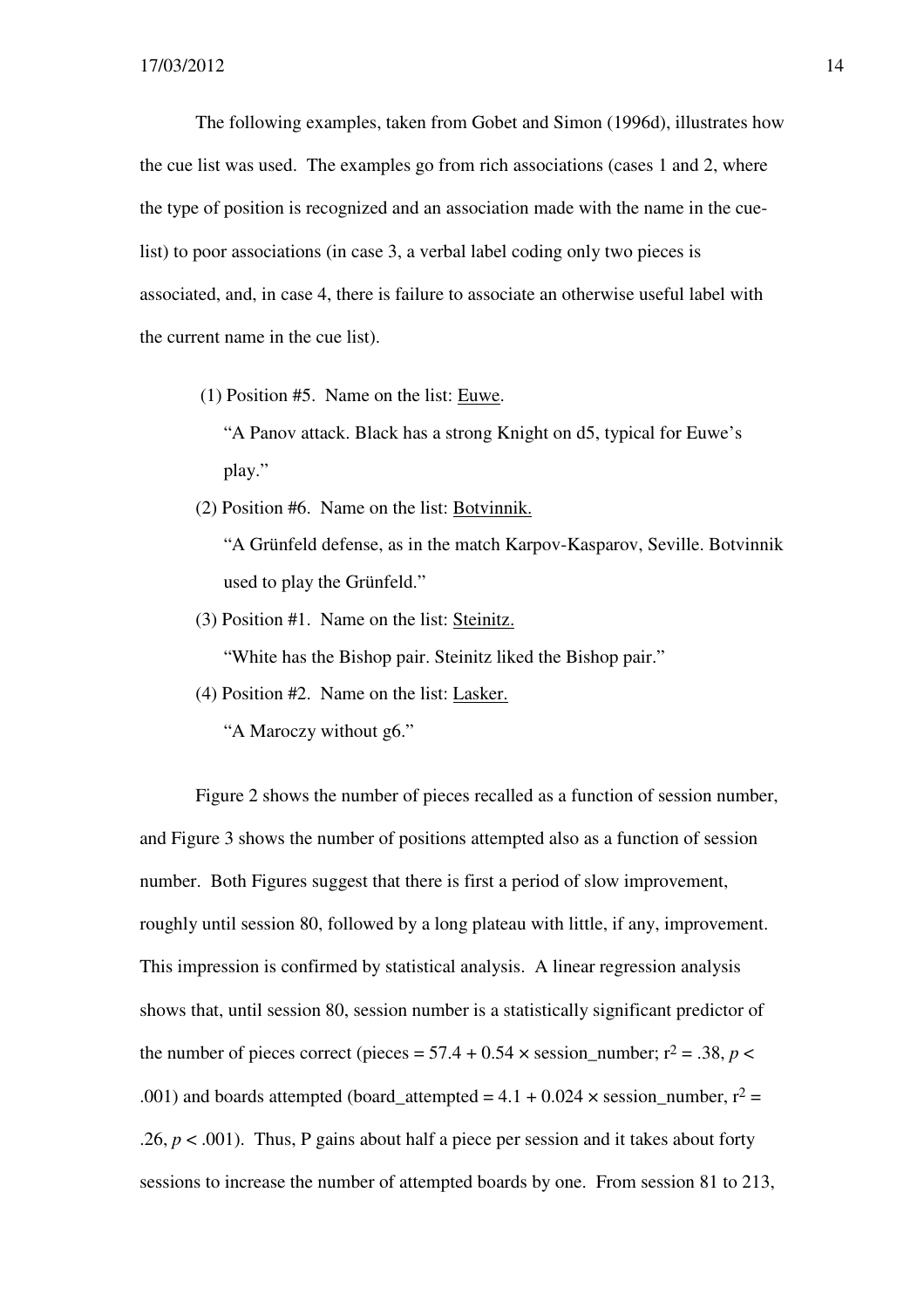there is no linear relationship (pieces correct by session:  $r^2 = .005$ , *ns*; boards attempted by session:  $r^2 = .001$ , *ns*). Note also that P managed to recall 150 pieces or more in 12 cases only, and attempted 10 positions in 3 cases only.

-- Insert Figure 2 --

-- Insert Figure 3 --

#### Specialization Effects in Expertise: The Question

If, as argued by De Groot (1965), Chase and Simon (1973b), and others, expertise relies primarily on perceptual information encoded either as knowledge complexes or chunks, then it follows rather directly that it should be difficult to transfer one's expertise in a given domain to another one. The perceptual chunks acquired over years of practice and study, which enable fluid behavior in the first domain with rapid recognition of the key features, simply will not be useful in other domains. We know at least since Thorndike and Woodworth (1901) that transfer between domains is difficult, and a recent meta-analysis shows that chess, the domain addressed by the chapter, is no exception (Gobet & Campitelli, 2006). But what about transfer between several within-domain specializations – for example neurology and pediatrics, or expertise in Chinese foreign policy and expertise in India's parliamentary system?

Theories emphasizing specific perceptual knowledge, including chunk-based theories, still make the prediction for domain-specificity, that is, that experts with one specialization should be better in that domain than experts with other specializations. However, this view is not shared by some theorists. For example, in his discussion of chess expertise, Holding (1985) claimed that the main components of skill is not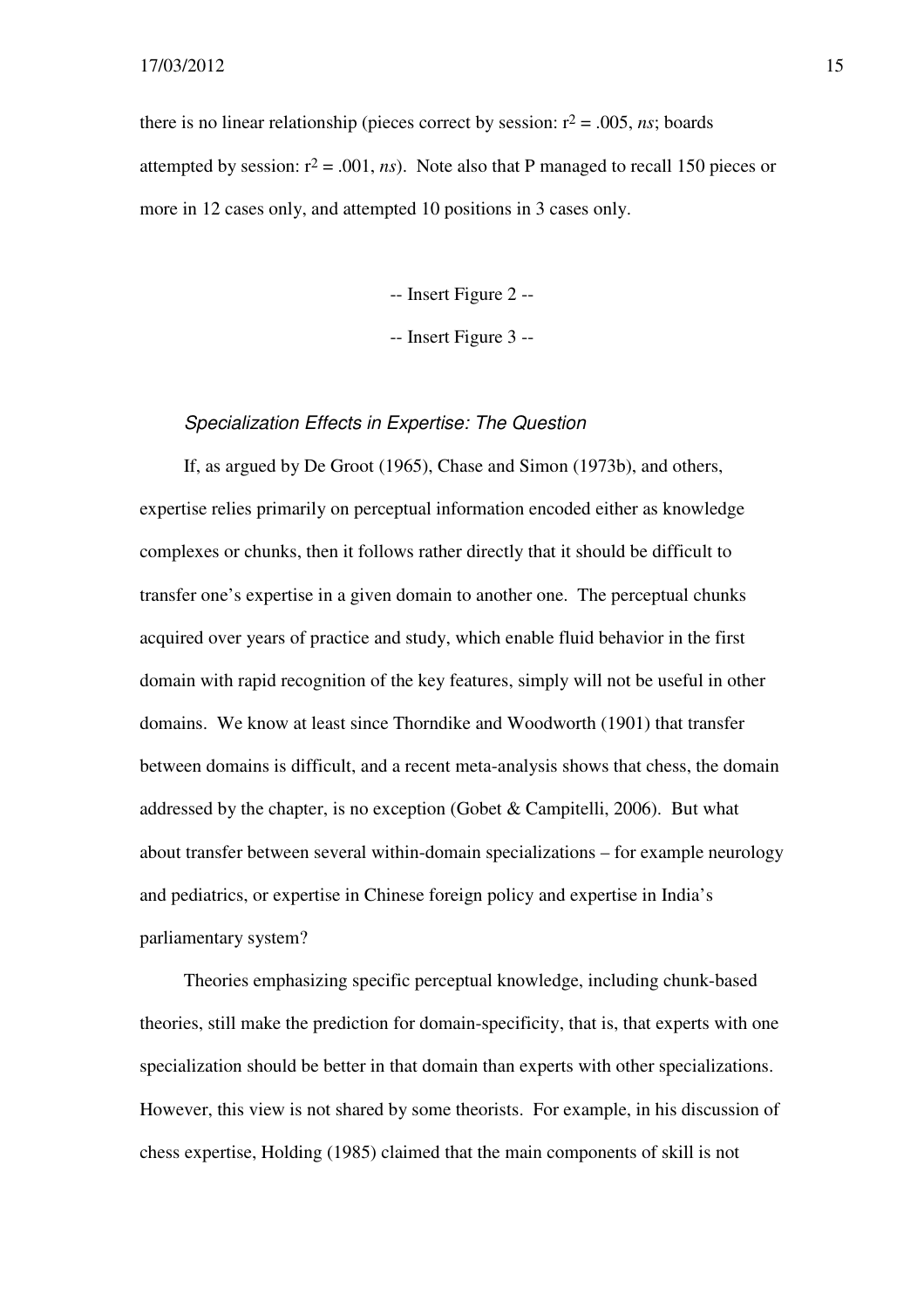pattern recognition, but forward search and general analytical reasoning abilities. So, Holding (1985, pp. 249-250) argued that "there is no doubt that experienced players possess extremely rich and highly organized chess memories, but the most useful attributes of these memories seem to be more general than specific and, if specific, not necessarily concerned with chunked patterns." More recently, Linhares (2005) has criticized the emphasis on chunks and templates in problem solving and argued that experts used "abstract roles" deriving not on surface, perceptual information, but on the deep meaning of chess positions. (How this deep meaning is accessed, however, is not spelled out in detail.)

Another criticism of the theoretical role of specialized chunks has been put forward by Ericsson and colleagues, who argued that superior performance can be achieved with relative small amounts of practice. SF and DD practiced just several hours a week during about 2 and 3 years, respectively, but had a better memory for digits than professional memory experts having practiced for more than 20 years of experience (Chase & Ericsson, 1982). Similarly, a novice trained by Ericsson and Harris (1990) was able, after about 50 hours of practice, to recall unfamiliar chess positions to the level of experienced chess players having spent thousands of hours practicing and studying chess. Based on these studies, Ericsson and Kintsch (2000) concluded that "if expert memory performance can be attained in a fraction of the number of years necessary to acquire expert chess-playing skill, then this raises doubts about the necessity of a tight connection between expert performance and experts' superior memory for representative stimuli" (p. 578). However, their argument fails to consider that SF and DD used a powerful coding strategy and brought to the digit-span task extensive knowledge of numbers and dates, and the novice trained by Ericsson and Harris acquired only one component of the knowledge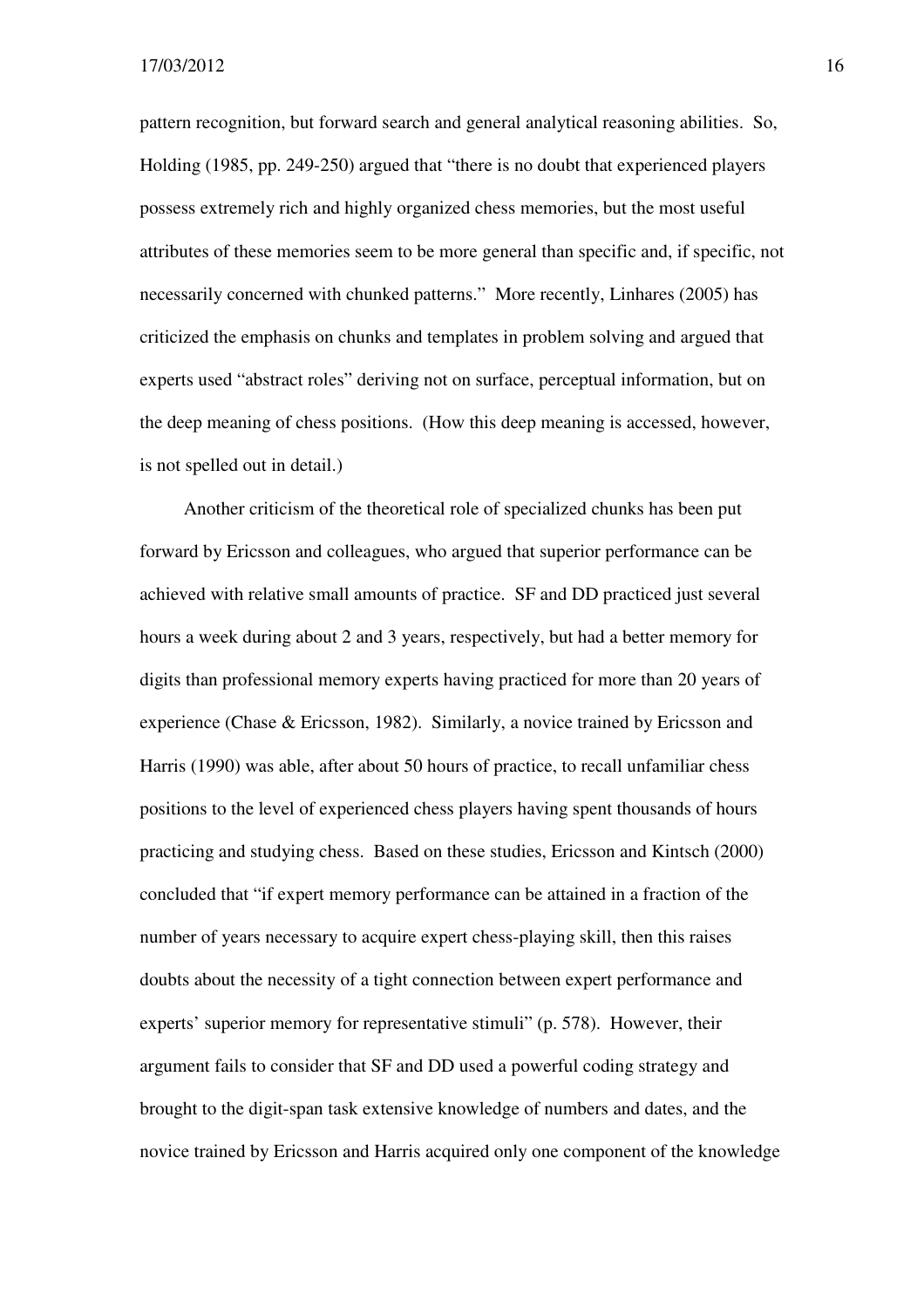necessary for chess expertise, namely perceptual chunks. That this last result is consistent with chunking and template theories has been shown by Gobet and Jackson (2002), who replicated Ericsson and Harris's study and showed that simulations with CHREST (see below) could account for the results very well.

#### Specialization Effects: Method of Analysis and Results

Chess players specialize in the type of openings they use  $-$  it is simply impossible to know enough about all openings to be able to play them at a competitive level. In addition, it is important to find openings that match one's style of play, and an important role of coaches is to help players select such openings. Each player thus develops an "opening repertoire," for both White and Black. To avoid being too predictable, and also to anticipate the possibility that an opening would be in crisis because of the discovery of some new way to handle it, chess masters typically build some variability in their repertoire. For example, they could have two different replies against White's 1.e2-e4.

P was no exception to this, and had chosen a subset of openings that he studied in great detail and that he regularly used in competitive games, although there were a few changes over the years. He was able to identify apparently minute differences in the positions arising from the openings in which he specialized, and these differences could make the difference between a win and a loss. With the openings that did not belong to his repertoire, he would know the general ideas and plans, but would not be able to discriminate positions in the same way. It is then possible to use the data of the training experiment presented above to directly test the hypothesis that experts encode specific perceptual patterns. If this hypothesis is correct, P should on average obtain better recall performance with positions coming from his pet openings, or with positions resembling those positions.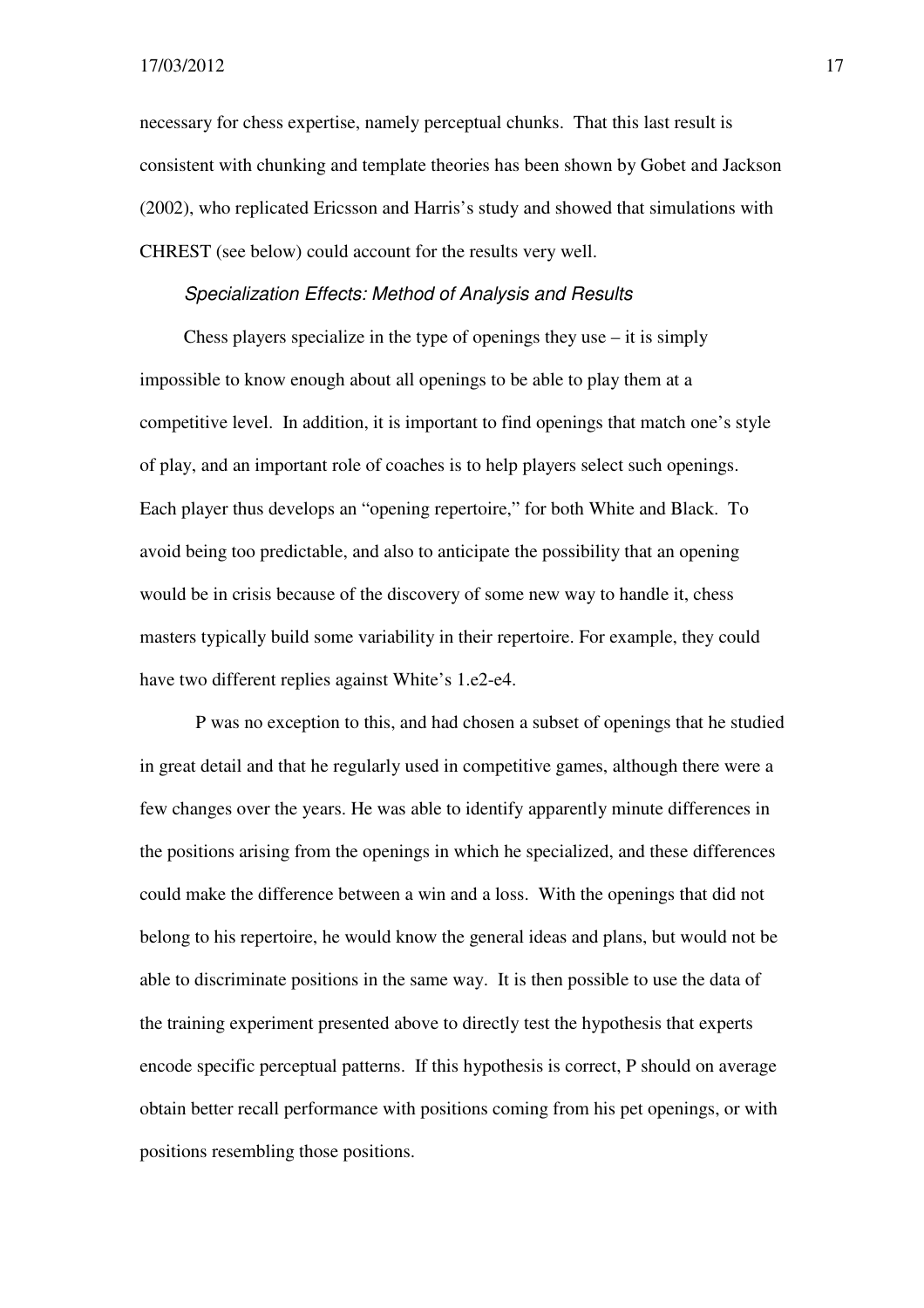In order to carry out the analysis, the stimulus positions were coded as (a) belonging to the type of openings P used to play, (b) belonging to openings P never played, and (c) positions that could not be classified (e.g., because too few pieces were left on the chessboard). Note that all stimulus positions were taken after White's twentieth move. This coding was carried out by P himself, being the best expert of the kind of openings he had used during his chess career. The following analyses will be on the first 600 hundred positions used in the training experiment.

#### -- Insert Figure 4 --

As Figure 4 shows, P better remembered the type of positions he used to play than the other types of positions, with the exception of the cases where he attempted 9 and 10 boards. The differences are statistically significant both in the played vs. non-played comparison,  $t(7) = 6.52$ ,  $p < .001$  (one-tailed), and in the played vs. unclear comparison,  $t(7) = 3.26$ ,  $p < .01$  (one-tailed). In general, the positions coming from openings he did not play had the lowest recall. These data thus add support to the hypothesis that the encoding of specific perceptual information plays an important role in chess expertise and that restricting task practice to a particular subset of the task environment constrains transfer of skill, hence performance, outside of the selected practice environment. At the same time, it is important to note that P did not do that badly (62% correct) with positions that did not belong to his repertoire, as compared to 75% correct with positions that did. It is reasonable to suspect that knowledge – either perceptual chunks or general knowledge – he had acquired during his training and practice (for example, by replaying games of famous players) allowed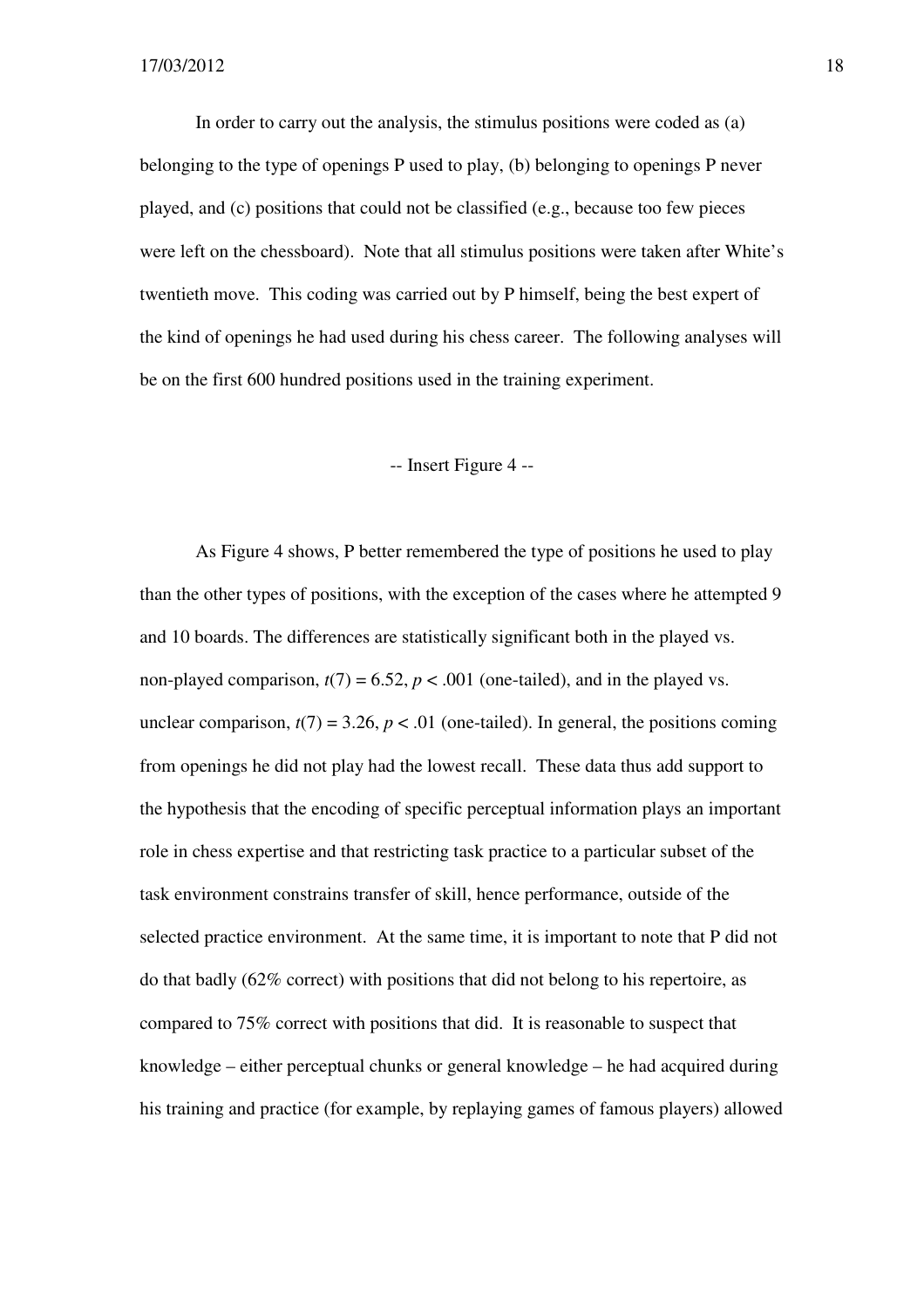him to encode at least part of most unfamiliar positions and thus achieve this level of recall.

 Of course, the chunking and template theories, which account for participants' performance in other studies, predicted this result. It is thus important to check whether computational models based on these theories can simulate it. In the next section, I address this question by reporting computer simulations with CHREST.

#### **Specialization in Chess: Computer Simulations**

#### The CHREST Model

Converging evidence for current claims about chess specialization come from computer simulations that used CHREST (Chunk Hierarchy and REtrieval STructures), a model implementing important aspects of the template theory (Gobet & Lane, 2005; Gobet et al., 2001; Gobet & Simon, 2000). The first version of CHREST was developed in the early nineties to provide a unified model of perception and memory in chess. In particular, the aim was to put together the key insights of chunking theory and previous models of chess perception (Simon & Barenfeld, 1969) and memory (Simon & Gilmartin, 1973). The development of the model was also informed by the collection of new experimental data (Gobet & Simon, 1996a, 1996b, 1996c, 1996d) and theoretical reflections that led to the template theory. The later versions of CHREST were more ambitious with respect to their scope, first covering other domains of expertise and later addressing cognition more generally. To date, the CHREST architecture has been used to simulate phenomena in a number of domains including concept formation (Lane & Gobet, 2007), problem solving in physics (Lane, Cheng, & Gobet, 2000) and awele (an African game; Gobet, 2009), children's acquisition of vocabulary (Jones, Gobet, & Pine, 2007), and children's acquisition of syntax (Freudenthal, Pine, Aguado-Orea, & Gobet, 2007). CHREST's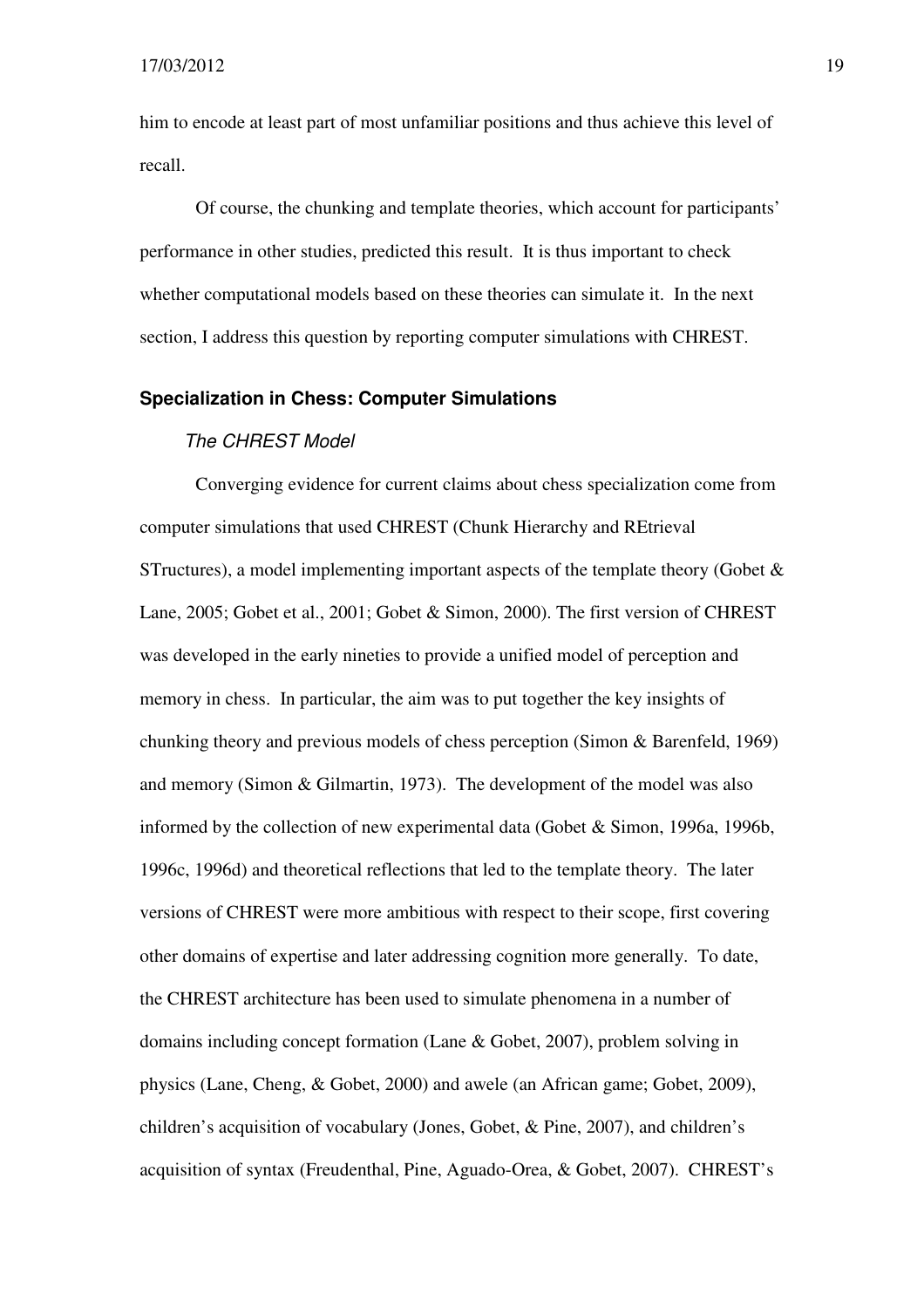ability to simulate these phenomena illustrates the explanatory power of the chunking hypothesis, something Bill Chase was undoubtedly aware of. The following paragraphs provide a rather basic introduction to CHREST. A fuller description is provided in Gobet and Chassy (2009) and the computer code can be found at www.CHREST.info.

As the simulations will focus on chess, a domain where the processing of verbal information plays only a limited role (see Gobet, de Voogt, & Retschitzki, 2004, for details), description of CHREST will focus on the visual aspects of the model. CHREST comprises four main components: an LTM where chunks are stored, a visual STM, a simulated eye, and a mind's eye, where visuo-spatial information can be manipulated. Figure 5 illustrates these four components. The simulated eye moves around the chessboard, fixating squares, and the information within the visual field is sent to a discrimination network in LTM which mediates recognition of a chunk. A pointer to this chunk is then placed in STM, and the information is also unpacked in the "pictorial short-term memory," another name for the mind's eye. This sequence of operations is then repeated.

--- Insert Figure 5 ---

With respect to LTM, the interest focuses on the creation and use of chunks. Chunks, together with the links that connect them, form a discrimination net. The links have tests, which are applied to check features of the external stimuli. This component of the model borrows several mechanisms from Feigenbaum and Simon's (1984) EPAM model. As noted above, chunks that are recognized often evolve into more complex data structures. The core of templates is similar to the information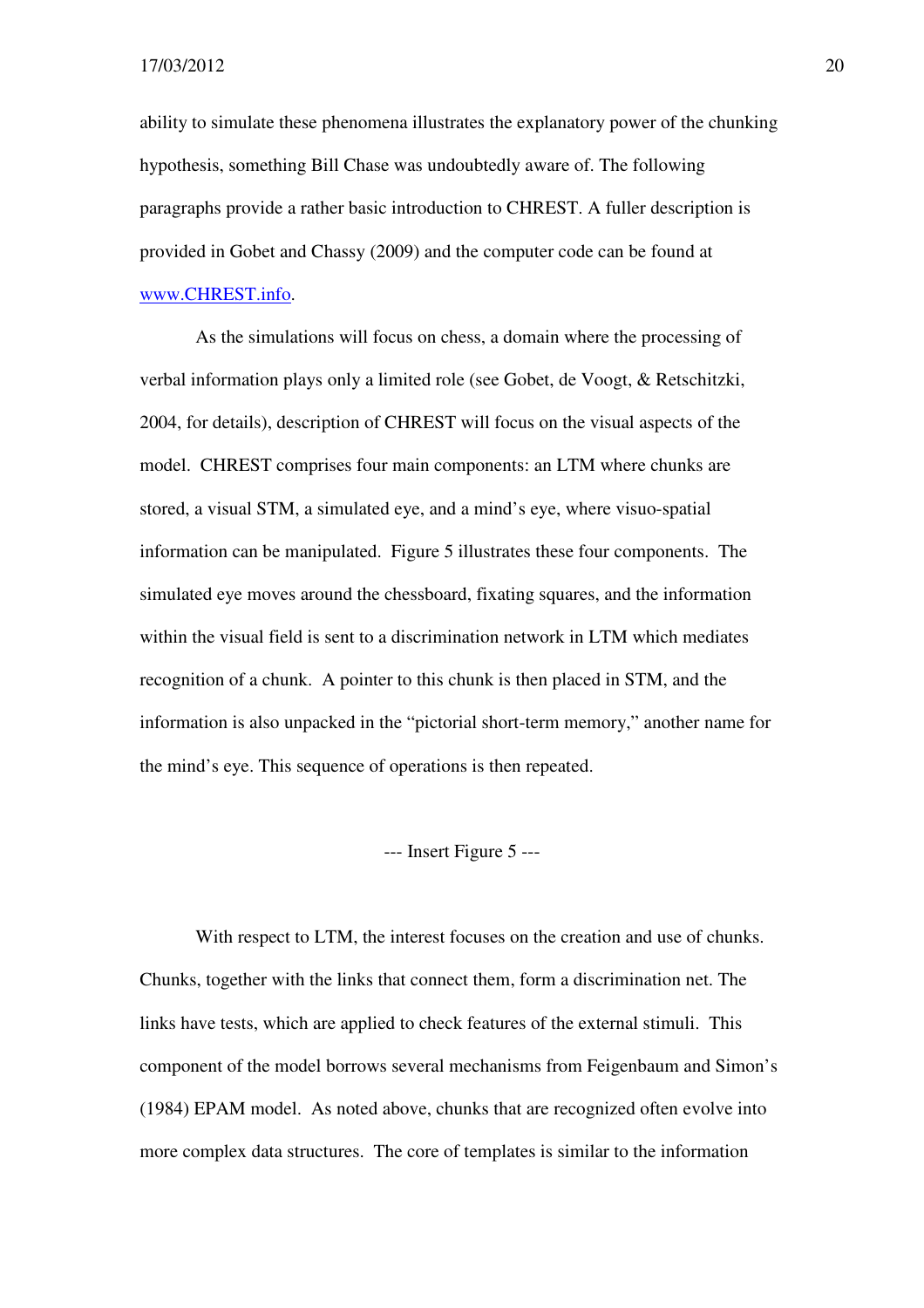stored in chunks, and this information is stable. Templates also have slots, which make it possible for the value of variables to be encoded rapidly. Based on computer simulations, it is assumed that it takes 250 ms to instantiate a template slot. In the current simulations, slots can encode information about piece location, piece type, or chunks. Slots are automatically created where the links irradiating from a given chunk show enough variation on a given type of information (e.g., information about squares, type of pieces, or groups of pieces; see Figure 6). Template slots are created when the number of nodes that are linked to a given node and share identical information is greater than a parameter, arbitrarily set to 3 in the simulations. A further constraint is that a chunk should contain at least 5 elements. Chunks and templates can be linked to other chunks and templates, as well as other information stored in LTM, most notably moves and sequences of moves.

#### -- Insert Figure 6 --

Visual STM has a capacity of three chunk pointers. When STM is already full and a new chunk is recognized, the oldest pointer leaves STM. There is an exception to this rule with the largest chunk: its pointer leaves STM only when a larger chunk is recognized. This idea of pointers has often been criticized on the grounds that it is too close to computer programming and lacks biological plausibility, but this criticism is misguided. A neurally plausible implementation for such pointers has been proposed by Ruchkin, Grafman, Cameron, and Berndt (2003). These authors suggest that STM neurons in the prefrontal cortex fire in synchrony with neurons located in posterior areas of the cortex. This mechanism has the advantage of explaining why STM has a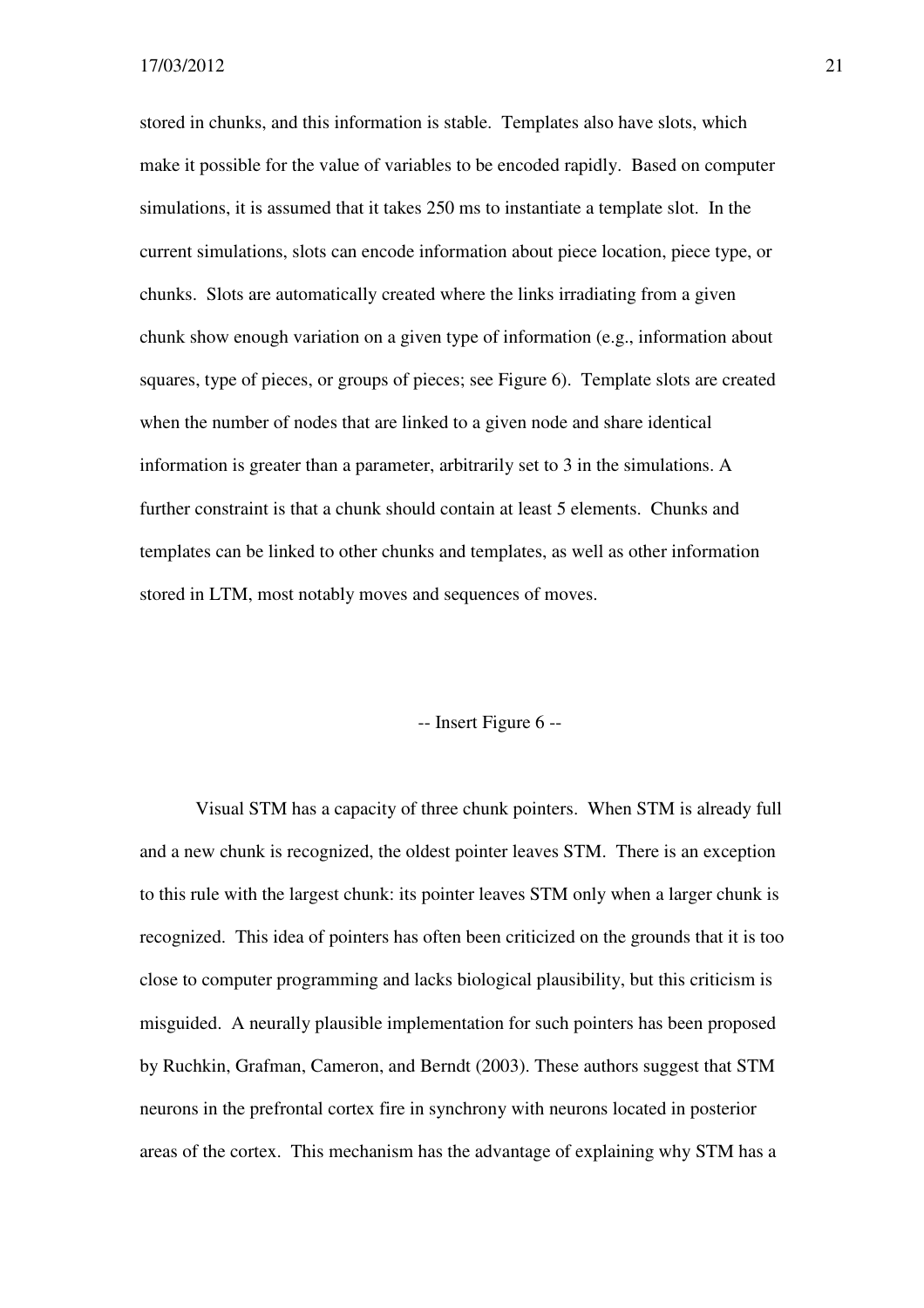limited capacity; it is due to the limited number of distinct frequencies available for synchrony, which limits the number of pointers available.

Eye movements that serially scan a position are directed from a combination of heuristics (e.g., heeding a square on a part of the board that has not been visited by the eye yet) and acquired knowledge, which is mediated by the structure of the discrimination net. Specifically, the model uses the largest chunk recognized so far to direct eye movements (see De Groot & Gobet, 1996, for details).

The final component of CHREST, the mind's eye, clearly shows the influence of Chase and Simon's (1973a) paper *The mind's eye in chess* on the model. The mind's eye is similar to Kosslyn's (1994) visual buffer and Baddeley's (1986) visuospatial sketchpad, and stores perceptual structures, both from memory stores and external inputs, for a short amount of time. Its content is encoded as a network of nodes and links that can be manipulated by visuo-spatial mental operations. It is worth pointing out that the information encoded in the mind's eye is much more abstract than the information impinging the retina. Unless it is refreshed, information in the mind's eye suffers from rapid decay, within around 250 ms (Kosslyn, 1994). The processes taking place in the mind's eye (e.g., the time to move a piece mentally) are assumed to be carried out serially; Kosslyn, Cave, Provost, and Von Gierke (1988) provide data supporting this assumption. Finally, CHREST includes mechanisms linking LTM, STM, and the mind's eye. When a chunk is elicited, either by external or internal information, a pointer to it is placed in STM. Concurrently, the visuospatial information referred to in LTM by this pointer is unpacked in the mind's eye. As information in the mind's eye fades rapidly, it needs to be refreshed regularly. Waters and Gobet (2008) provide more details on how CHREST's mind's eye works,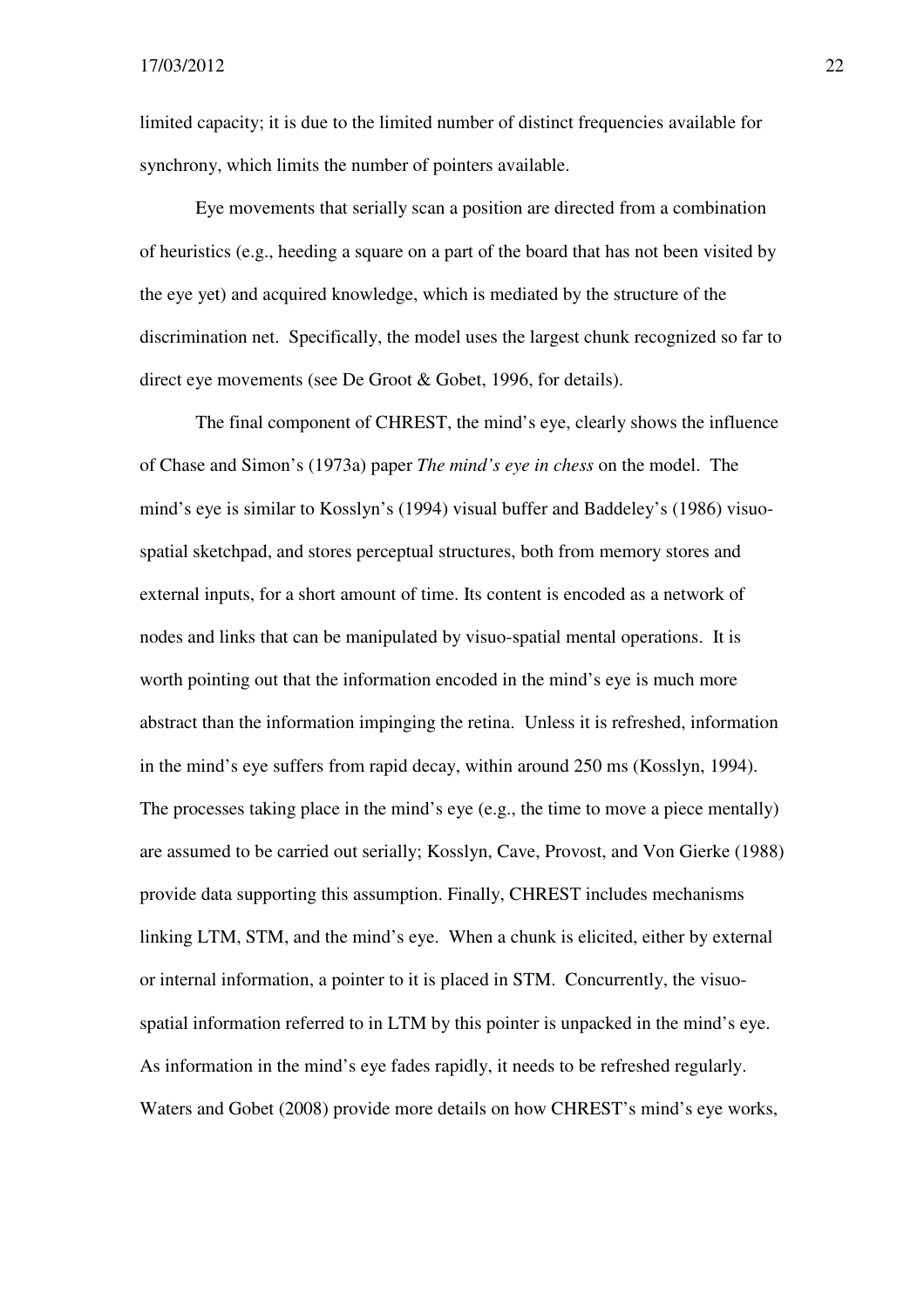and present an experiment testing some of the assumptions discussed in this paragraph.

Four characteristic features of CHREST might be highlighted. First, there an emphasis of cognitive limitations – for example limitations in memory capacity (visual STM can hold only three items) and learning rates (it takes about eight seconds to create a new chunk). This emphasis can be traced back to Simon's work on bounded rationality (e.g., Simon, 1969). Second, CHREST is a self-organizing, dynamical system. The structure of its discrimination net cannot be predicted on general considerations alone, and depends both on internal mechanisms and on the statistical structure of the environment. Third, and closely related to the previous point, learning and thus the quality of the simulations depend on realistic input capturing the detail of the structure of the environment. Finally, time parameters are used for each cognitive process (e.g., 8 seconds to create a new chunk, or 50 ms to encode a chunk in STM), which makes it possible to derive detailed quantitative predictions.

#### Simulation Methods

The simulations aim to establish whether CHREST's structures and mechanisms are sufficient for reproducing the specialization effect found in P's training experiment. This investigation uses the same model as that used in previous simulations (Gobet & Simon, 2000; Gobet & Waters, 2003; Waters & Gobet, 2008), including the same mechanisms for template creation and use. The only novel addition is that the model also uses a retrieval structure, which is similar to the list of world champions used by P for the recall of four and more positions (see Table 2 and Figure 1). For the recall of two positions (warming-up), a retrieval structure with two items (encoding the positions as "first" and "second") is postulated. The probability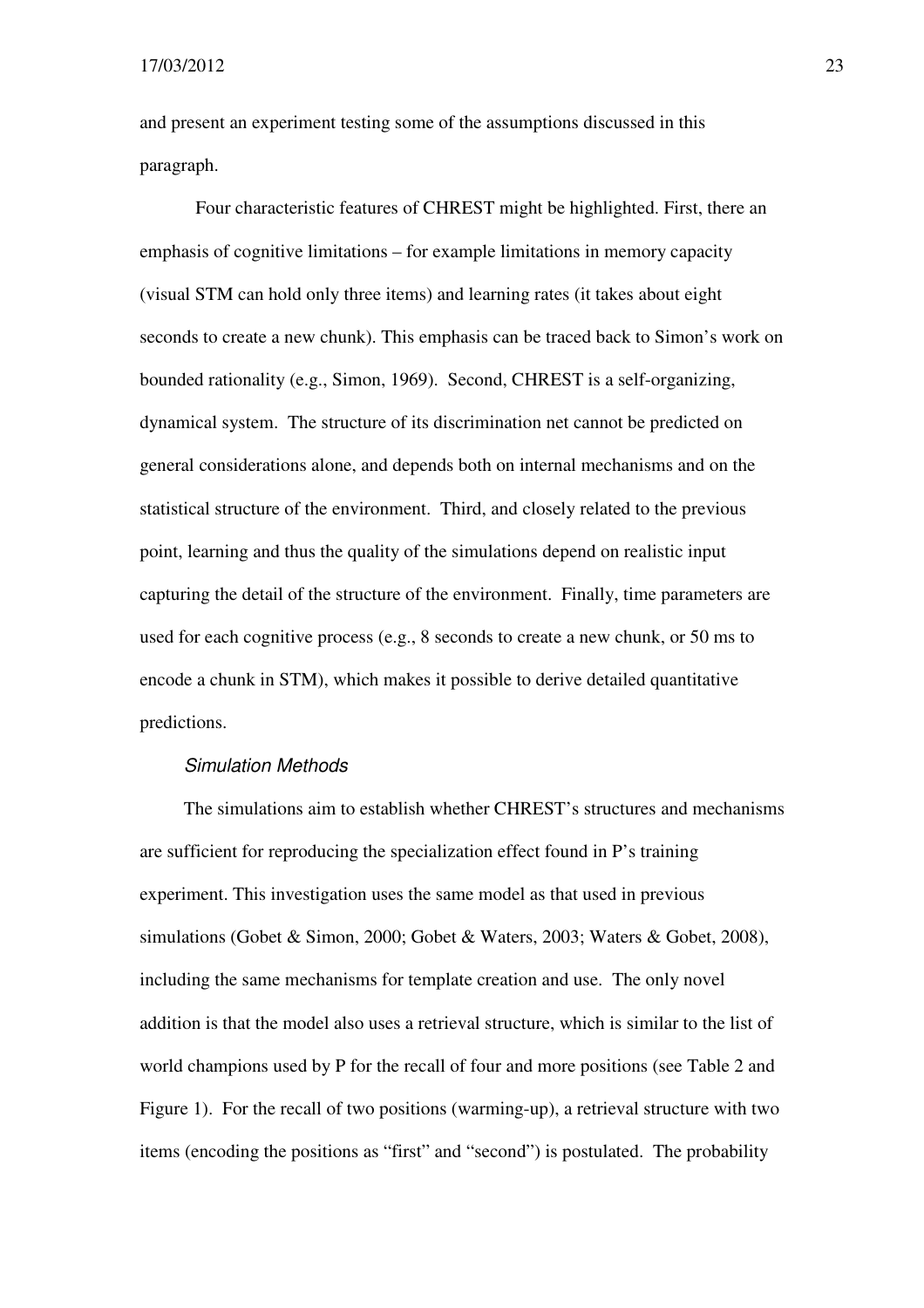of storing a chunk or template into the retrieval structure was set at 1 with 2 positions and .84 with 4 and more positions.

During the learning phase, the program incrementally acquired chunks and templates by scanning a large database of positions (about 50,000) taken from masterlevel games. With CHREST, skill differences are simulated by growing nets of various sizes. For the purpose of these simulations, the learning set consisted of a mixture of positions related to P's opening repertoire (about 90%), positions taken from P's games (about 200, shown 10 times, 5%), and positions randomly selected from databases (5%). These numbers were supposed to reflect the kind of positions P was familiar with: the most familiar were the positions from games he had played, followed by positions he was likely to have studied, and then finally positions from openings he did not play. The network used in the simulations had ∼300,000 chunks and ∼20,000 templates.

#### Results

As shown in the lower panel of Figure 4, the model does a good job at capturing the difference between positions belonging to P's repertoire and other positions. Like P, the model recalls the openings from his repertoire better than openings he did not play,  $t(7) = 5.46$ ,  $p < .001$  (one-tailed), and than openings difficult to classify,  $t(7) = 4.97$ ,  $p < .002$  (one-tailed). The model replicates the specialization effect because it can find more chunks and in particular more templates in the positions that were predominantly used for training (i.e. positions belonging to P's repertoire). However, it should be pointed out that the model performs rather consistently about 10% below the level reached by the player. This probably could be corrected by using a network with more chunks and templates for the simulations.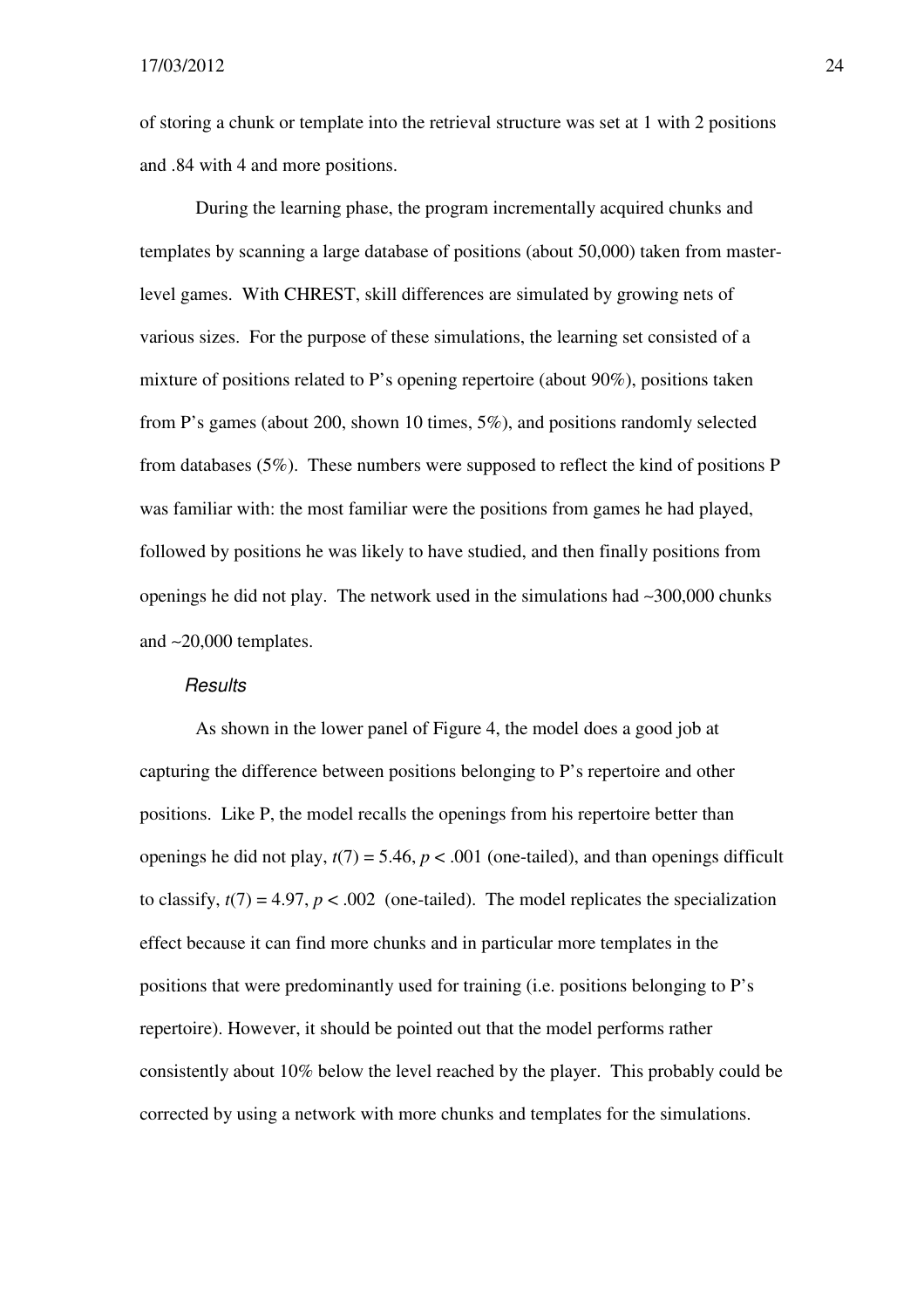In summary, the simulations showed that CHREST's mechanisms for creating and using chunks and templates lead to knowledge that is consistent with the specialization effect observed in the single-case experiment. They also show that part of this knowledge can be recruited to recall positions that do not belong to the domain of specialization of the model, albeit with weaker recall performance.

#### **Specialization in Chess: French Connection and Sicilian Moves**

The case study presented earlier offered relatively clear results, and the computer simulations provided a mechanism for them. But do the results generalize to a larger sample? Do they apply to other tasks such as problem solving, where one has to find the best move in a position? A recent study (Bilalić, McLeod, & Gobet, 2009) addressed these very questions.

 In this study, we combined two research paradigms typical of expertise research. The first paradigm, the most common and that used for example in Chase and Simon's study, consists of comparing individuals of different skill levels. The second paradigm consists of comparing groups of individuals with the same skill level, but with different fields of specialization. This second paradigm has the advantage that factors such as amount of experience and general skill level are controlled for; what differs between the two groups is the subset of domain knowledge individuals specialized in. Researchers have used the specialization paradigm for studying expertise in medicine (Rikers et al., 2002), political science (Chiesi, Spilich, & Voss, 1979), and the design of experiments (Schunn & Anderson, 1999). In general, the results indicate that, when specific domain knowledge is not available, experts fall back on weaker methods. These results have sometimes been taken as contradicting theories of expertise such as the chunking theory, which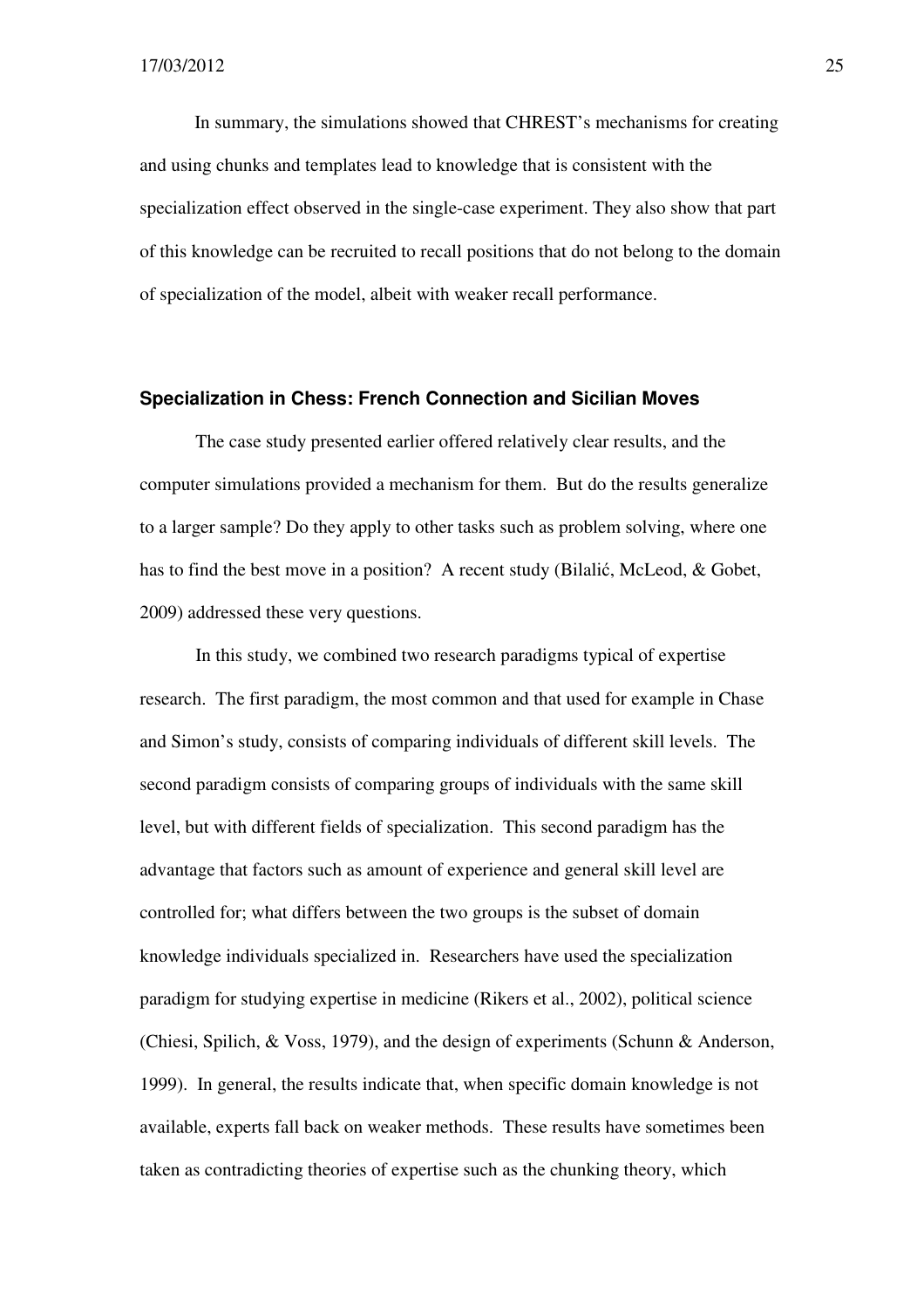emphasize the role of domain-specific patterns and methods (e.g., Schunn & Anderson, 1999). There is no doubt that experts use general problem-solving methods in addition to domain-specific methods. The interesting question, however, is how expert performance changes when only domain-general methods are used.

 The study presented in Bilalić et al. (2009) is based on one of the experiments that Merim Bilalić carried out for his PhD thesis. Bilalić's elegant design addressed some of the weaknesses of previous studies using the specialization paradigm. For example, many studies used one type of problem, which has the disadvantage that it is from the field of one group of experts but not of the other. Bilalić et al. (2009) presented two kinds of problems, which mapped onto the specialization of each group. Also, few studies used neutral problems (i.e. problems unfamiliar to both groups), which seem necessary to tease apart the effect of knowledge. Finally, in many studies, the participants' level of expertise, and therefore the effect of expert specialization, was difficult to quantify.

 Chess offered a great domain for addressing these issues. The Elo rating makes it possible to measure skill precisely; chess players love trying to solve chess problems; and the fact that players specialize in different openings, as explained in the case study above, makes it easy to find players of the same skill level (as measured by the Elo rating) but with different knowledge for a specific opening.

#### -- Figure 7 --

#### Method

Thus, Bilalić's idea was to compare performance of players within and outside their domain of specialization. He used three types of middle game positions: positions from the Winawer variation of the French defense (see Figure 7, left),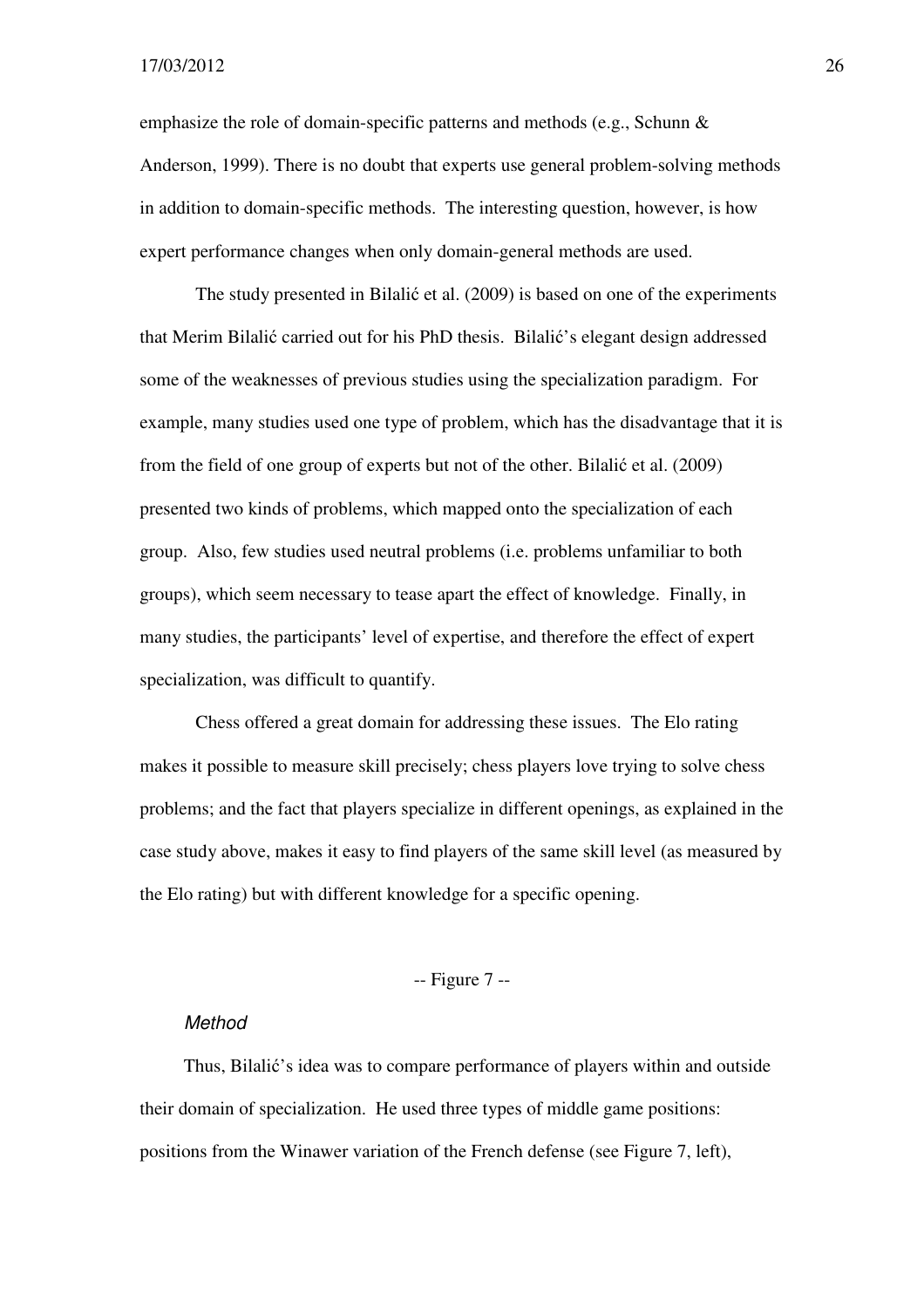positions from the Najdorf variation of the Sicilian defense (see Figure 7, right), and neutral positions. The neutral problems came from middle game positions difficult to classify with respect to the opening they came from, and were used to measure more general memory and problem-solving abilities. There were two tasks. In the memory recall task, positions were presented for 5 seconds. The stimuli consisted of 12 positions (4 positions for each of the French, Sicilian, and neutral conditions) that were presented in random order. In the problem-solving task, players were required to think aloud while trying to find the best move. They were not allowed to move the pieces, and there was no time limit. There were two problems for each of the three kinds of positions, and positions were presented in a random order. It took on average one hour to the participants to go through all six problems.

 The participants were 8 Candidate Masters (with an average of 2140 Elo), 8 Masters (2300 Elo), and 8 International Masters/Grandmasters (2490 Elo). Half the players specialized in the Winawer variation of the French defense, and the other half in the Najdorf variation of the Sicilian defense.

#### **Results**

Figure 8 shows the results for the memory task. In line with previous experiments, there was a reliable skill effect, with better players obtaining better scores than less skilled players,  $F(2, 18) = 19.88$ ,  $p < .01$ ,  $\eta_p^2 = .69$ . The key result was that players were better at recalling positions from their opening repertoire than positions they did not play. Thus, French players recalled French positions better, and Sicilian players recalled Sicilian positions better, yielding a significant interaction player type  $\times$  position type: *F*(1, 156) = 46.96, *p* < .01,  $\eta_p^2$  = .23. The effect of familiarity is strong enough to take precedence over skill. With the Sicilian positions,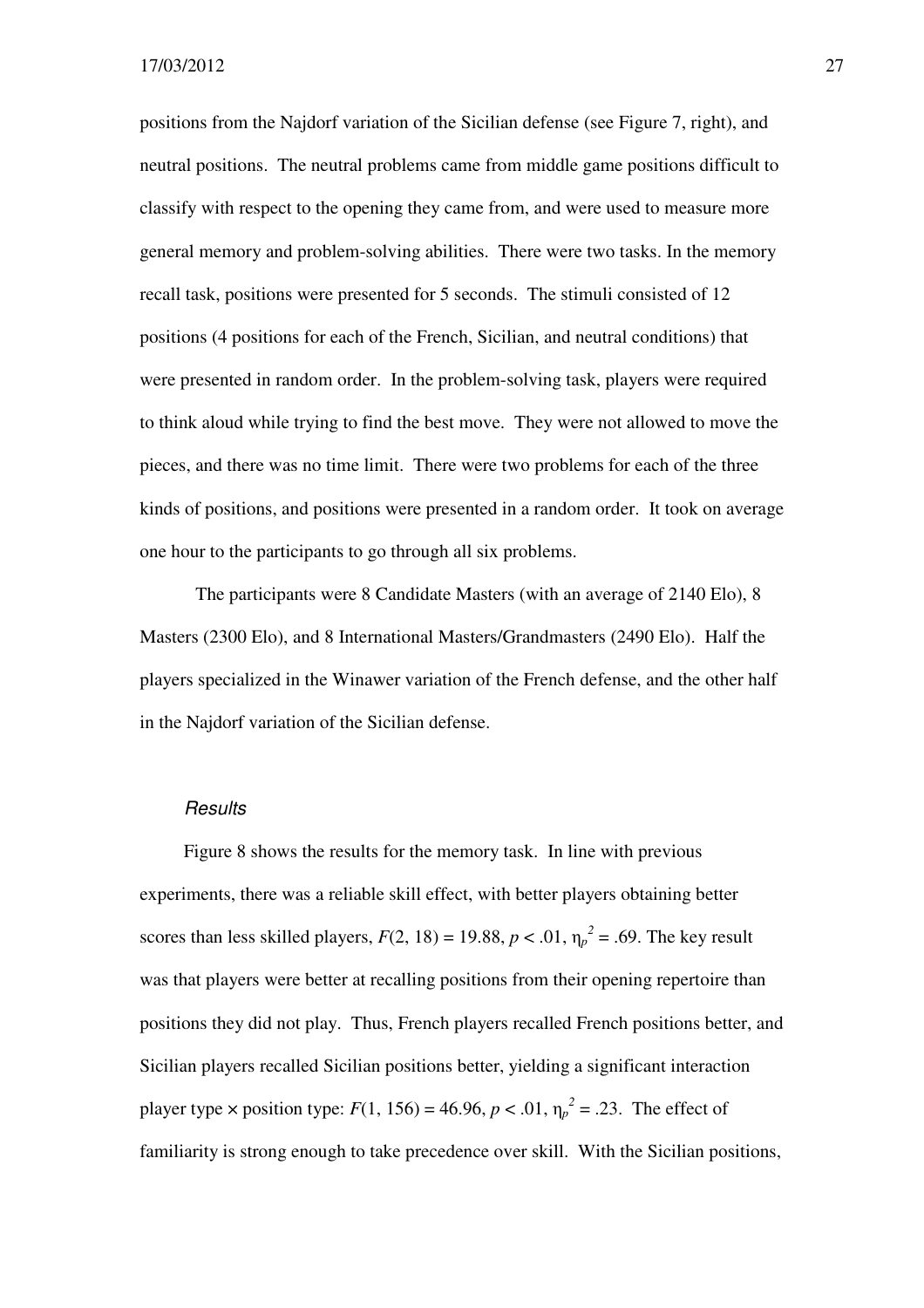the performance of Sicilian candidate masters was close to the performance of French masters, and the performance of Sicilian masters was close to that of French grandmasters/international masters. The same pattern of results was observed with French positions, where French candidate masters and masters obtained comparable results to those obtained by Sicilian masters and grandmasters/international masters, respectively. Thus, the magnitude of the specialization effect on chess memory is about one standard deviation in skill (see footnote 3). As both groups memorized the neutral middle-game positions equally well, one can be confident that the two groups were of similar strength.

-- Insert Figure 8 --

-- Insert Figure 9 --

Move quality in the problem-solving task was computed as the difference between the assessment of the best move in the position, as estimated by Fritz 8 (a very strong computer chess program) and the chosen move. Note that Fritz 8 evaluates moves using pawn units. Thus, to give an example, a score of 0.5 means that the selected move was inferior by half a pawn to the best move in the position.

The problem-solving task yielded very similar results to the memory task (see Figure 9). There was a reliable skill effect, better players choosing better moves, *F*(2, 18) = 7.35,  $p < .01$ ,  $\eta_p^2 = .45$ . Crucially, the interaction player type  $\times$  position type was statistically significant. Players faced with positions from within their opening specialization found better moves than those faced with positions outside it, *F*(1, 64)  $= 13.87, p < .01, \eta_p^2 = .18$ . Moreover, the magnitude of the specialization effect – about one standard deviation in skill level – was comparable to that found in the memory task. With the French positions, the French candidate masters and masters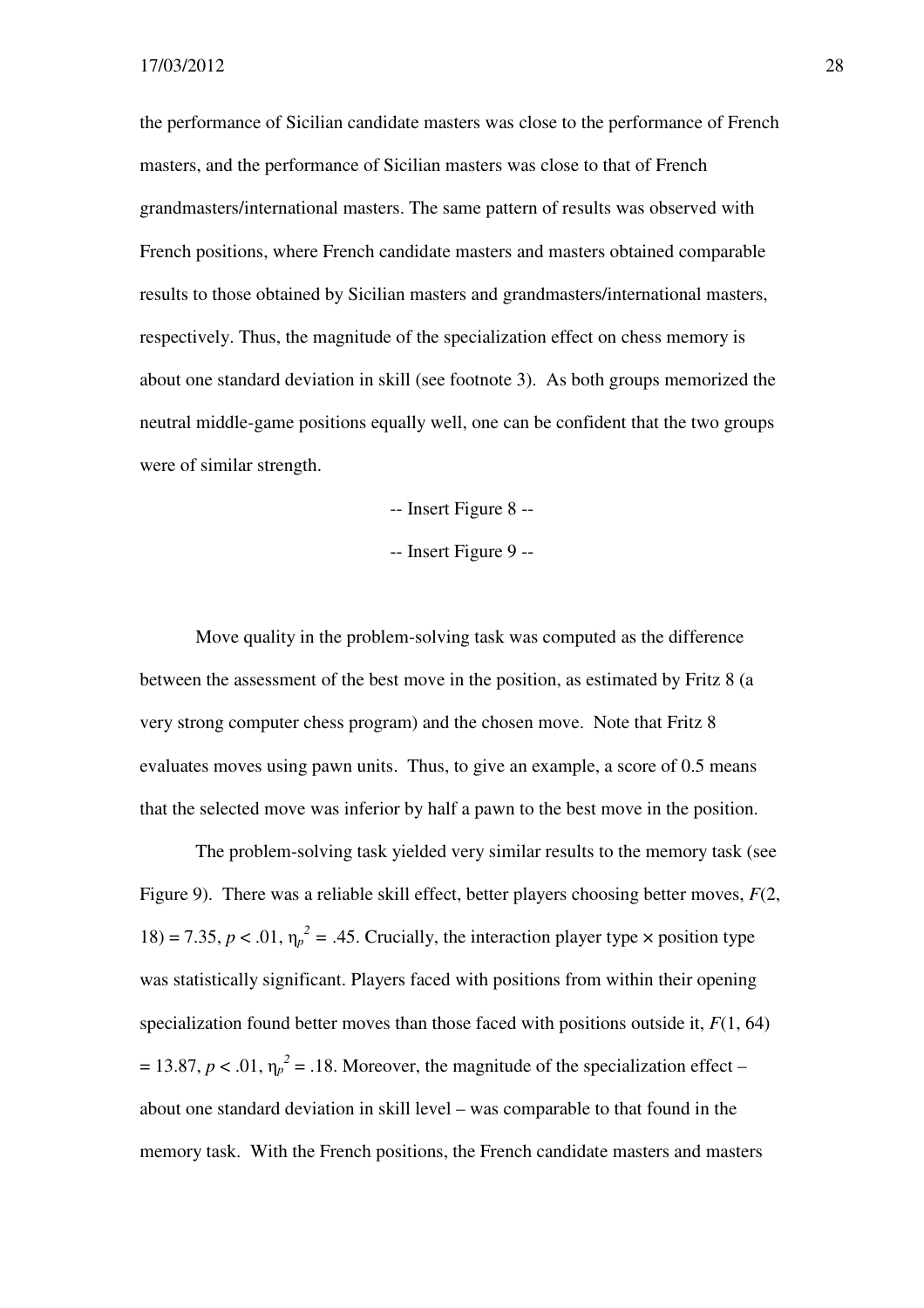found slightly better moves than the Sicilian masters and grandmasters/international masters, respectively. (It is unknown why the Sicilian Masters performed so poorly in the French positions.) The effect was even stronger with the Sicilian positions.

In summary, players outside their domain of specialization perform about 200 Elo points (one standard deviation in skill) below their level with familiar positions, both with a memory and problem-solving task. Thus, a grandmaster  $(\approx 2600 \text{ points})$ performs at the level of an international master ( $\approx$ 2400 points). Or, to put it another way, a player ranked #186 in the world would perform roughly like a player ranked #2837 in the world.

#### **Specialization in Science**

Rather unexpectedly, the results I have presented here have implications for policy, more precisely for science policy in the context of peer review. The quality of the research undertaken by all UK universities is evaluated about every 5 years, in a mammoth data collection exercise previously called the Research Assessment Exercise (RAE; www.rae.ac.uk), and renamed in 2007 as the Research Excellence Framework (REF; www.hefce.ac.uk/research/ref). The rankings obtained are used to allocate a subset of research funding (the equivalent of about \$2.5 billion a year). The RAE is thus no laughing matter, and universities spend a considerable amount of time and money to optimize the information they return.

The key evaluation criterion is the quality of research papers produced by a department. Each academic discipline is judged by a panel of experts (13 for psychology) coming from the same discipline. The panel members read the best four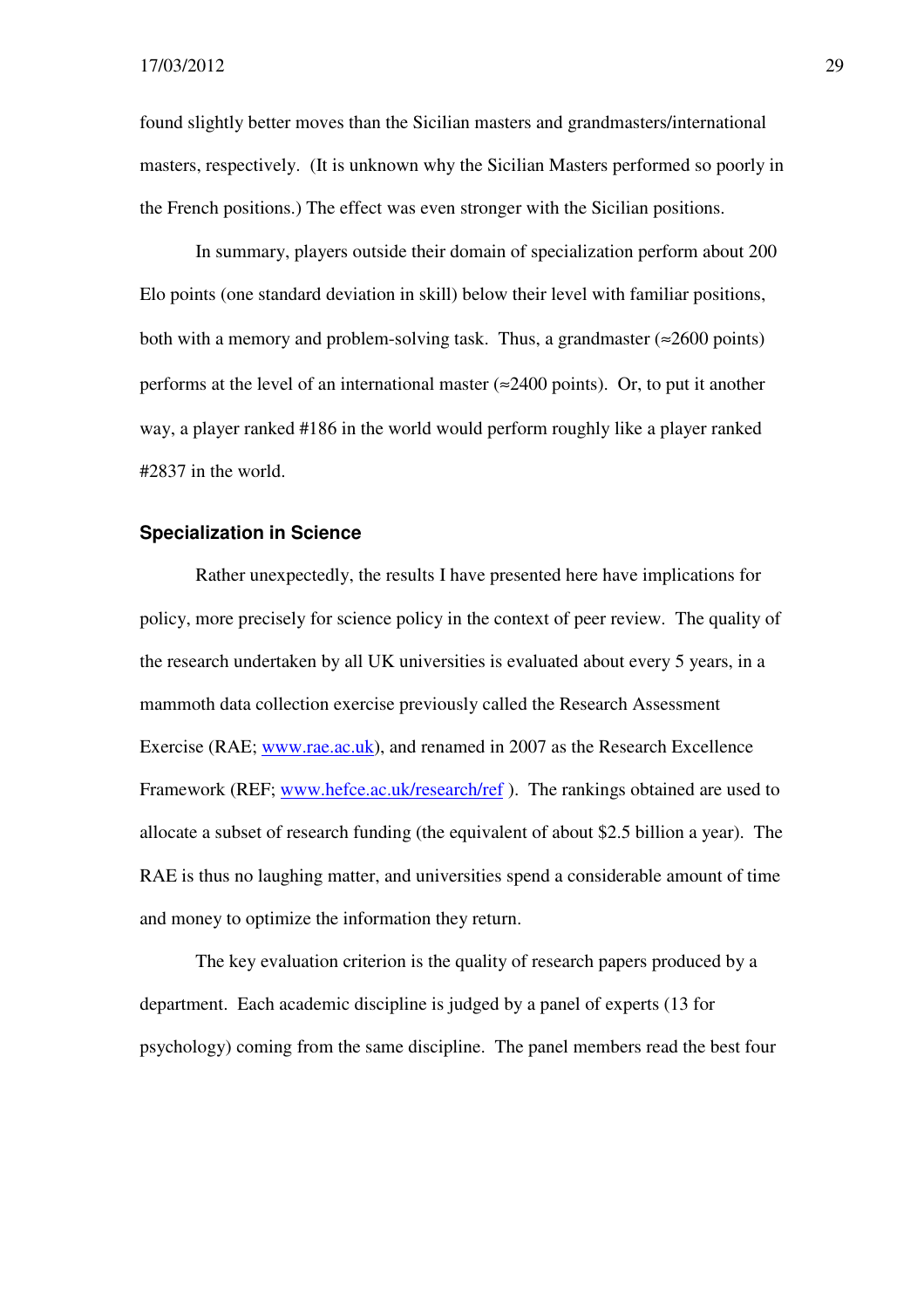$\overline{a}$ 

papers of each academic, and rate them.<sup>4</sup> The scale used has changed over the years, and included five levels in the last RAE, conducted in 2008. And this is here that the specialization effect crops in, I believe.

 Panels have to evaluate a wide range of papers. For example, in psychology, papers would cover subfields as varied as clinical psychology, social psychology, cognitive neuroscience, and cross-cultural psychology, to mention just a few. And, of course, each sub-discipline will carry out research that has little in common with other sub-disciplines. Think for example, within cognitive psychology, of the research carried out in perception with fMRI and in problem solving with protocol analysis.

In these circumstances, is the judgment of the panel experts reliable? We simply do not know, as only the aggregated results are published, and the evaluation of individual papers is destroyed. However, the Bilalić et al.'s (2009) data clearly suggest that the RAE approach is not reliable: Top experts are likely to behave like average experts when outside their domain of specialization. They still will be experts, but their level will be far from the level of expertise for which they have been selected in the first place.

One could object that it is inappropriate to generalize from chess to the evaluation of scientific papers. I would argue that, if anything, the situation is probably worse with the RAE than with chess. Evaluating the quality of scientific papers is a subjective process, prone to noise. In chess, a checkmate in three moves does not leave much space for discussion. In science, whether an idea is good or bad,

<sup>4</sup> This of course imposes a considerable burden on the panel members – the time spent evaluating papers is not spent on their own research. For an interesting and early discussion of the cost of reviewing, as well as other related questions such as the efficiency of the peer-review system at the NSF, see Klahr (1985).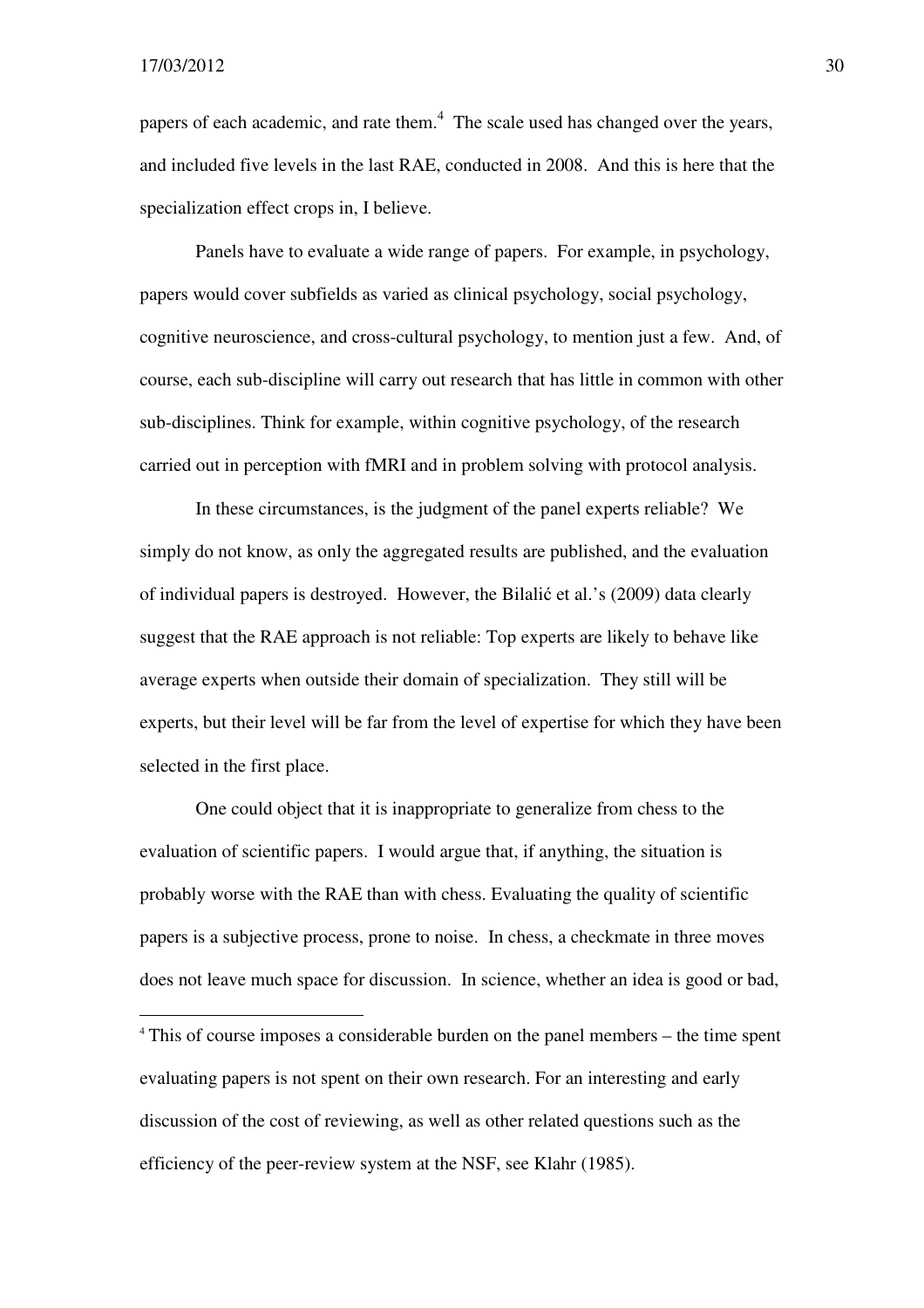or an experimental result important or not, can lead to endless deliberations – just think how even experts in the same subfield disagree when it comes to review manuscripts or grant applications. Finally, the distance between specializations in science seems larger than between specializations in chess. Chess openings might differ, but the strategies and tactics for handling the middle game and the endgame tend to converge, irrespectively of the first moves. In science, such convergence is less likely, in great part due to differences in methods – evaluating research using brain imaging is miles apart from evaluating research on Freudian psychotherapy.

If the results of Bilalić et al.'s (2009) experiments generalize to the type of evaluation done in the RAE, then there is room for doubt that the assessors were properly qualified for their task. In other experiments carried out within the framework of Bilalić's PhD research, it was found that, as expertise diminishes, the likelihood of being victim to biases in thinking increases (Bilalić, McLeod, & Gobet 2008a, 2008b). Having papers evaluated by two experts, as was usually done in the RAE, might reduce this effect, but it is not clear that two experts outside their domain of special expertise can reach the level of an expert from within the domain.

#### **Adaptability and transfer**

In order to survive, organisms must adapt to their environment. As noted by Simon (1969), among others, one of the means to do so is to learn. Thus, the chunking and template mechanisms I have discussed in this chapter contribute in important ways to humans' adaptation. Their strengths are that they capture the statistical regularities of the environment whilst providing at the same time enough flexibility to insure adaptability to unexpected events. But what happens when the environment changes? What happens when experts face a new domain?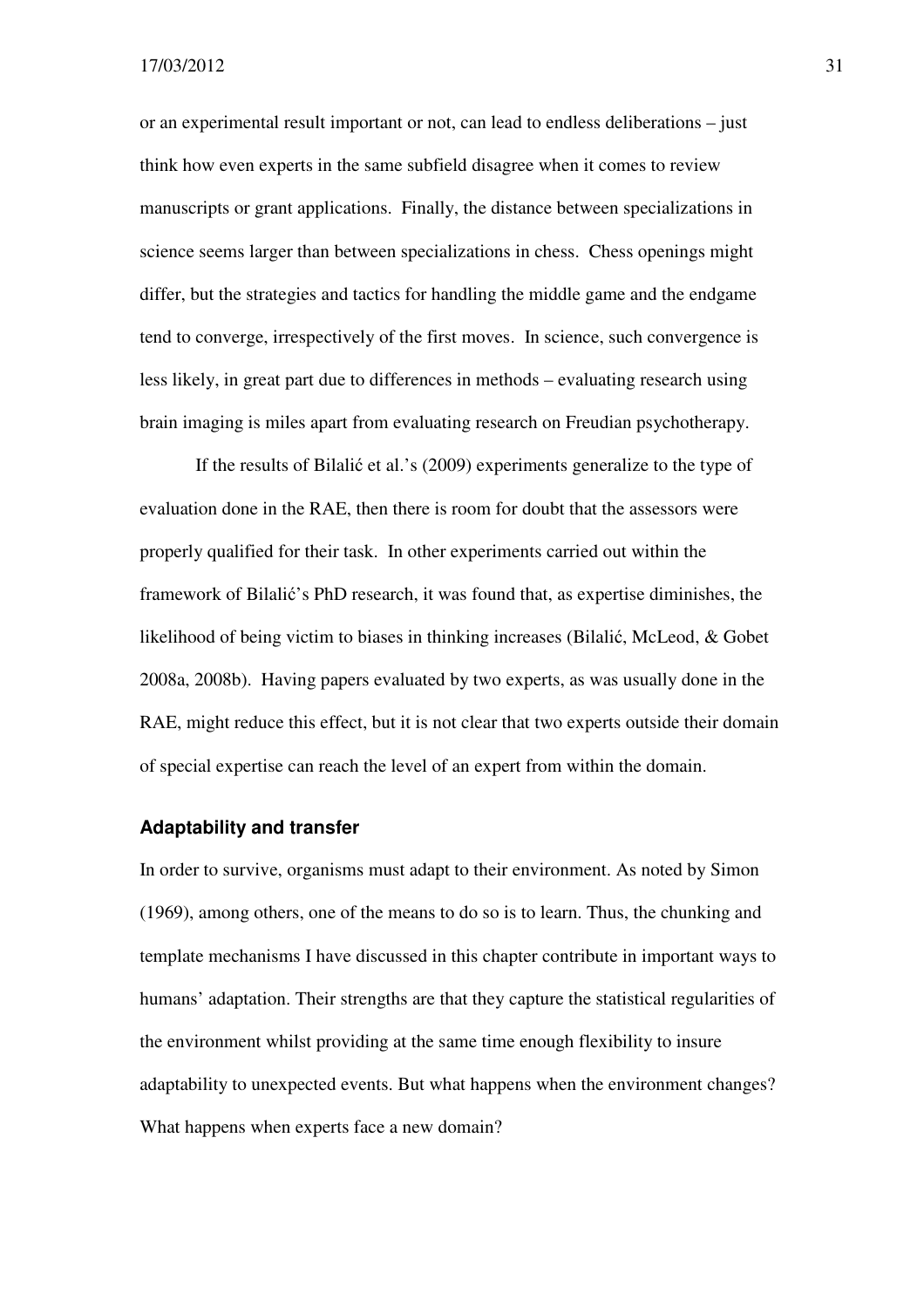One must distinguish between two types of changes. In the first case, the new environment still overlaps to a large extent with the old one. This is the case that was considered in this chapter. Within the same domain, experts in one sub-domain (e.g., chess players specializing in the Sicilian defense) faced problems from a different sub-domain (e.g., positions from the French defense). A decrease in performance was found, but not a drastic one. Obviously, players could use general heuristics or other types of abstract knowledge to cope with the less familiar situations. They could also use knowledge coded as chunks and templates, as suggested by the CHREST simulations. While optimized for a specific environment, these knowledge structures are flexible enough that at least some of them can be used in a different, but related environment.

In the second case, the new environment has little to do with the old one. This is of course the classic question of transfer studied in psychology and education for more than one century. Here, researchers, starting with Thorndike and Woodworth (1901), have been more pessimistic about the possibility of using knowledge structures in the new domain. For example, while DD was able to memorize more than one hundred digits, this skill did not transfer to the memory for words (Chase & Ericsson, 1982). Similarly, contrary to a widely held opinion in the chess community, skill in chess does not transfer to other domains such as English and mathematics (Gobet & Campitelli, 2006). Rare exceptions to this pattern of results are offered with transfer from violent action video games (Green, Li & Bavelier, 2009; see chapter ? of this book) and by the transfer of highly abstract kinds of knowledge, such as mathematical techniques.

However, contrasting with these rather depressing conclusions, "real-world" experts offer some spectacular counter-examples. Eric Heiden is widely considered as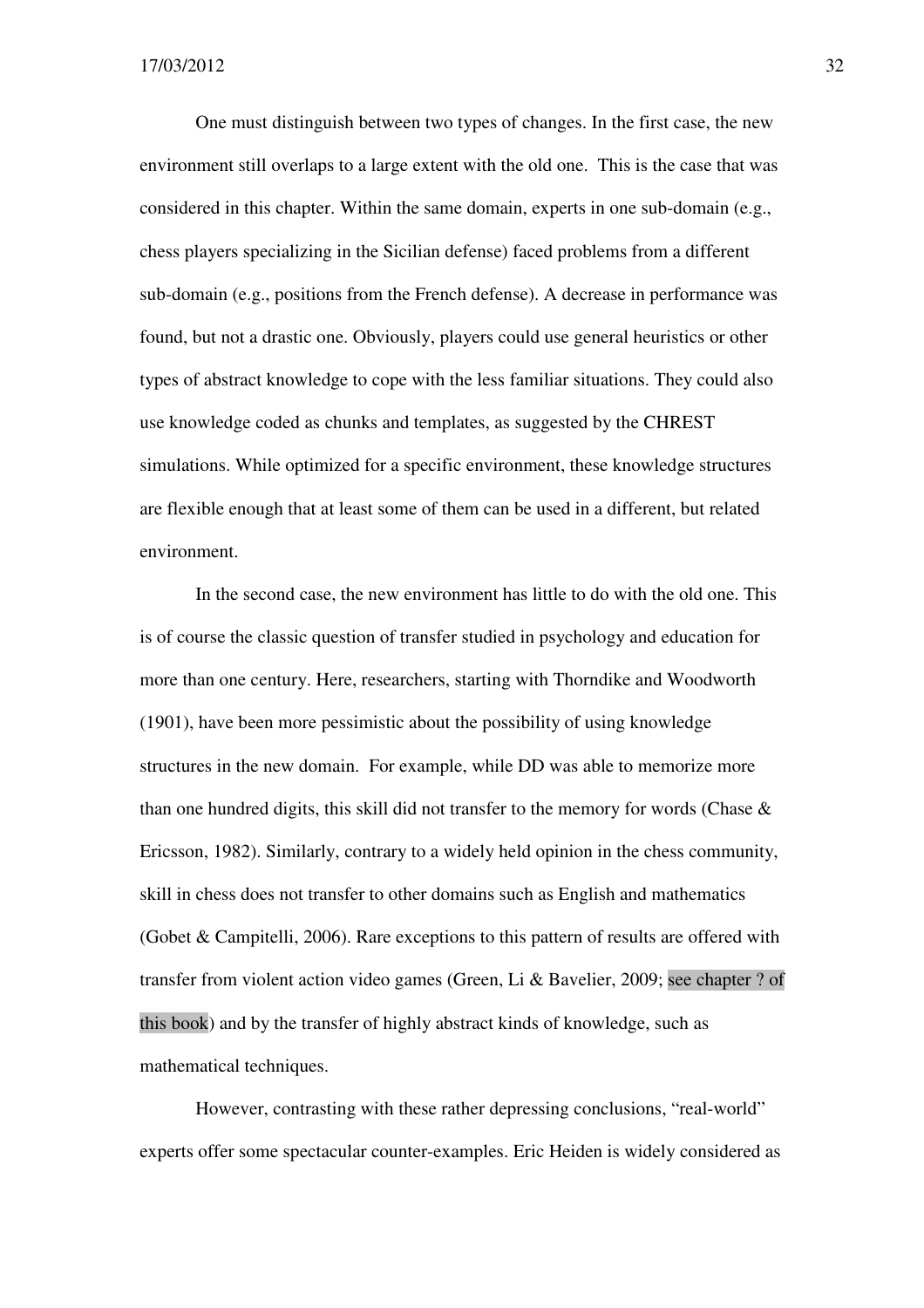the best speed skater of all times. Among other feats, he won all five races in the 1980 Olympics games in Lake Placid, both in sprint and endurance, establishing four Olympic records and one world record. In his second career, he was a professional road racing cyclist, winning the USA championship in 1985. In his third career, he specialized in orthopedic surgery after obtaining an MD. Simen Agdestein carried out two international careers in parallel: the first as a chess grandmaster (he was seven times Norwegian champion) and the second as a football player (he played eight times for the Norwegian national team). Later, he became a successful chess coach, having notably advised current chess number 1 Magnus Carlsen. And, of course, there is Arnold Schwarzenegger. First, one of the most successful body builders ever (five Mr. Universe titles and seven Mr. Olympia titles); then a successful businessman in bricklaying business and real-estate investing; then one of the most famous actors in the world; and finally a successful politician (Governor of California).

How can we explain this discrepancy between academic research and actual expertise? Do these individuals use better heuristics? Do they somehow acquire chunks and templates that are more generalizable? Have they developed a particular efficacious type of opportunism, optimizing the reuse of assets acquired in a previous career? Is it "only" a question of talent  $-e.g.$  better motivation, will power and stamina? Surprisingly, little research has addressed these issues.

#### **Summary and Conclusions**

As this chapter has made it clear, my research has been greatly influenced by Bill Chase, although I never had the pleasure to meet him. His influence includes the study of specialized knowledge in expertise, the general idea of chunking as a key theoretical mechanism of human cognition, and the use of single-subject designs. The overall message of this chapter is that specialization plays a powerful role in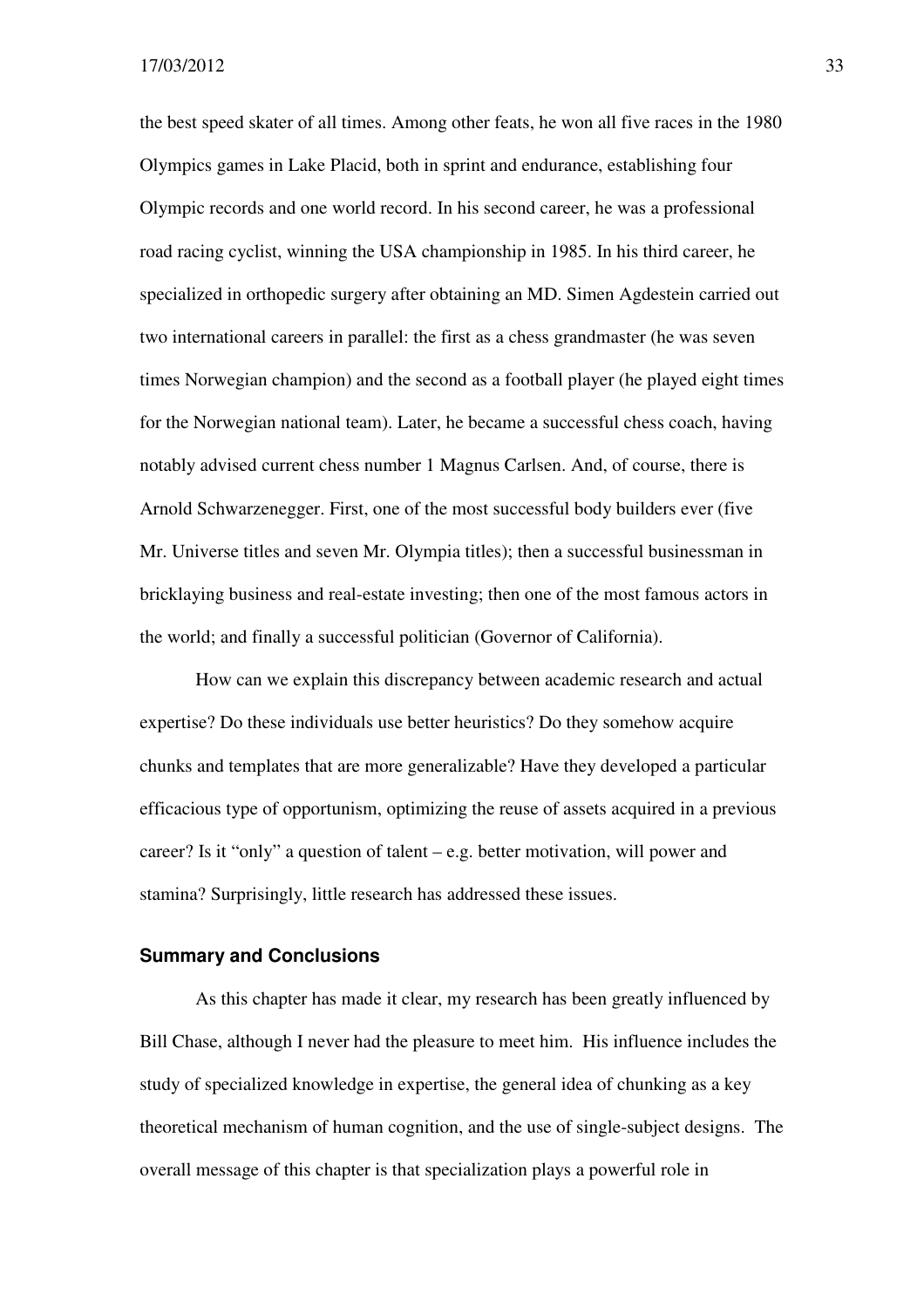determining expert performance. This was first shown in a memory task with a single expert. Computer simulations with CHREST replicating the specialization effect contributed converging evidence. An additional study with a larger sample showed that the result could be generalized beyond memory tasks to problem solving. In general, the results support the link between memory of specific experiences and problem-solving ability; thus, problem-solving strategies that are context-independent and general-purpose are not sufficient to make somebody an expert. This is consistent with what Bill Chase claimed about domain-specificity in the skilled memory effect (Chase, 1986).

#### **References**

Baddeley, A. (1986). *Working memory*. Oxford: Clarendon Press.

- Bilalić, M., Mcleod, P., & Gobet , F. (2008a). Inflexibility of experts Reality or myth? Quantifying the Einstellung effect in chess masters. *Cognitive Psychology, 56*, 73-102.
- Bilalić, M., McLeod, P., & Gobet , F. (2008b). Why good thoughts block better ones: The mechanism of the pernicious Einstellung (set) effect. *Cognition, 108*, 652–661.
- Bilalić, M., McLeod, P., & Gobet , F. (2009). Specialization effect and its influence on memory and problem solving in expert chess players. *Cognitive Science, 33*, 1117-1143.
- Bryan, W. L., & Harter, N. (1899). Studies on the telegraphic language. The acquisition of a hierarchy of habits. *Psychological Review, 6*, 345-375.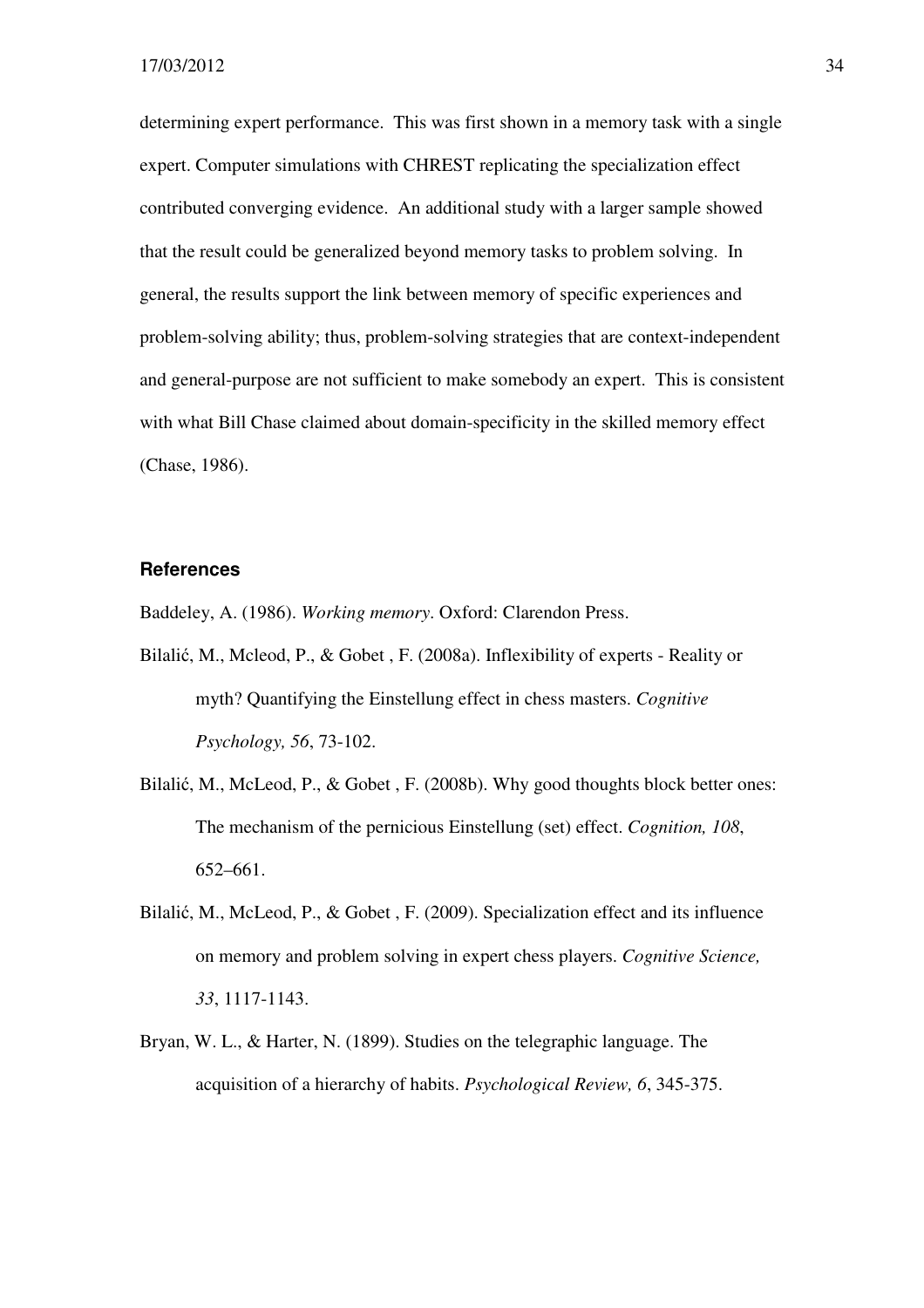- Campitelli, G., Gobet, F., Williams, G., & Parker, A. (2007). Integration of perceptual input and visual imagery in chess players: Evidence from eye movements. *Swiss Journal of Psychology, 66*, 201-213.
- Charness, N. (1976). Memory for chess positions: Resistance to interference. *Journal of Experimental Psychology: Human Learning and Memory, 2*, 641-653.
- Chase, W. G. (1986). Visual information processing. In K. R. Boff, L. Kaufman & J. P. Thomas (Eds.), *Handbook of perception and human performance (Vol. III, Cognitive processes and performance)* (pp. 1-73). New York: Wiley.
- Chase, W. G., & Ericsson, K. A. (1981). Skilled memory. In J. R. Anderson (Ed.), *Cognitive skills and their acquisition* (pp. 141-189). Hillsdale, NJ: Erlbaum.
- Chase, W. G., & Ericsson, K. A. (1982). Skill and working memory. *The Psychology of Learning and Motivation, 16*, 1-58.
- Chase, W. G., & Simon, H. A. (1973a). The mind's eye in chess. In W. G. Chase (Ed.), *Visual information processing* (pp. 215-281). New York: Academic Press.
- Chase, W. G., & Simon, H. A. (1973b). Perception in chess. *Cognitive Psychology, 4*, 55-81.
- Chiesi, H. L., Spilich, G. J., & Voss, J. F. (1979). Acquisition of domain-related information in relation to high and low domain knowledge. *Journal of Verbal Learning and Verbal Behavior, 18*, 257-273.
- Cooke, N. J., Atlas, R. S., Lane, D. M., & Berger, R. C. (1993). Role of high-level knowledge in memory for chess positions. *American Journal of Psychology, 106*, 321-351.
- De Groot, A. D. (1965). *Thought and choice in chess (first Dutch edition in 1946)*. The Hague: Mouton Publishers.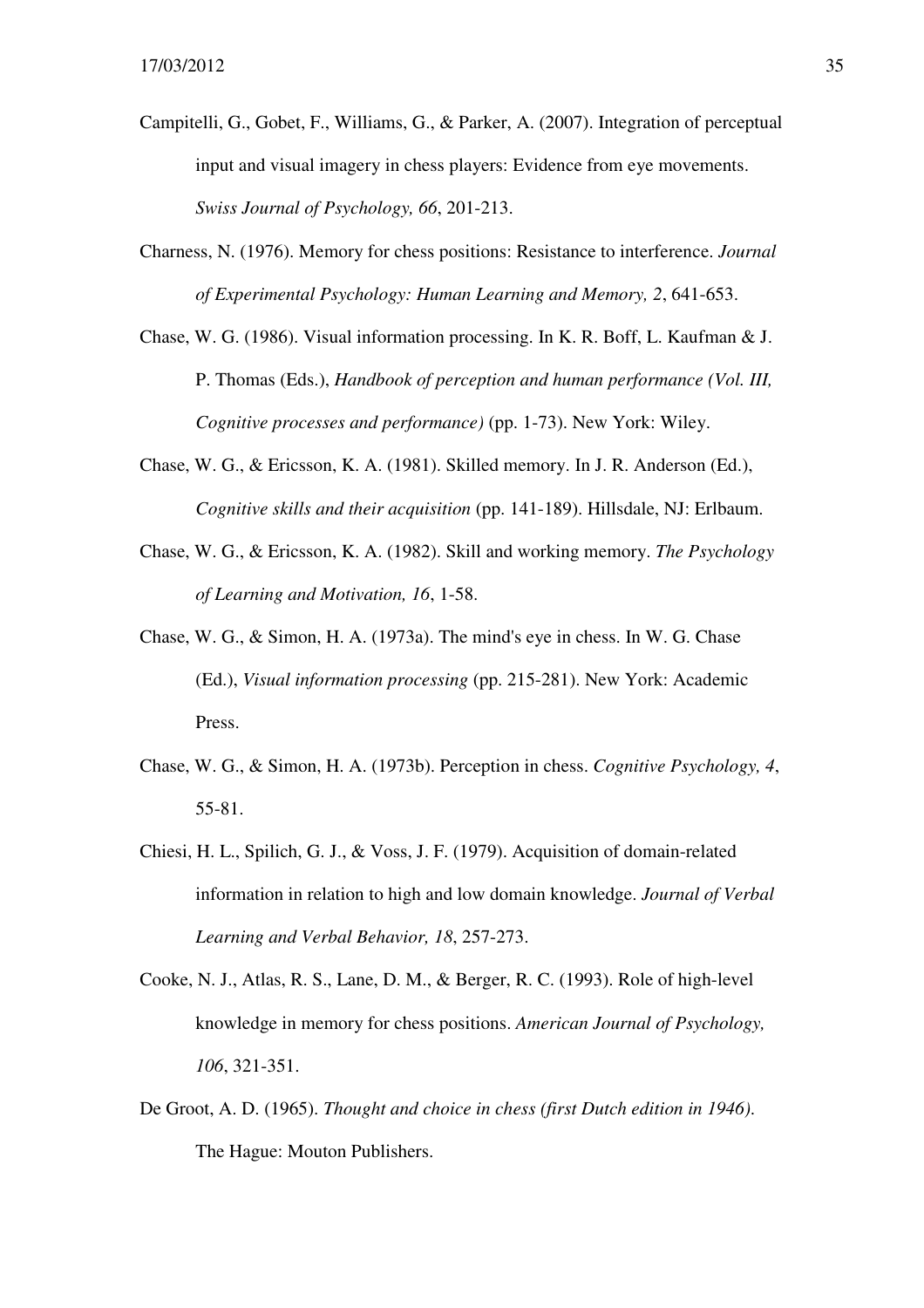- De Groot, A. D., & Gobet, F. (1996). *Perception and memory in chess: Heuristics of the professional eye*. Assen: Van Gorcum.
- Ebbinghaus, H. (1964). *Memory: A contribution to experimental psychology* (First edition, 1885 ed.). New York: Dover.
- Ericsson, K. A., Chase, W. G., & Faloon, S. (1980). Acquisition of a memory skill. *Science, 208*, 1181-1182.
- Ericsson, K. A., & Harris, M. S. (1990, November). *Expert chess memory without chess knowledge: A training study.* Paper presented at the 31st Annual Meeting of the Psychonomics Society, New Orleans.
- Ericsson, K. A., & Kintsch, W. (1995). Long-term working memory. *Psychological Review, 102*, 211-245.
- Ericsson, K. A., & Kintsch, W. (2000). Shortcomings of generic retrieval structures with slots of the type that Gobet (1993) proposed and modelled. *British Journal of Psychology, 91*, 571-590.
- Feigenbaum, E. A., & Simon, H. A. (1984). EPAM-like models of recognition and learning. *Cognitive Science, 8*, 305-336.
- Freudenthal, D., Pine, J. M., Aguado-Orea, J., & Gobet, F. (2007). Modelling the developmental patterning of finiteness marking in English, Dutch, German and Spanish using MOSAIC. *Cognitive Science, 31*, 311-341.
- Frey, P. W., & Adesman, P. (1976). Recall memory for visually presented chess positions. *Memory and Cognition, 4*, 541-547.
- Gobet, F. (2000). Some shortcomings of long-term working memory. *British Journal of Psychology, 91*, 551-570.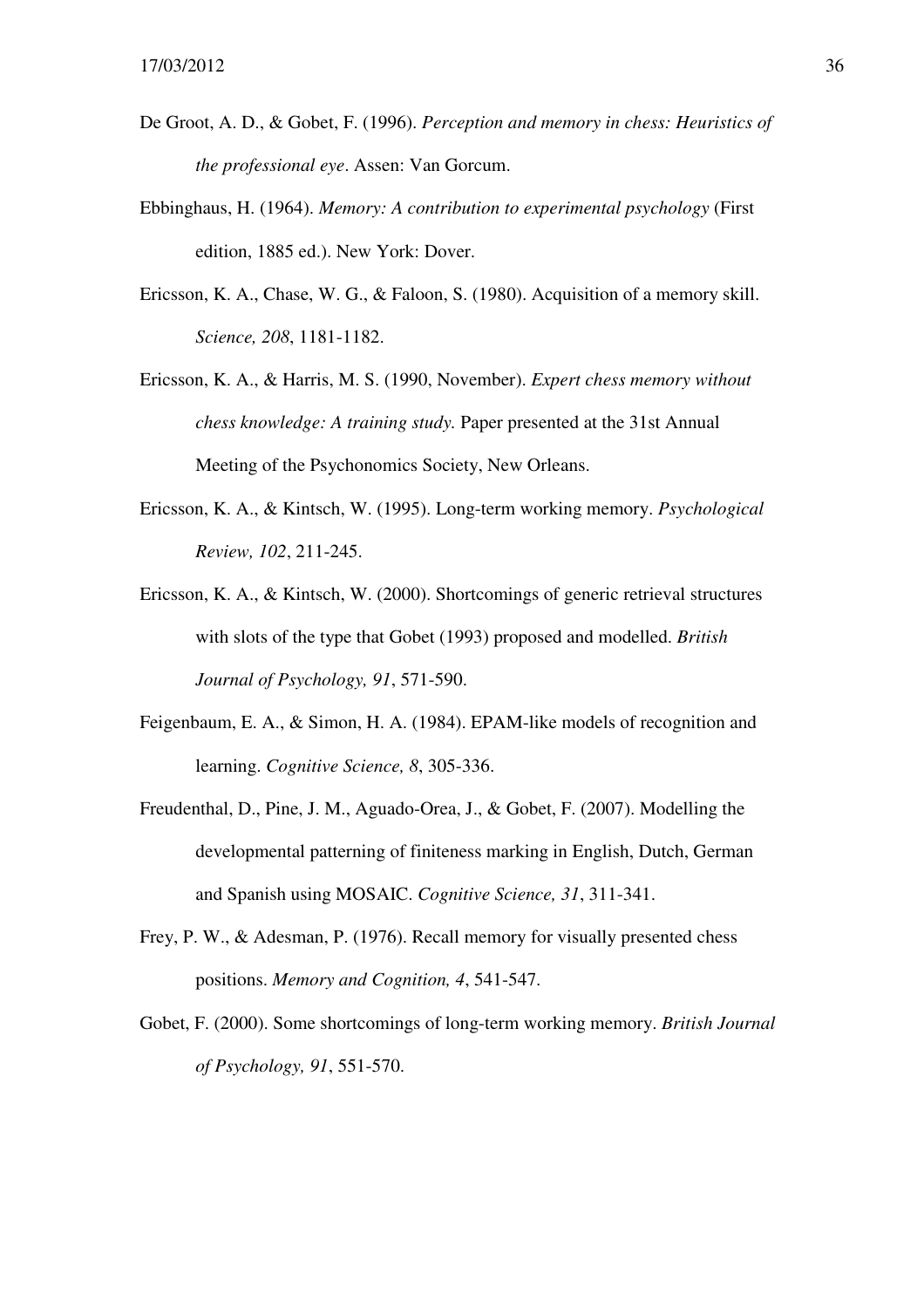- Gobet, F. (2009). Using a cognitive architecture for addressing the question of cognitive universals in cross-cultural psychology: The example of awalé. *Journal of Cross-Cultural Psychology, 40*, 627-648.
- Gobet, F., & Campitelli, G. (2006). Education and chess: A critical review. In T. Redman (Ed.), *Chess and education: Selected essays from the Koltanowski conference* (pp. 124-143). Dallas, TX: : Chess Program at the University of Texas at Dallas.
- Gobet, F., & Chassy, P. (2009). Expertise and intuition: A tale of three theories. *Minds & Machines, 19*, 151-180.
- Gobet, F., & Clarkson, G. (2004). Chunks in expert memory: Evidence for the magical number four… or is it two? *Memory, 12*, 732-747.
- Gobet, F., de Voogt, A. J., & Retschitzki, J. (2004). *Moves in mind: The psychology of board games*. Hove, UK: Psychology Press.
- Gobet, F., & Jackson, S. (2002). In search of templates. *Cognitive Systems Research, 3*, 35-44.
- Gobet, F., & Lane, P. C. R. (2005). The CHREST architecture of cognition: Listening to empirical data. In D. Davis (Ed.), *Visions of mind: Architectures for cognition and affect* (pp. 204-224). Hershey, PA: IPS.
- Gobet, F., Lane, P. C. R., Croker, S., Cheng, P. C. H., Jones, G., Oliver, I., et al. (2001). Chunking mechanisms in human learning. *Trends in Cognitive Sciences, 5*, 236-243.
- Gobet, F., & Ritter, F. E. (2000). Individual data analysis and Unified Theories of Cognition: A methodological proposal. In N. Taatgen & J. Aasman (Eds.), *Proceedings of the Third International Conference on Cognitive Modelling*  (pp. 150-157). Veenendaal, The Netherlands: Universal Press.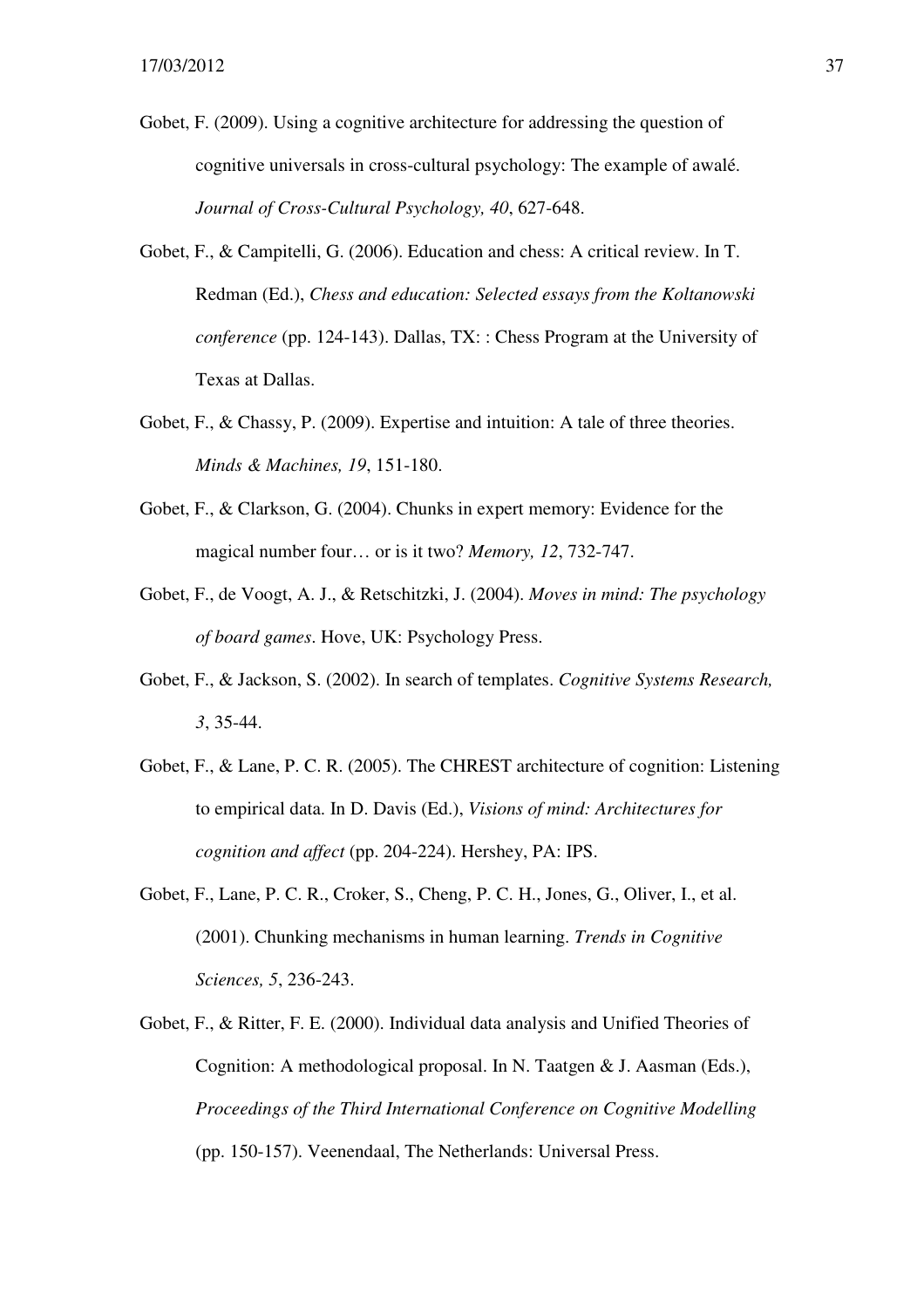- Gobet, F., & Simon, H. A. (1996a). Recall of random and distorted positions. Implications for the theory of expertise. *Memory & Cognition, 24*, 493-503.
- Gobet, F., & Simon, H. A. (1996b). Recall of rapidly presented random chess positions is a function of skill. *Psychonomic Bulletin & Review, 3*, 159-163.
- Gobet, F., & Simon, H. A. (1996c). The roles of recognition processes and look-ahead search in time-constrained expert problem solving: Evidence from grandmaster level chess. *Psychological Science, 7*, 52-55.
- Gobet, F., & Simon, H. A. (1996d). Templates in chess memory: A mechanism for recalling several boards. *Cognitive Psychology, 31*, 1-40.
- Gobet, F., & Simon, H. A. (1998). Expert chess memory: Revisiting the chunking hypothesis. *Memory, 6*, 225-255.
- Gobet, F., & Simon, H. A. (2000). Five seconds or sixty? Presentation time in expert memory. *Cognitive Science, 24*, 651-682.
- Gobet, F., & Waters, A. J. (2003). The role of constraints in expert memory. *Journal of Experimental Psychology: Learning, Memory & Cognition, 29*, 1082-1094.
- Green, C. S., Li, R. J., & Bavelier, D. (2009). Perceptual learning during action video game playing. *Topics in Cognitive Science, 2*, 202-216.
- Holding, D. H. (1985). *The psychology of chess skill*. Hillsdale, NJ: Erlbaum.
- Jones, G., Gobet, F., & Pine, J. M. (2007). Linking working memory and long-term memory: A computational model of the learning of new words. *Developmental Science, 10*, 853-873.
- Klahr, D. (1985). Insiders, outsiders and efficiency in an NSF Panel. *American Psychologist, 40*, 148-154.
- Kosslyn, S. M. (1994). *Images and brain: The resolution of the imagery debate*. Cambridge, MA: Bradford.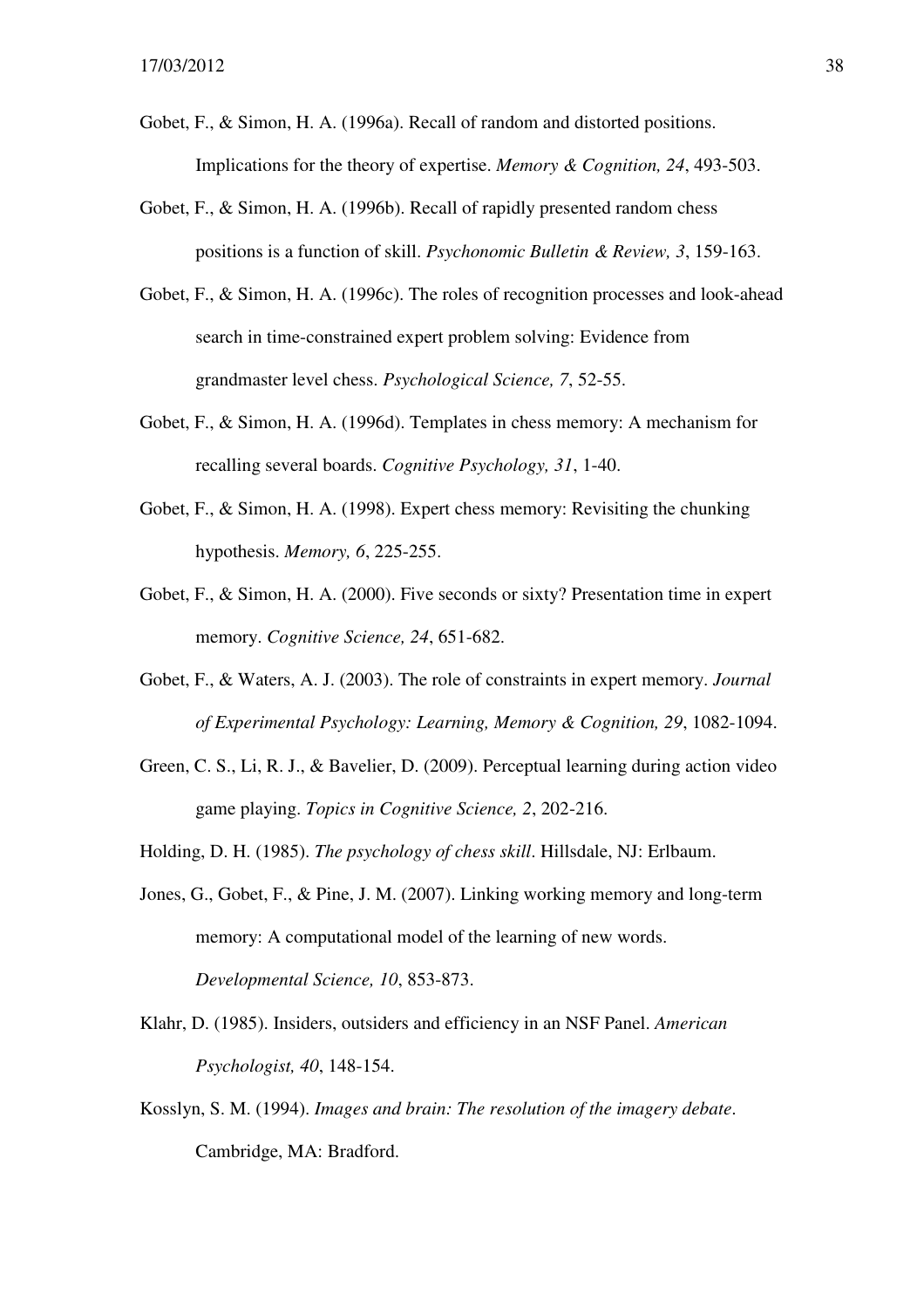- Kosslyn, S. M., Cave, C. B., Provost, D. A., & Von Gierke, S. M. (1988). Sequential Processes in Image Generation. *Cognitive Psychology, 20*, 319-343.
- Lane, P. C. R., Cheng, P. C. H., & Gobet, F. (2000). CHREST+: Investigating how humans learn to solve problems using diagrams. *AISB Quarterly, 103*, 24-30.
- Lane, P. C. R., & Gobet, F. (2007). Developing and evaluating cognitive architectures using behavioural tests. In *AAAI Workshop on Evaluating Architectures for Intelligence* (pp. 109-114). Hove, UK: Psychology press.
- Linhares, A. (2005). An active symbols theory of chess intuition. *Minds and Machines, 15*, 131-181.
- Miller, G. A. (1956). The magical number seven, plus or minus two: Some limits on our capacity for processing information. *Psychological Review, 63*, 81-97.
- Newell, A. (1990). *Unified theories of cognition*. Cambridge, MA: Harvard University Press.
- Newell, A., & Simon, H. A. (1972). *Human problem solving*. Englewood Cliffs, NJ: Prentice-Hall.
- Richman, H. B., Gobet, F., Staszewski, J. J., & Simon, H. A. (1996). Perceptual and memory processes in the acquisition of expert performance: The EPAM model. In K. A. Ericsson (Ed.), *The road to excellence* (pp. 167-187). Mahwah, NJ: Erlbaum.
- Rikers, R. M. J. P., Schmidt, H. G., Boshuizen, H. P. A., Linssen, G. C. M., Wesseling, G., & Paas, F. G. W. C. (2002). The robustness of medical expertise: Clinical case processing by medical experts and subexperts. *American Journal of Psychology, 115*, 609-629.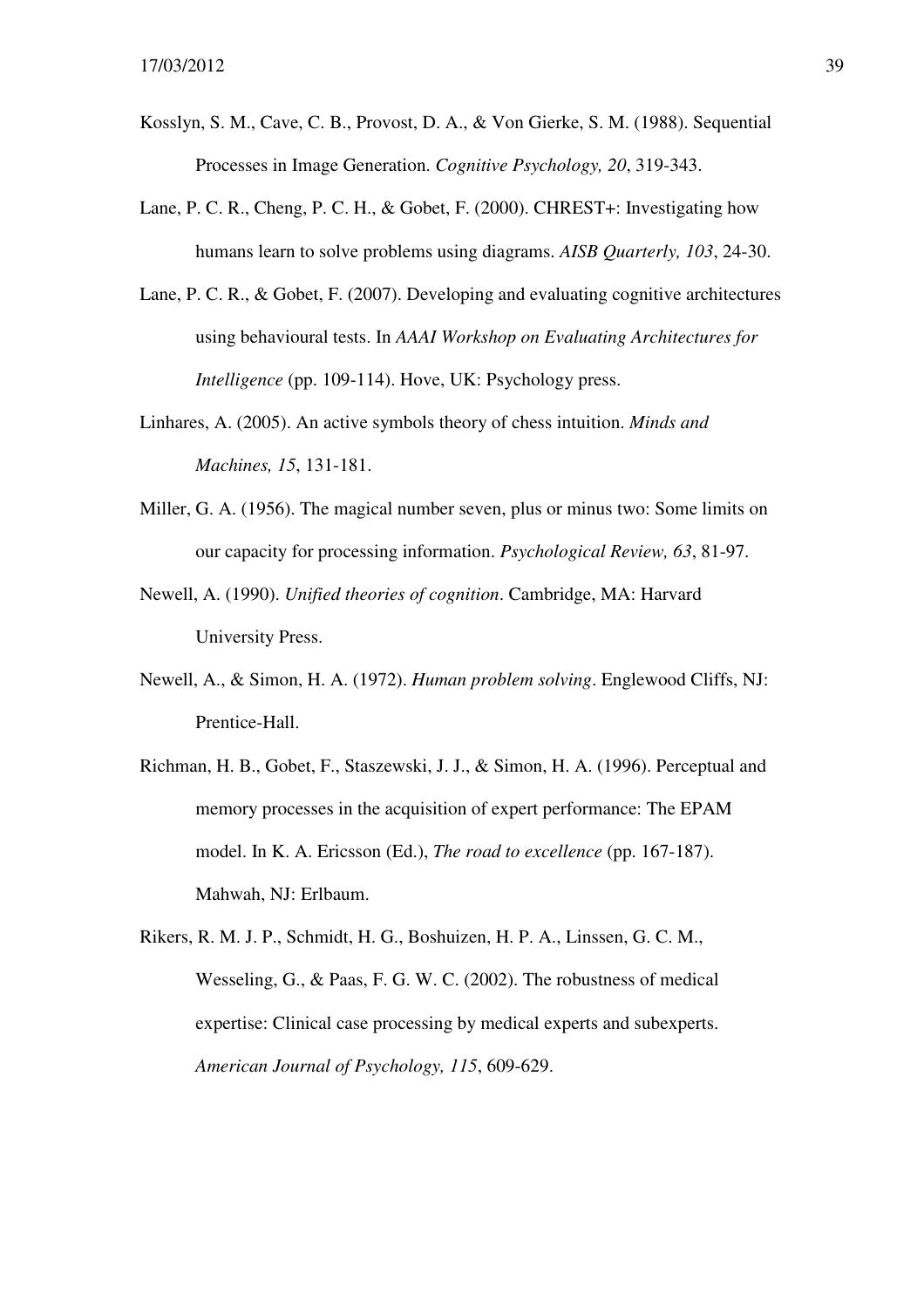- Ruchkin, D. S., Grafman, J., Cameron, K., & Berndt, R. S. (2003). Working memory retention systems: A state of activated long-term memory. *Behavioral and Brain Sciences, 26*, 709-+.
- Schunn, C. D., & Anderson, J. R. (1999). The generality/specificity of expertise in scientific reasoning. *Cognitive Science, 23*, 337-370.
- Siegler, R. S. (1987). The perils of averaging data over strategies: An example from children's addition. *Journal of Experimental Psychology: General, 116*, 250- 264.
- Simon, H. A. (1969). *The sciences of the artificial*. Cambridge, MA: MIT Press.
- Simon, H. A., & Barenfeld, M. (1969). Information processing analysis of perceptual processes in problem solving. *Psychological Review, 7*, 473-483.
- Simon, H. A., & Chase, W. G. (1973). Skill in chess. *American Scientist, 61*, 393-403.
- Simon, H. A., & Gilmartin, K. J. (1973). A simulation of memory for chess positions. *Cognitive Psychology, 5*, 29-46.
- Staszewski, J. J. (1990). Exceptional memory: The influence of practice and knowledge on the development of elaborative encoding strategies. In F. E. Weinert & W. Schneider (Eds.), *Interactions among aptitudes, strategies, and knowledge in cognitive performance* (pp. 252-285). New York: Springer.
- Thorndike, E. L., & Woodworth, R. S. (1901). The influence of improvement in one mental function upon the efficiency of other functions. *Psychological Review, 9*, 374-382.
- Waters, A. J., & Gobet, F. (2008). Mental imagery and chunks: Empirical and computational findings. *Memory & Cognition, 36*, 505-517.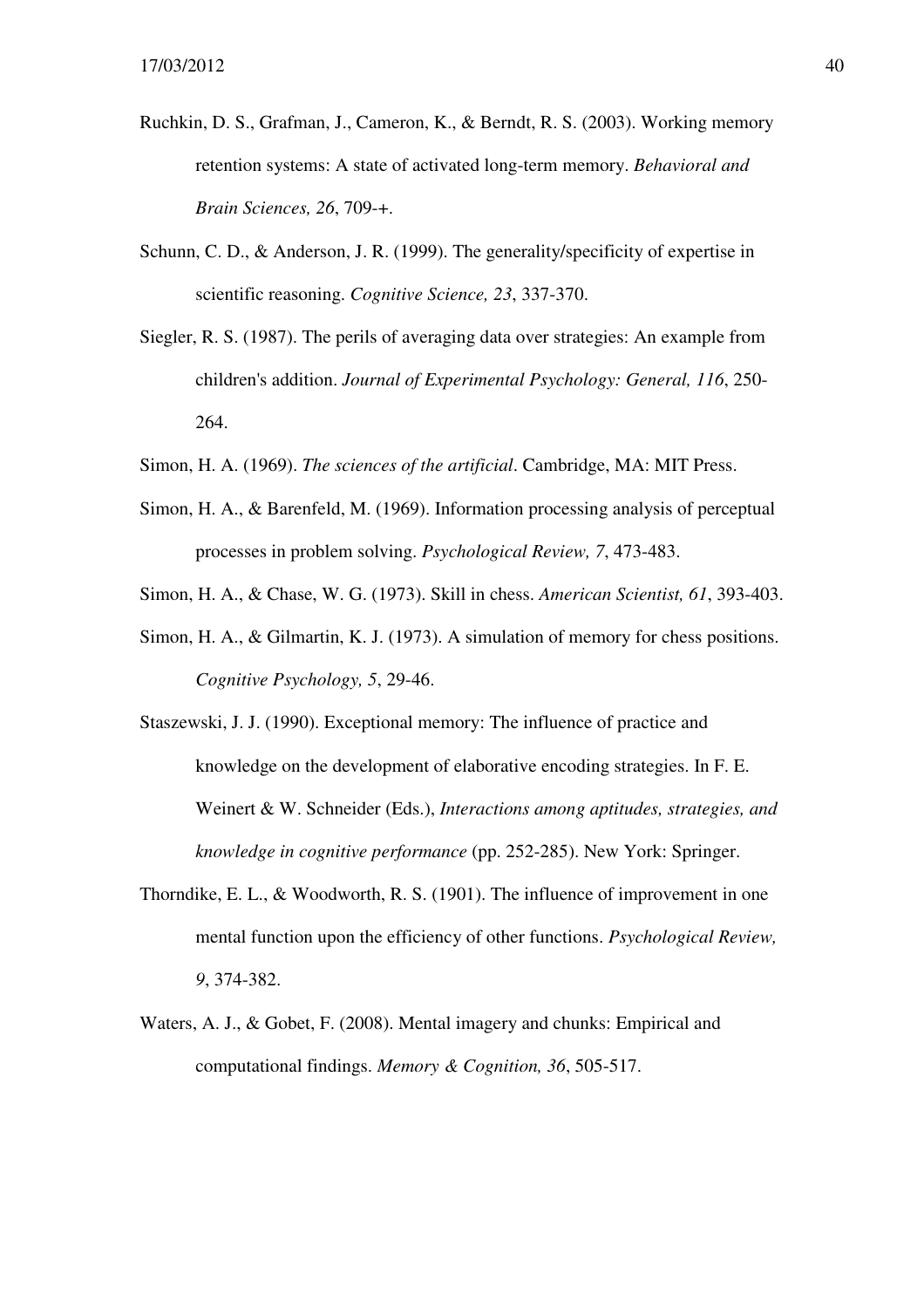Table 1. Two complementary ways of summarizing data. In the traditional approach (second column), observables are summarized across subjects. In the Individual Data Modeling (IDM) approach (fourth column), theoretical parameters are first estimated for each subject using observables, and only then summarized across subjects. (After Gobet & Ritter, 2000.)

| Subjects                                              | Subjects' Observables<br>(over tasks)                                              |                                |                          |                                | <b>Estimated UTC Parameters</b>                                                  |
|-------------------------------------------------------|------------------------------------------------------------------------------------|--------------------------------|--------------------------|--------------------------------|----------------------------------------------------------------------------------|
| $S_1$<br>$S_2$<br>$\bullet$<br>$\bullet$<br>$\bullet$ | $O_{11}$ , $O_{12}$ , $O_{13}$ $O_{1t}$<br>$O_{21}$ , $O_{22}$ , $O_{23}$ $O_{2t}$ | $\Rightarrow$<br>$\Rightarrow$ | <b>IDM</b><br><b>IDM</b> | $\Rightarrow$<br>$\Rightarrow$ | $p_{11}, p_{12}, p_{13} \dots p_{1n}$<br>$p_{21}$ , $p_{22}$ , $p_{23}$ $p_{2n}$ |
| $\bullet$<br>$S_{m}$                                  | $O_{m1}$ , $O_{m2}$ , $O_{m3}$ $O_{mt}$                                            | $\Rightarrow$                  | <b>IDM</b>               | $\Rightarrow$                  | $p_{m1}$ , $p_{m2}$ , $p_{m3}$ $p_{mn}$                                          |
| Summary<br>values                                     | $O_1$ , $O_2$ , $O_3$ $O_t$                                                        |                                |                          |                                | $P_1$ , $P_2$ , $P_3$ , $P_n$                                                    |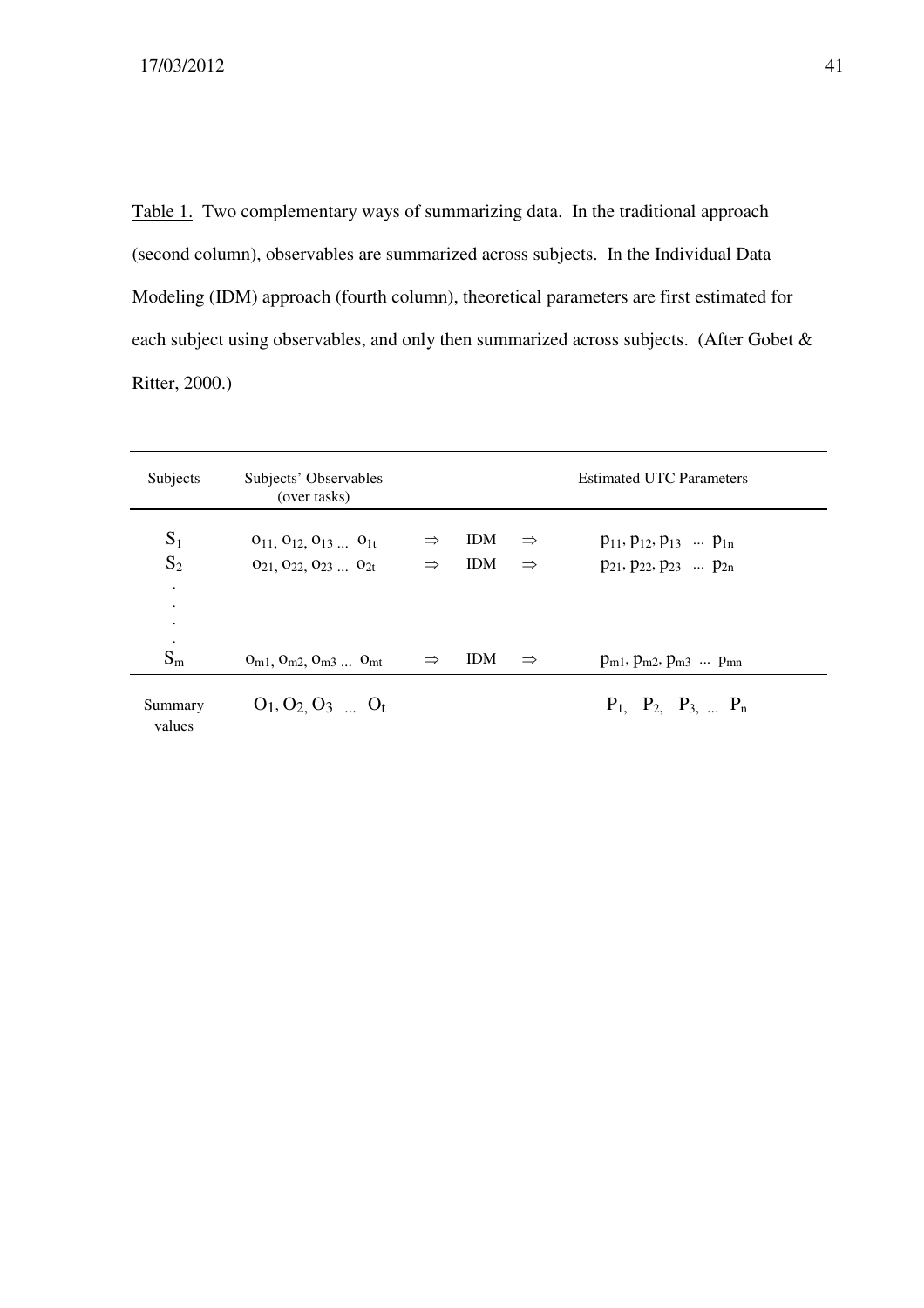## Table 2

List of the chess world champions used by P as a cue list (retrieval structure). After Gobet and Simon (1996d).

| 1. | Steinitz         | Stein          |
|----|------------------|----------------|
| 2. | Lasker           | Las            |
| 3. | Capablanca       | Cap            |
| 4. | Alekhine         | A <sup>1</sup> |
| 5. | Euwe             | Euw            |
| 6. | <b>Botvinnik</b> | <b>Bot</b>     |
| 7. | Smyslov          | Smys           |
|    | 8. Tal           | Tal            |
|    | 9. Petrossian    | Pet            |
|    | 10. Spasski      | Spass          |
|    | 11. Fischer      | Fish           |
|    | 12. Karpov       | Kar            |
|    | 13. Kasparov     | Kas            |
|    |                  |                |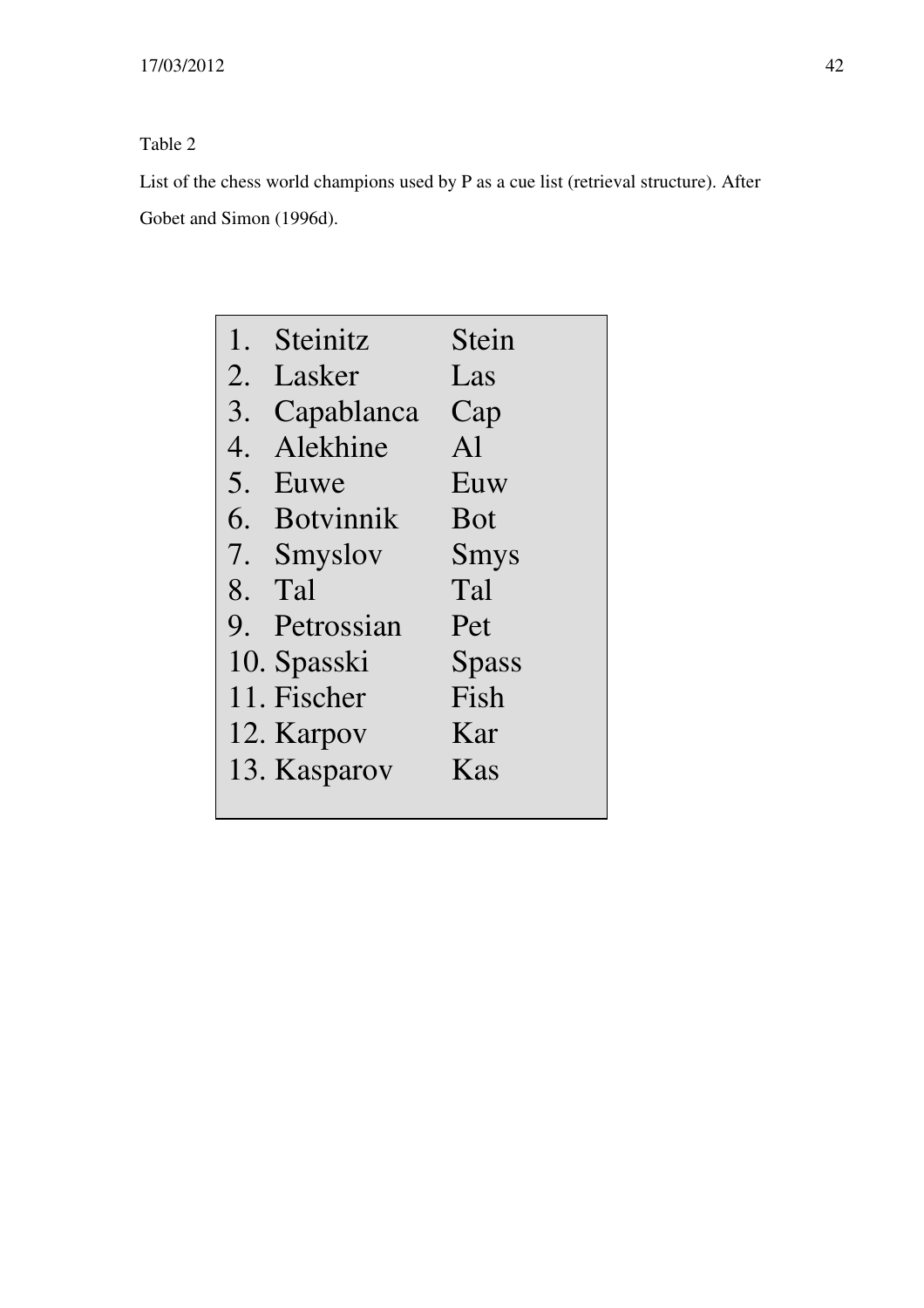#### **Figure Captions**

- Figure 1. The method of *magistri*: The mnemonic system used by P consisted of combining a retrieval structure with templates.
- Figure 2. Multiple-board experiment. Number of pieces correctly recalled as a function of session number.
- Figure 3. Multiple-board experiment. Number of positions attempted as a function of session number.
- Figure 4. Specialization effect in the multiple-board experiment: proportion correct as a function of number of positions attempted and type of positions. Top panel: human data. Bottom panel: computer simulations with CHREST.

Figure 5. Application of CHREST to the chess domain.

- Figure 6. An example of template formation.
- Figure 7. An example of a position coming from the French defense, Winawer variation (left) and from the Sicilian defense, Najdorf variation (right). In parentheses, the best move.
- Figure 8. Specialization in a memory task: proportion correct as a function of the type of players, type of positions, and skill level. From Bilalić, McLeod, & Gobet (2009).
- Figure 9. Specialization in a problem-solving task: deviation from the optimal move as a function of the type of players, type of positions, and skill level. Lower values indicate better moves. From Bilalić, McLeod, & Gobet (2009).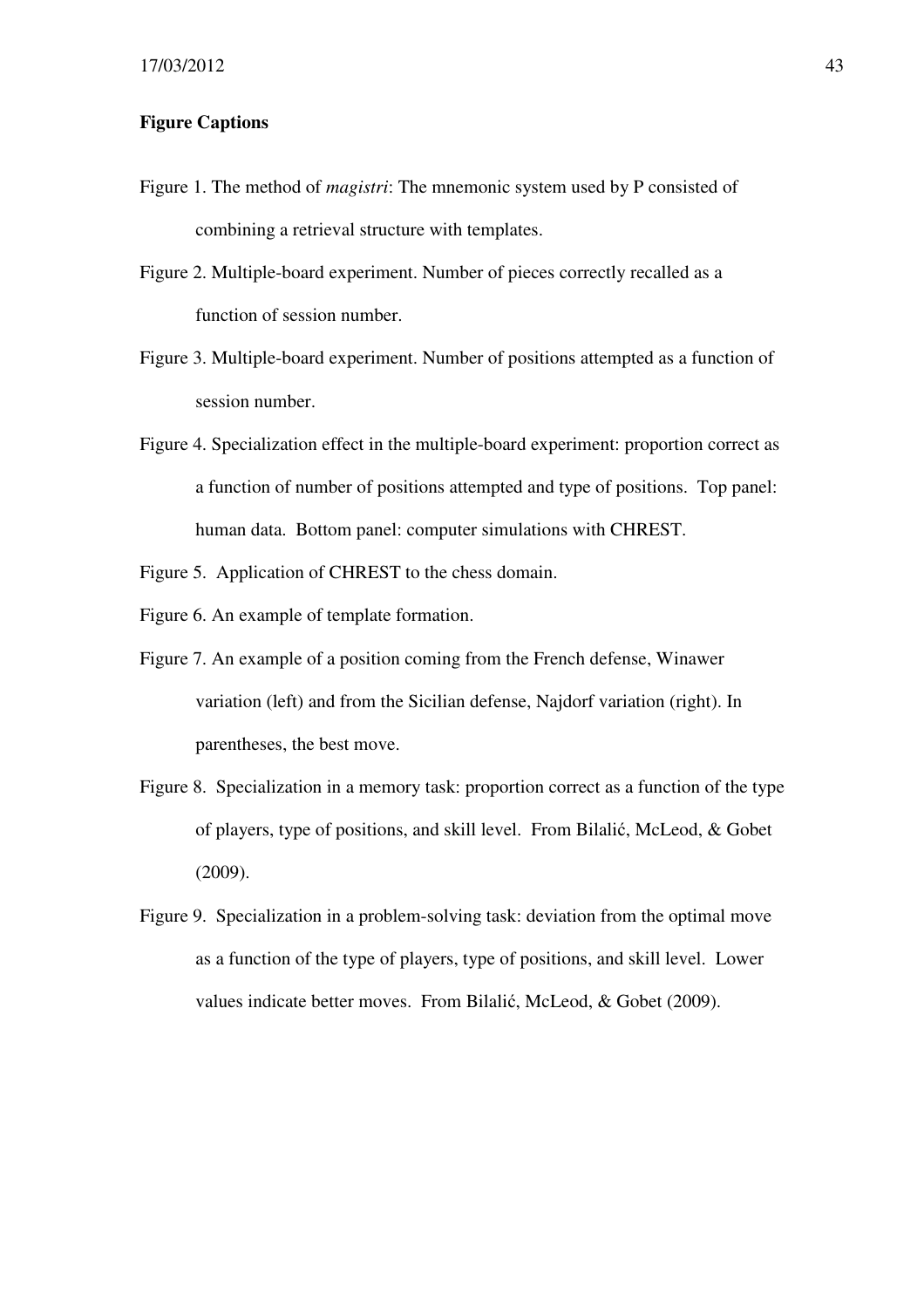Figure 1

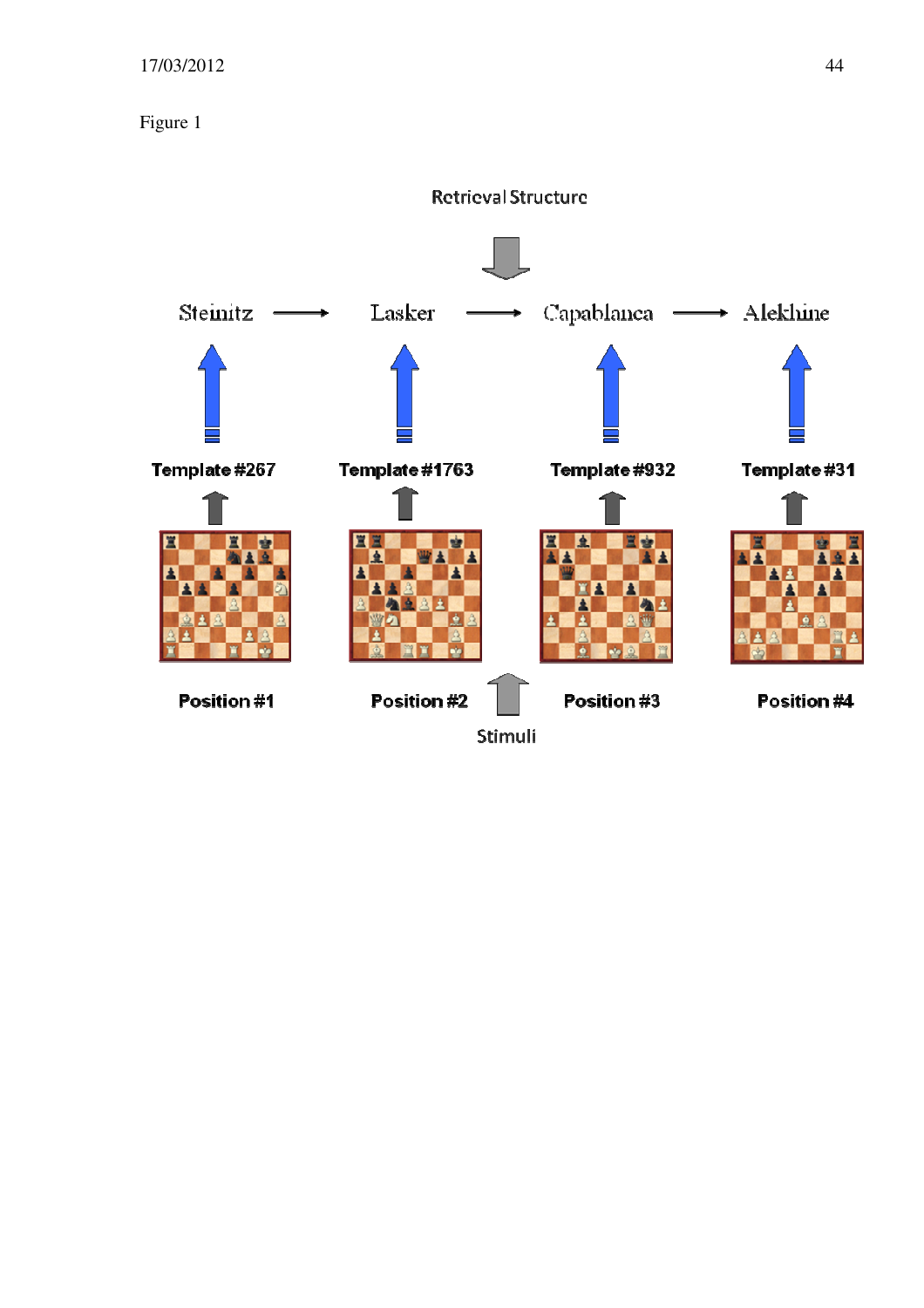

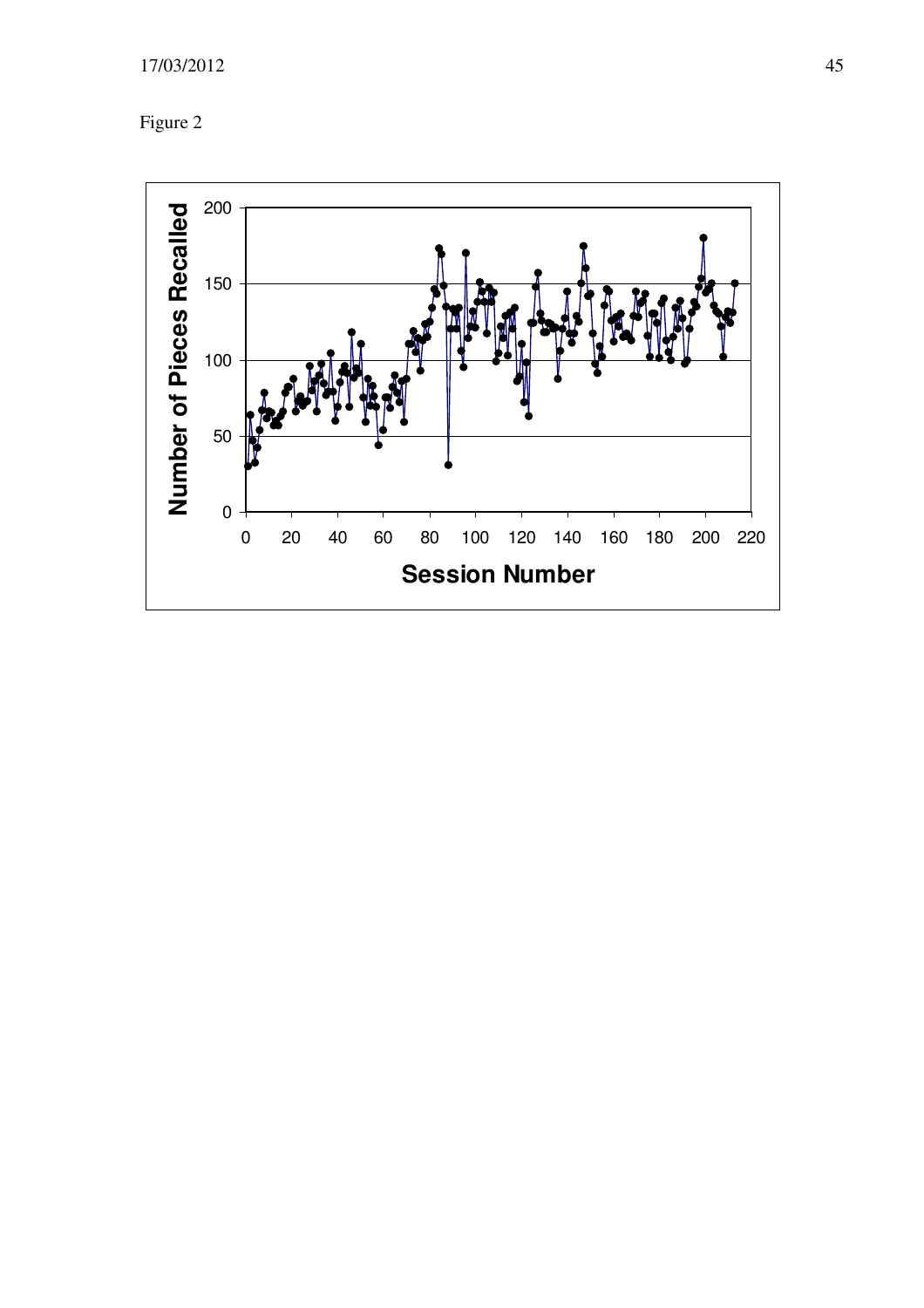

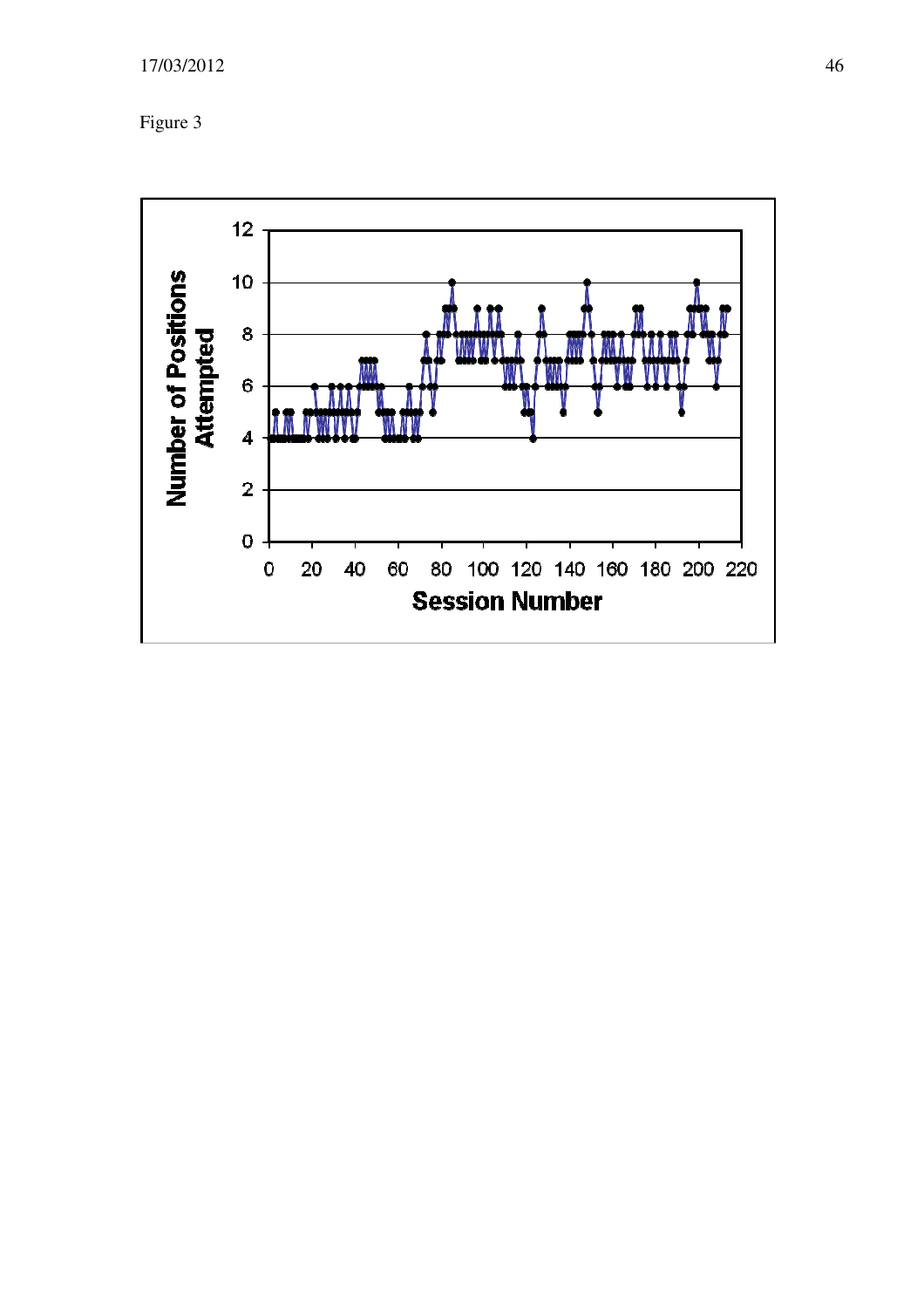#### 17/03/2012 47

Figure 4



#### **CHREST**

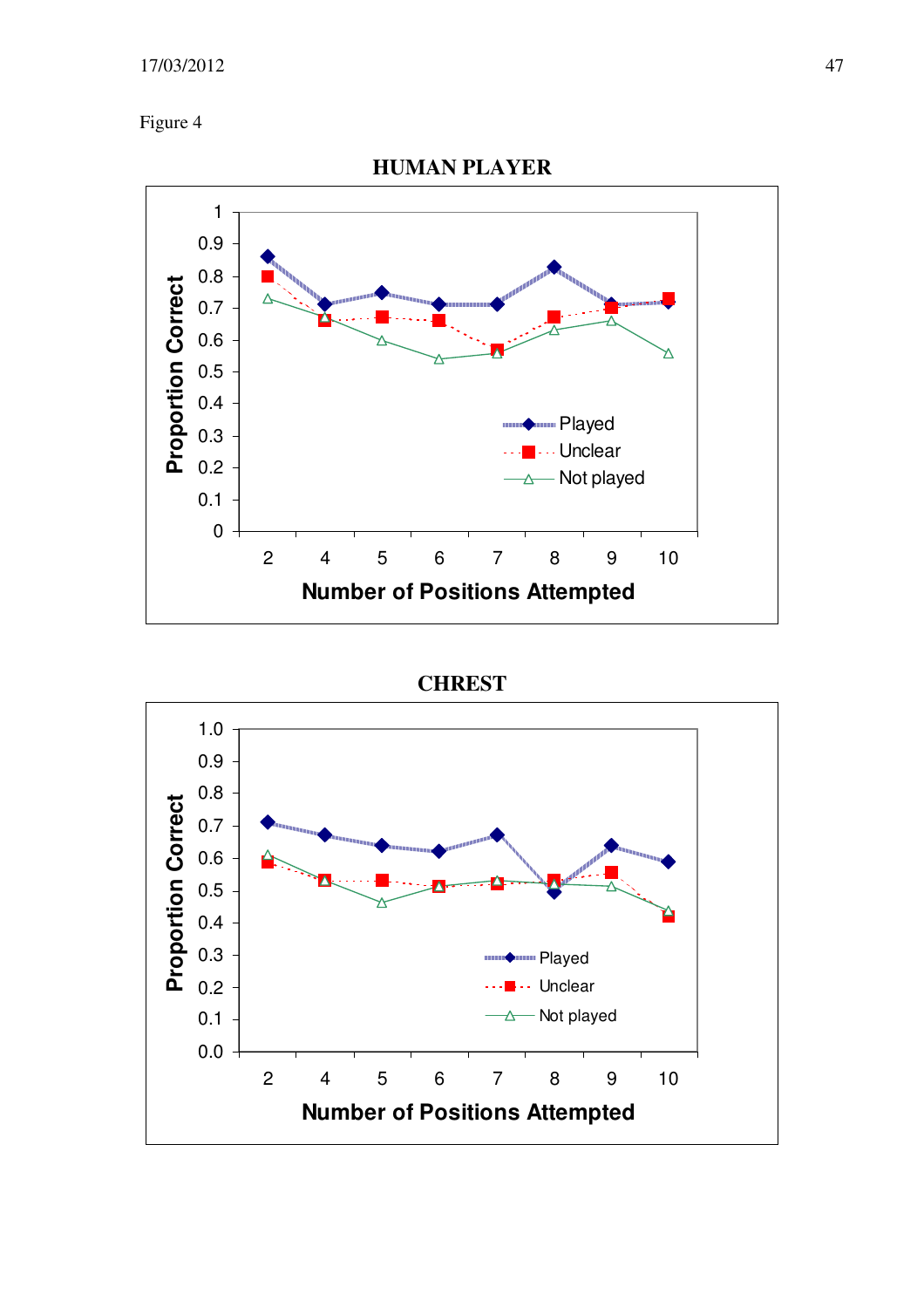## Figure 5



Pictorial Short -Term Memory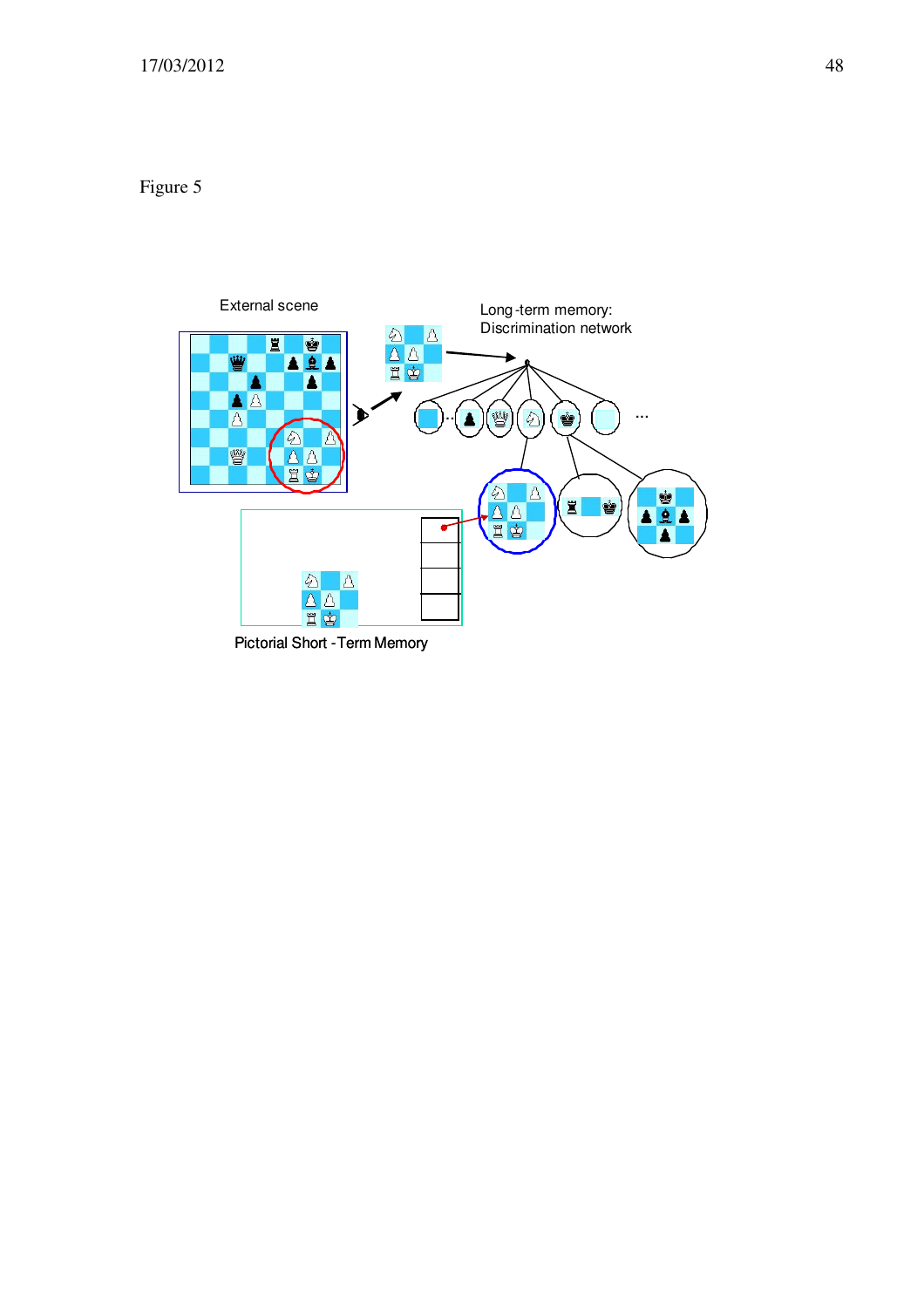Figure 6

l,

# **Template formation**

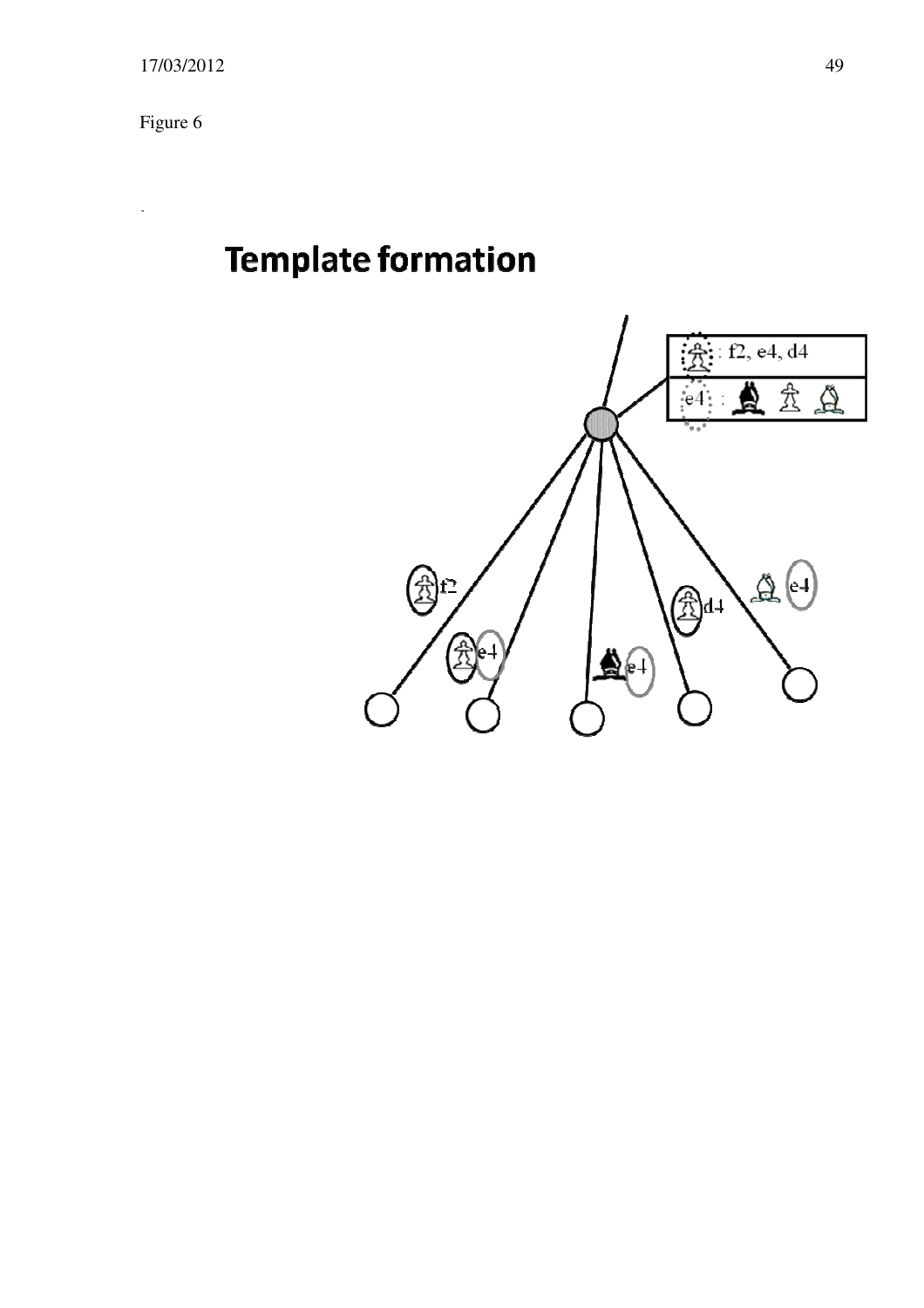## 17/03/2012 50

Figure 7



French position  $(1... Rg6)$  Sicilian position  $(1... Re8)$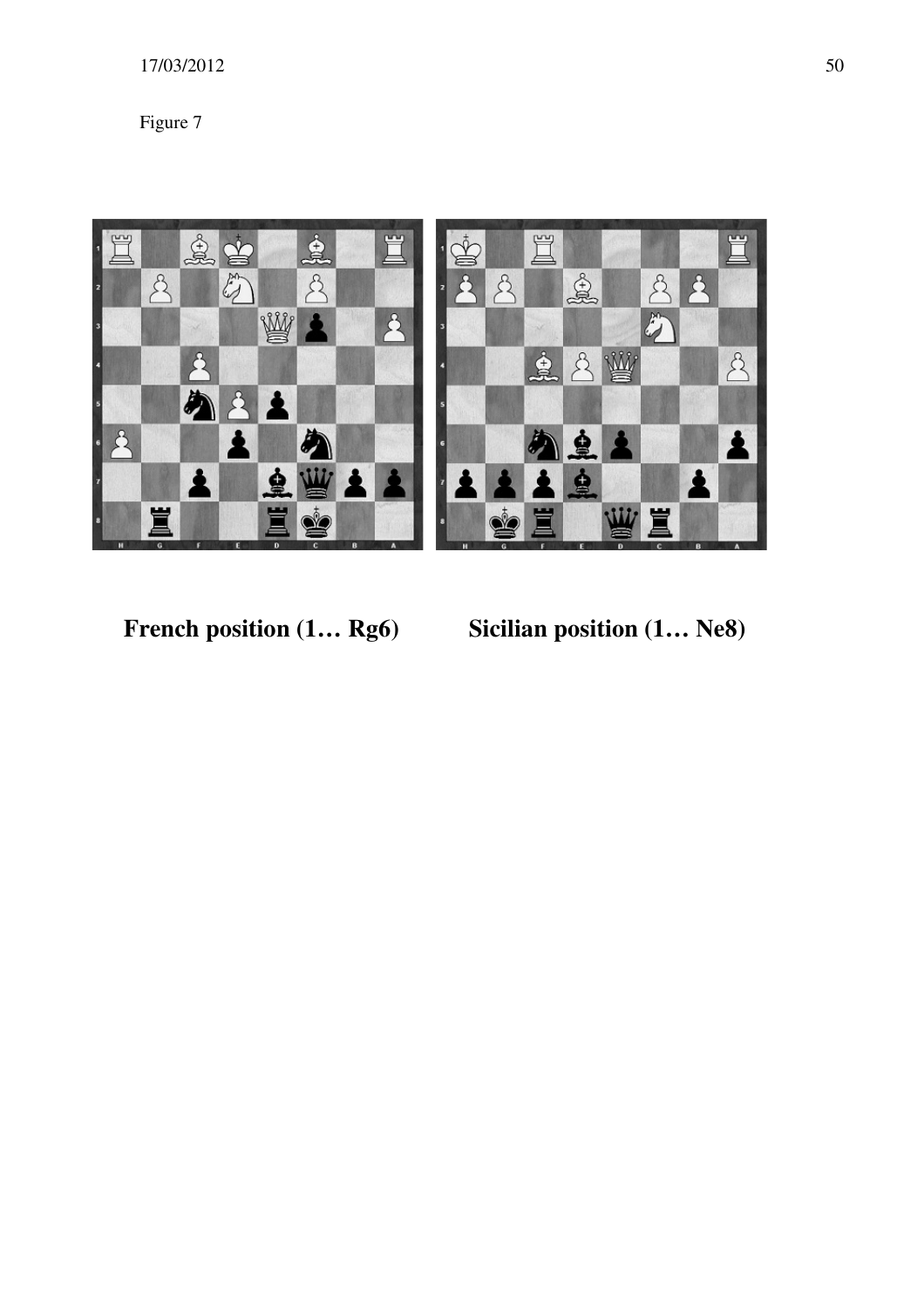Figure 8





**Type of position**